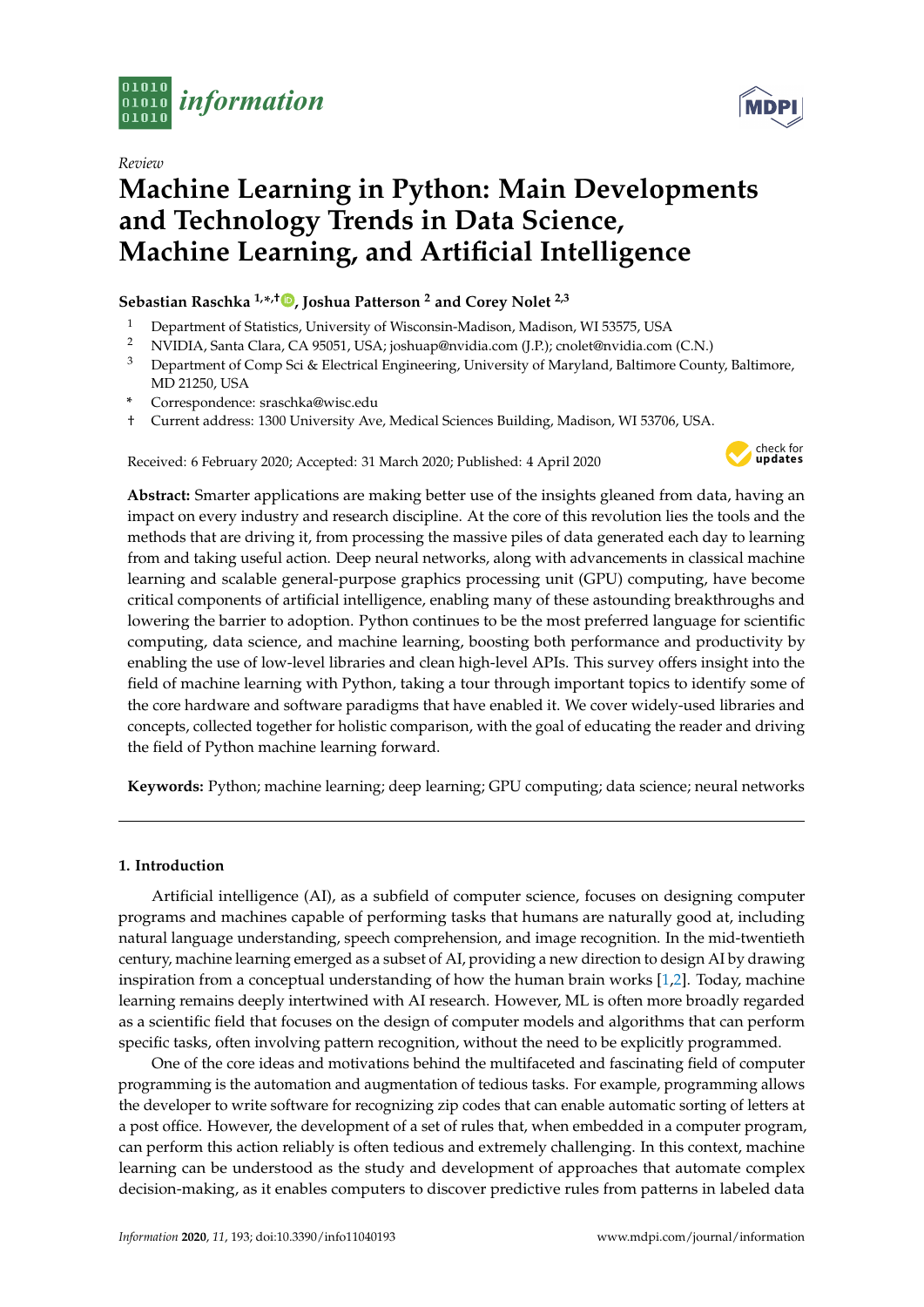without explicit instructions. In the previous zip code recognition example, machine learning can be used to learn models from labeled examples to discover highly accurate recognition of machine and handwritten zip codes [\[3\]](#page-32-2).

Historically, a wide range of different programming languages and environments have been used to enable machine learning research and application development. However, as the general-purpose Python language has seen a tremendous growth of popularity within the scientific computing community within the last decade, most recent machine learning and deep learning libraries are now Python-based.

With its core focus on readability, Python is a high-level interpreted programming language, which is widely recognized for being easy to learn, yet still able to harness the power of systems-level programming languages when necessary. Aside from the benefits of the language itself, the community around the available tools and libraries make Python particularly attractive for workloads in data science, machine learning, and scientific computing. According to a recent KDnuggets poll that surveyed more than 1800 participants for preferences in analytics, data science, and machine learning, Python maintained its position at the top of the most widely used language in 2019 [\[4\]](#page-33-0).

Unfortunately, the most widely used implementation of the Python compiler and interpreter, CPython, executes CPU-bound code in a single thread, and its multiprocessing packages come with other significant performance trade-offs. An alternative to the CPython implementation of the Python language is PyPy [\[5\]](#page-33-1). PyPy is a just-in-time (JIT) compiler, unlike CPython's interpreter, capable of making certain portions of Python code run faster. According to PyPy's own benchmarks, it runs code four times faster than CPython on average [\[6\]](#page-33-2). Unfortunately, PyPy does not support recent versions of Python (supporting 3.6 as of this writing, compared to the latest 3.8 stable release). Since PyPy is only compatible with a selected pool of Python libraries (listed on [http://packages.pypy.org\)](http://packages.pypy.org), it is generally viewed as unattractive for data science, machine learning, and deep learning.

The amount of data being collected and generated today is massive, and the numbers continue to grow at record rates, causing the need for tools that are as performant as they are easy to use. The most common approach for leveraging Python's strengths, such as ease of use while ensuring computational efficiency, is to develop efficient Python libraries that implement lower-level code written in statically typed languages such as Fortran, C/C++, and CUDA. In recent years, substantial efforts are being spent on the development of such performant yet user-friendly libraries for scientific computing and machine learning.

The Python community has grown significantly over the last decade, and according to a GitHub report [\[7\]](#page-33-3), the main driving force "behind Python's growth is a speedily-expanding community of data science professionals and hobbyists." This is owed in part to the ease of use that languages like Python and its supporting ecosystem have created. It is also owed to the feasibility of deep learning, as well as the growth of cloud infrastructure and scalable data processing solutions capable of handling massive data volumes, which make once-intractable workflows possible in a reasonable amount of time. These simple, scalable, and accelerated computing capabilities have enabled an insurgence of useful digital resources that are helping to further mold data science into its own distinct field, drawing individuals from many different backgrounds and disciplines. With its first launch in 2010 and purchase by Google in 2017, Kaggle has become one of the most diverse of these communities, bringing together novice hobbyists with some of the best data scientists and researchers in over 194 countries. Kaggle allows companies to host competitions for challenging machine learning problems being faced in industry, where members can team up and compete for prizes. The competitions often result in public datasets that can aid further research and learning. In addition, Kaggle provides instructional materials and a collaborative social environment where members can share knowledge and code. It is of specific interest for the data science community to be aware of the tools that are being used by winning teams in Kaggle competitions, as this provides empirical evidence of their utility.

The purpose of this paper is to enrich the reader with a brief introduction to the most relevant topics and trends that are prevalent in the current landscape of machine learning in Python.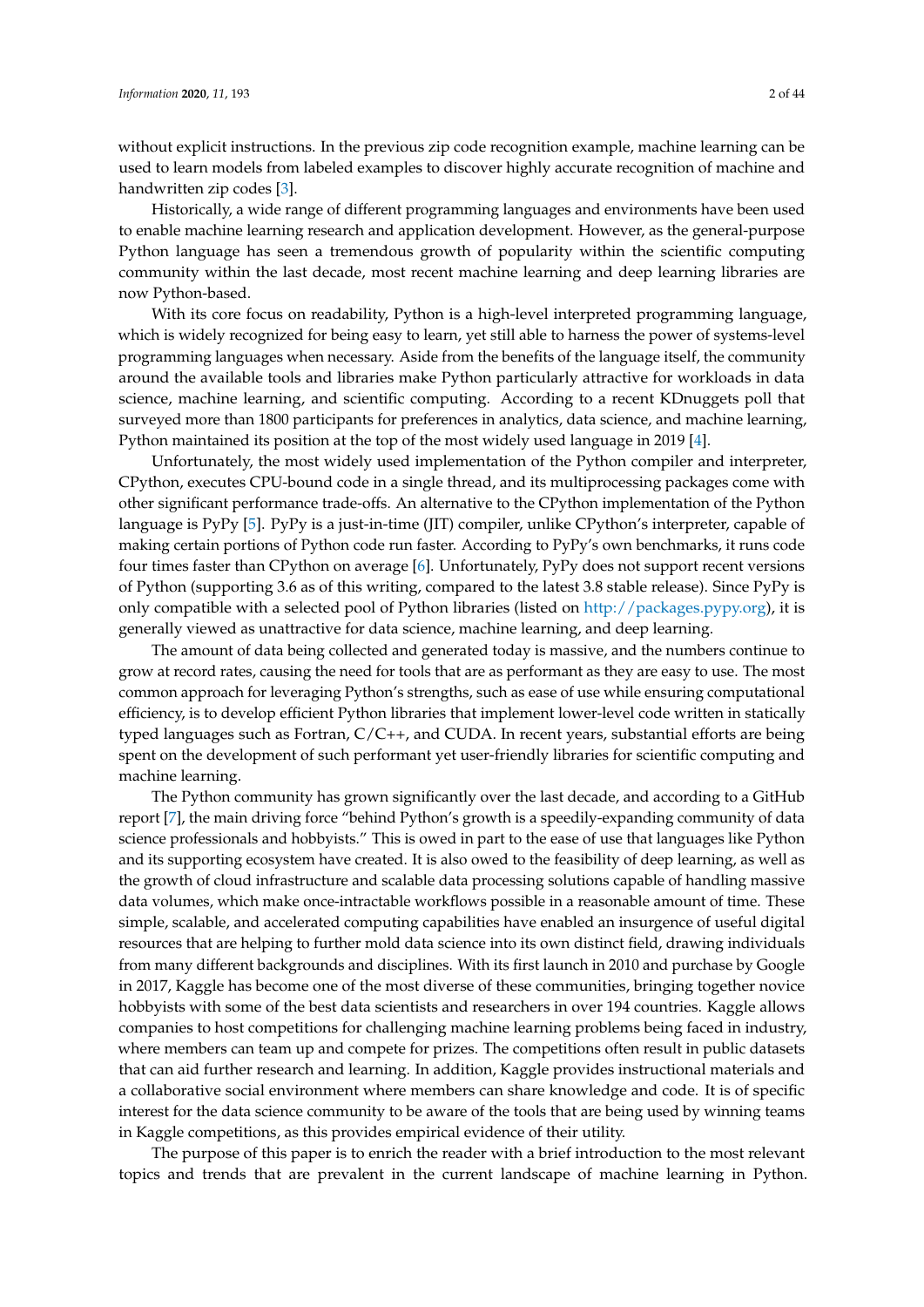Our contribution is a survey of the field, summarizing some of the significant challenges, taxonomies, and approaches. Throughout this article, we aim to find a fair balance between both academic research and industry topics, while also highlighting the most relevant tools and software libraries. However, this is neither meant to be a comprehensive instruction nor an exhaustive list of the approaches, research, or available libraries. Only rudimentary knowledge of Python is assumed, and some familiarity with computing, statistics, and machine learning will also be beneficial. Ultimately, we hope that this article provides a starting point for further research and helps drive the Python machine learning community forward.

The paper is organized to provide an overview of the major topics that cover the breadth of the field. Though each topic can be read in isolation, the interested reader is encouraged to follow them in order, as it can provide the additional benefit of connecting the evolution of technical challenges to their resulting solutions, along with the historic and projected contexts of trends implicit in the narrative.

# *1.1. Scientific Computing and Machine Learning in Python*

Machine learning and scientific computing applications commonly utilize linear algebra operations on multidimensional arrays, which are computational data structures for representing vectors, matrices, and tensors of a higher order . Since these operations can often be parallelized over many processing cores, libraries such as NumPy [\[8\]](#page-33-4) and SciPy [\[9\]](#page-33-5) utilize C/C++, Fortran, and third party BLAS implementations where possible to bypass threading and other Python limitations. NumPy is a multidimensional array library with basic linear algebra routines, and the SciPy library adorns NumPy arrays with many important primitives, from numerical optimizers and signal processing to statistics and sparse linear algebra. As of 2019, SciPy was found to be used in almost half of all machine learning projects on GitHub [\[9\]](#page-33-5).

While both NumPy and Pandas [\[10\]](#page-33-6) (Figure [1\)](#page-2-0) provide abstractions over a collection of data points with operations that work on the dataset as a whole, Pandas extends NumPy by providing a data frame-like object supporting heterogeneous column types and row and column metadata. In recent years, Pandas library has become the de-facto format for representing tabular data in Python for *extract, transform, load"* (ETL) contexts and data analysis. Twelve years after its first release in 2008, and 25 versions later, the first 1.0 version of Pandas was released in 2020. In the open source community, where most projects follow *semantic versioning standards* [\[11\]](#page-33-7), a 1.0 release conveys that a library has reached a major level of maturity, along with a stable API.

<span id="page-2-0"></span>

**Figure 1.** The standard Python ecosystem for machine learning, data science, and scientific computing.

Even though the first version of NumPy was released more than 25 years ago (under its previous name, "Numeric"), it is, similar to Pandas, still actively developed and maintained. In 2017, the NumPy development team received a \$645,000 grant from the Moore Foundation to help with further development and maintenance of the library [\[12\]](#page-33-8). As of this writing, Pandas, NumPy, and SciPy remain the most user-friendly and recommended choices for many data science and computing projects.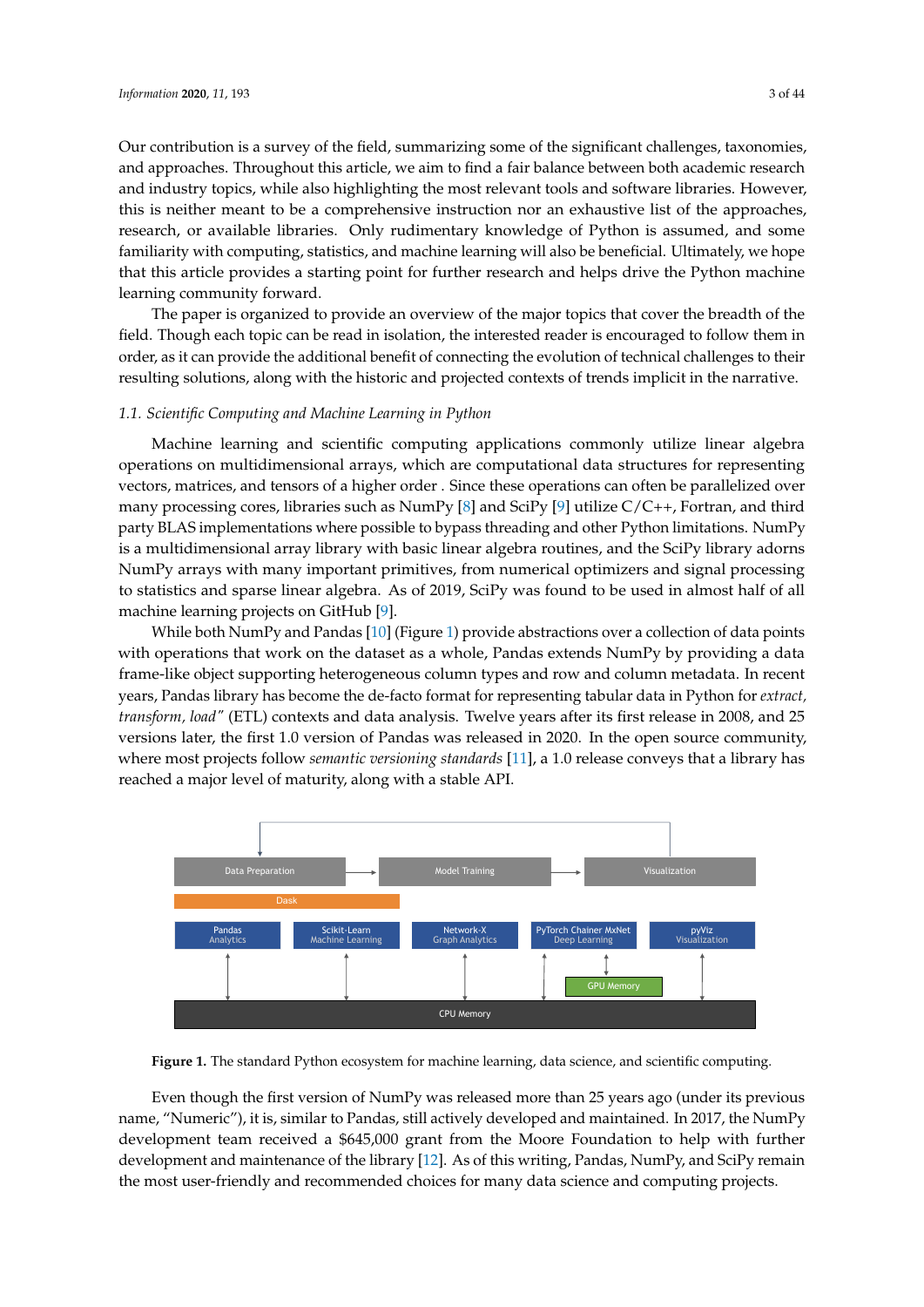Since the aforementioned *SciPy Stack* projects, SciPy, NumPy, and Pandas, have been part of Python's scientific computing ecosystem for more than a decade, this review will not cover these libraries in detail. However, the remainder of the article will reference those core libraries to offer points of comparison with recent developments in scientific computing, and a basic familiarity with the SciPy Stack is recommended to get the full benefit out of this review. The interested reader can find more information and resources about the SciPy Stack on SciPy's official website [\(https:](https://www.scipy.org/getting-started.html) [//www.scipy.org/getting-started.html\)](https://www.scipy.org/getting-started.html).

# <span id="page-3-0"></span>*1.2. Optimizing Python's Performance for Numerical Computing and Data Processing*

Aside from its threading limitations, the CPython interpreter does not take full advantage of modern processor hardware as it needs to be compatible with a large number of computing platforms [\[13\]](#page-33-9). Special optimized instruction sets for the CPU, like Intel's *Streaming SIMD Extensions* (SSE) and IBM's *AltiVec*, are being used underneath many low-level library specifications, such as the *Binary Linear Algebra Subroutines* (BLAS) [\[14\]](#page-33-10) and *Linear Algebra Pack* (LAPACK) [\[15\]](#page-33-11) libraries, for efficient matrix and vector operations.

Significant community efforts go into the development of *OpenBLAS*, an open source implementation of the BLAS API that supports a wide variety of different processor types. While all major scientific libraries can be compiled with OpenBLAS integration [\[16\]](#page-33-12), the manufacturers of the different CPU instruction sets will also often provide their own hardware-optimized implementations of the BLAS and LAPACK subroutines. For instance, Intel's *Math Kernel Library* (Intel MKL) [\[17\]](#page-33-13) and IBM's *Power ESSL* [\[18\]](#page-33-14) provide pluggable efficiency for scientific computing applications. This standardized API design offers portability, meaning that the same code can run on different architectures with different instruction sets, via building against the different implementations.

When numerical libraries such as NumPy and SciPy receive a substantial performance boost, for example, through hardware-optimized subroutines, the performance gains automatically extend to higher-level machine learning libraries, like Scikit-learn, which primarily use NumPy and SciPy [\[19](#page-33-15)[,20\]](#page-33-16). Intel also provides a Python distribution geared for high-performance scientific computing, including the MKL acceleration [\[21\]](#page-33-17) mentioned earlier. The appeal behind this Python distribution is that it is free to use, works right out of the box, accelerates Python itself rather than a cherry-picked set of libraries, and works as a drop-in replacement for the standard CPython distribution with no code changes required. One major downside, however, is that it is restricted to Intel processors.

The development of machine learning algorithms that operate on a set of values (as opposed to a single value) at a time is also commonly known as *vectorization*. The aforementioned CPU instruction sets enable vectorization by making it possible for the processors to schedule a single instruction over multiple data points in parallel, rather than having to schedule different instructions for each data point. A vector operation that applies a single instruction to multiple data points is also known as *single instruction multiple data* (SIMD), which has existed in the field of parallel and high-performance computing since the 1960s. The SIMD paradigm is generalized further in libraries for scaling data processing workloads, such as MapReduce [\[22\]](#page-33-18), Spark [\[23\]](#page-33-19), and Dask [\[24\]](#page-33-20), where the same data processing task is applied to collections of data points so they can be processed in parallel. Once composed, the data processing task can be executed at the thread or process level, enabling the parallelism to span multiple physical machines.

Pandas' data frame format uses columns to separate the different fields in a dataset and allows each column to have a different data type (in NumPy's ndarray container, all items have the same type). Rather than storing the fields for each record together contiguously, such as in a comma-separated values (CSV) file, it stores columns contiguously. Laying out the data contiguously by column enables SIMD by allowing the processor to group, or coalesce, memory accesses for row-level processing, making efficient use of caching while lowering the number of accesses to main memory.

The Apache Arrow cross-language development platform for in-memory data [\[25\]](#page-33-21) standardizes the columnar format so that data can be shared across different libraries without the costs associated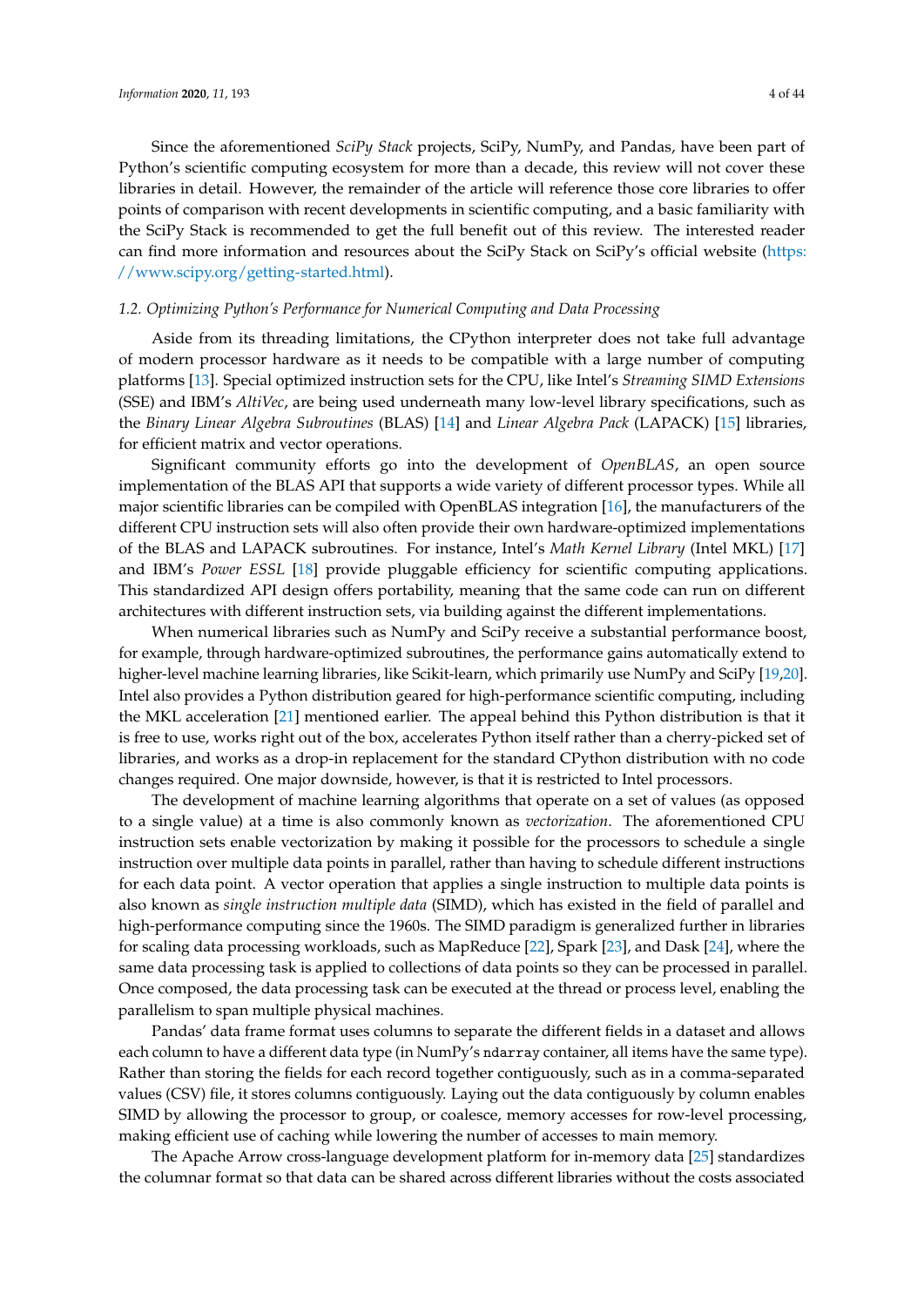Similarly, NumPy supports both row- and column-based layouts, and its *n*-dimensional array (ndarray) format also separates the data underneath from the operations which act upon it. This allows most of the basic operations in NumPy to make use of SIMD processing.

Dask and Apache Spark [\[27\]](#page-34-0) provide abstractions for both data frames and multidimensional arrays that can scale to multiple nodes. Similar to Pandas and NumPy, these abstractions also separate the data representation from the execution of processing operations. This separation is achieved by treating a dataset as a directed acyclic graph (DAG) of data transformation tasks that can be scheduled on available hardware. Dask is appealing to many data scientists because its API is heavily inspired by Pandas and thus easy to incorporate into existing workflows. However, data scientists who prefer to make minimal changes to existing code may also consider Modin [\(https:](https://github.com/modin-project/modin) [//github.com/modin-project/modin\)](https://github.com/modin-project/modin), which provides a direct drop-in replacement for the Pandas DataFrame object, namely, modin.pandas.DataFrame. Modin's DataFrame features the same API as the Pandas' equivalent, but it can leverage external frameworks for distributed data processing in the background, such as Ray [\[28\]](#page-34-1) or Dask. Benchmarks by the developers show that data can be processed up to four times faster on a laptop with four physical cores [\[29\]](#page-34-2) when compared to Pandas.

The remainder of this article is organized as follows. The following section will introduce Python as a tool for scientific computing and machine learning before discussing the optimizations that make it both simple and performant. Section [2](#page-4-0) covers how Python is being used for conventional machine learning. Section [3](#page-9-0) introduces the recent developments for automating machine learning pipeline building and experimentation via automated machine learning (AutoML), where AutoML is a research area that focuses on the automatic optimization of ML hyperparameters and pipelines. In Section [4,](#page-13-0) we discuss the development of GPU-accelerated scientific computing and machine learning for improving computational performance as well as the new challenges it creates. Focusing on the subfield of machine learning that specializes in the GPU-accelerated training of deep neural networks (DNNs), we discuss deep learning in Section [5.](#page-20-0) In recent years, machine learning and deep learning technologies advanced the state-of-the-art in many fields, but one often quoted disadvantage of these technologies over more traditional approaches is a lack of interpretability and explainability. In Section [6,](#page-26-0) we highlight some of the novel methods and tools for making machine learning models and their predictions more explainable. Lastly, Section [7](#page-29-0) provides a brief overview of the recent developments in the field of adversarial learning, which aims to make machine learning and deep learning more robust, where robustness is an important property in many security-related real-world applications.

## <span id="page-4-0"></span>**2. Classical Machine Learning**

Deep learning represents a subcategory of machine learning that is focused on the parameterization of DNNs. For enhanced clarity, we will refer to non-deep-learning-based machine learning as *classical machine learning* (classical ML), whereas *machine learning* is a summary term that includes both deep learning and classical ML.

While deep learning has seen a tremendous increase in popularity in the past few years, classical ML (including decision trees, random forests, support vector machines, and many others) is still very prevalent across different research fields and industries. In most applications, practitioners work with datasets that are not very suitable for contemporary deep learning methods and architectures. Deep learning is particularly attractive for working with large, unstructured datasets, such as text and images. In contrast, most classical ML techniques were developed with *structured data* in mind;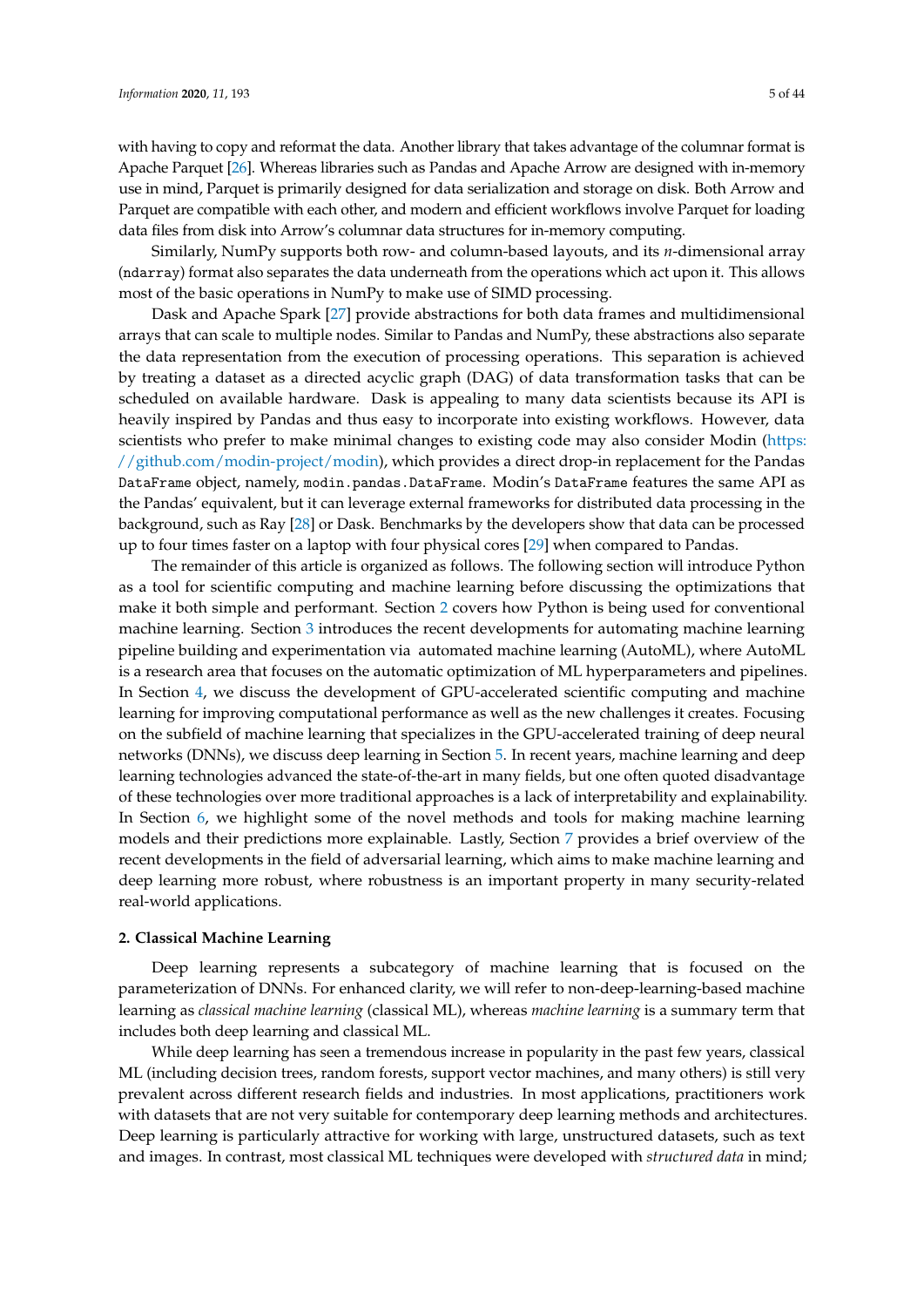that is, data in a tabular form, where training examples are stored as rows, and the accompanying observations (features) are stored as columns.

In this section, we review the recent developments around Scikit-learn, which remains one of the most popular open source libraries for classical ML. After a short introduction to the Scikit-learn core library, we discuss several extension libraries developed by the open source community with a focus on libraries for dealing with class imbalance, ensemble learning, and scalable distributed machine learning.

# *2.1. Scikit-learn, the Industry Standard for Classical Machine Learning*

Scikit-learn [\[19\]](#page-33-15) (Figure [1\)](#page-2-0) has become the industry standard Python library used for feature engineering and classical ML modeling on small to medium-sized datasets in no small part because it has a clean, consistent, and intuitive API. In this context, as a rule of thumb, we consider datasets with less than 1000 training examples as small, and datasets with between 1000 and 100,000 examples as medium-sized. In addition, with the help of the open source community, the Scikit-learn developer team maintains a strong focus on code quality and comprehensive documentation. Pioneering the simple "fit()/predict()" API model, their design has served as an inspiration and blueprint for many libraries because it presents a familiar face and reduces code changes when users explore different modeling options.

In addition to its numerous classes for data processing and modeling, referred to as *estimators*, Scikit-learn also includes a first-class API for unifying the building and execution of machine learning pipelines: the pipeline API (Figure [2\)](#page-6-0). It enables a set of estimators to include data processing, feature engineering, and modeling estimators, to be combined for execution in an end-to-end fashion. Furthermore, Scikit-learn provides an API for evaluating trained models using common techniques like cross validation.

To find the right balance between providing useful features and the ability to maintain high-quality code, the Scikit-learn development team only considers well-established algorithms for inclusion into the library. However, the explosion in machine learning and artificial intelligence research over the past decade has created a great number of algorithms that are best left as extensions, rather than being integrated into the core. Newer and often lesser-known algorithms are contributed as Scikit-learn compatible libraries or so-called "Scikit-contrib" packages, where the latter are maintained by the Scikit-learn community under a shared GitHub organization, "Scikit-learn-contrib" [\(https:]( https://github.com/scikit-learn-contrib) [//github.com/scikit-learn-contrib\)]( https://github.com/scikit-learn-contrib). When these separate packages follow the Scikit-learn API, they can benefit from the Scikit-learn ecosystem, providing for users the ability to inherit some of Scikit-learn's advanced features, such as pipelining and cross-validation, for free.

In the following sections, we highlight some of the most notable of these contributed, Scikit-learn compatible libraries.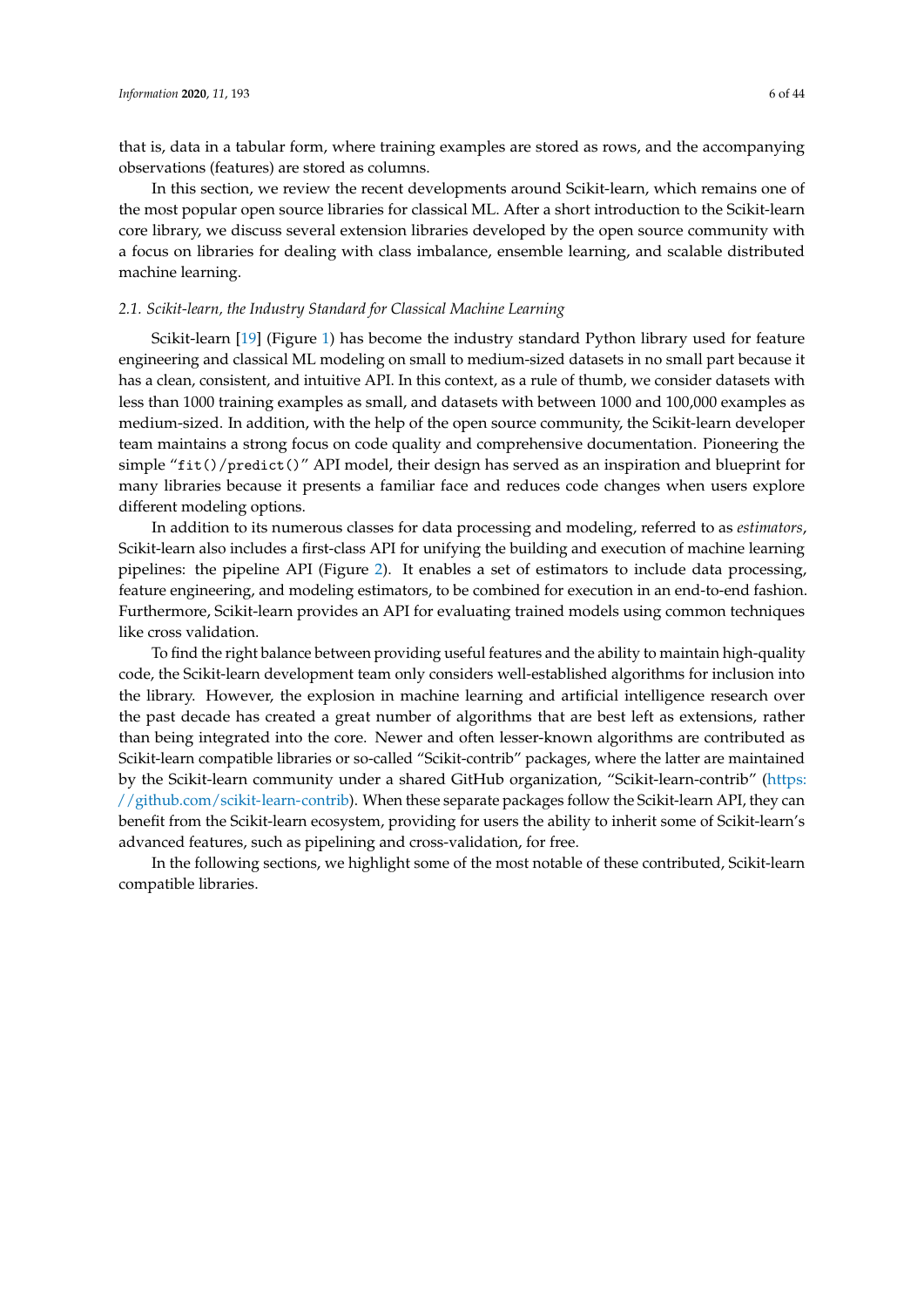<span id="page-6-0"></span>



and then compressed onto two new feature axes via principal component analysis, using a pipeline **Figure 2.** Illustration of a Scikit-learn pipeline. (**a**) code example showing how to fit a linear support vector machine features from the Iris dataset, which have been normalized via z-score normalization object; (**b**) illustrates the individual steps inside the pipeline when executing its fit method on the training data and the predict method on the test data.

# *2.2. Addressing Class Imbalance*

Skewed class label distributions present one of the most significant challenges that arise when working with real-world datasets [\[30\]](#page-34-3). Such label distribution skews or class imbalances can lead to strong predictive biases, as models can optimize the training objective by learning to predict the majority label most of the time. Methods such as Scikit-learn's train\_test\_split() perform a uniform sampling by default, which can result in training and tests sets whose class label distributions do not represent the label distribution in the original dataset. To reduce the possibility of over-fitting in the presence of class imbalance, Scikit-learn provides an option to perform stratified sampling, so that the class labels in each resulting sample match the distribution found in the input dataset  $(i.e., train_test_split(..., stratify=y), where y is the class label array). While this method often$ exhibits less sampling bias than the default uniform random sampling behavior, datasets with severely skewed distributions of class labels can still result in trained models that are likewise strongly skewed towards class labels more strongly represented in the population. To avoid this problem, resampling techniques are often implemented manually to balance out the distribution of class labels. Modifying the data also creates a need to validate which resampling strategy is having the most positive impact on the resulting model while making sure not to introduce additional bias due to resampling.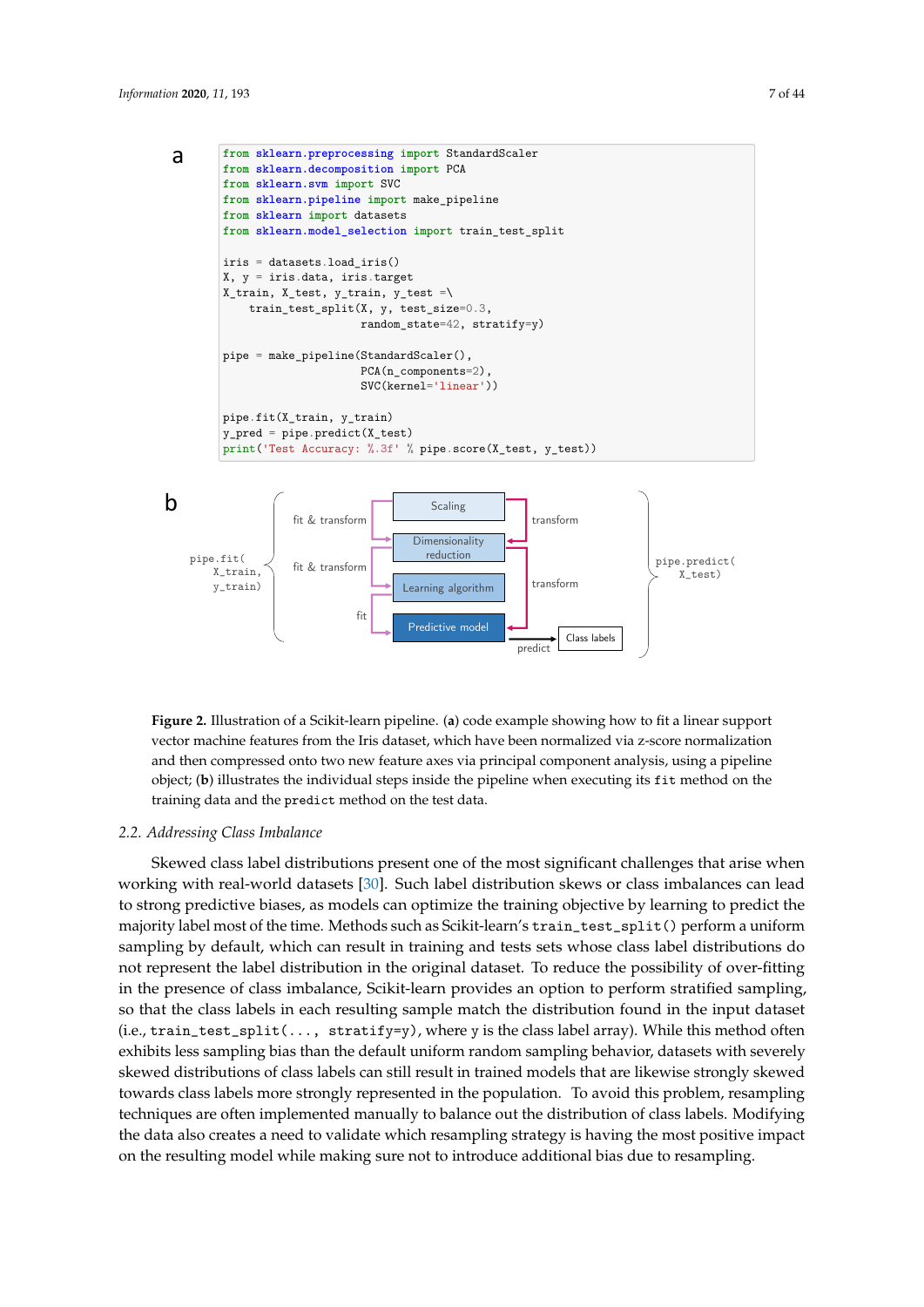Imbalanced-learn [\[30\]](#page-34-3) is a Scikit-contrib library written to address the above problem with four different techniques for balancing the classes in a skewed dataset. The first two techniques resample the data by either reducing the number of instances of the data samples that contribute to the over-represented class (under-sampling) or generating new data samples of the under-represented classes (over-sampling). Since over-sampling tends to train models that overfit the data, the third technique combines over-sampling with a "cleaning" under-sampling technique that removes extreme outliers in the majority class. The final technique that Imbalanced-learn provides for balancing classes combines bagging with AdaBoost [\[31\]](#page-34-4) whereby a model ensemble is built from different under-sampled sets of the majority class, and the entire set of data from the minority class is used to train each learner. This technique allows more data from the over-represented class to be used as an alternative to resampling alone. While the researchers use AdaBoost in this approach, potential augmentations of this method may involve other ensembling techniques. We discuss implementations of recently developed ensemble methods in the following section.

## <span id="page-7-0"></span>*2.3. Ensemble Learning: Gradient Boosting Machines and Model Combination*

Combinations of multiple machine learning algorithms or models, which are known as ensemble techniques, are widely used for providing stability, increasing model performance, and controlling the bias-variance trade-off [\[32\]](#page-34-5). Well-known ensembling techniques, like the highly parallelizable bootstrap aggregation meta-algorithm (also known as bagging) [\[33\]](#page-34-6), have traditionally been used in algorithms like random forests [\[34\]](#page-34-7) to average the predictions of individual decision trees, while successfully reducing overfitting. In contrast to bagging, the boosting meta-algorithm is iterative in nature, incrementally fitting weak learners such as pre-pruned decision trees, where the models successively improve upon poor predictions (the leaf nodes) from previous iterations. Gradient boosting improves upon the earlier adaptive boosting algorithms, such as AdaBoost [\[35\]](#page-34-8), by adding elements of gradient descent to successively build new models that optimize a differentiable cost function from the errors in previous iterations [\[36\]](#page-34-9).

More recently, gradient boosting machines (GBMs) have become a Swiss army knife in many a Kaggler's toolbelt [\[37](#page-34-10)[,38\]](#page-34-11). One major performance challenge of gradient boosting is that it is an iterative rather than a parallel algorithm, such as bagging. Another time-consuming computation in gradient boosting algorithms is to evaluate different feature thresholds for splitting the nodes when constructing the decision trees [\[39\]](#page-34-12). Scikit-learn's original gradient boosting algorithm is particularly inefficient because it enumerates all the possible split points for each feature. This method is known as the *exact greedy* algorithm and is expensive, wastes memory, and does not scale well to larger datasets. Because of the significant performance drawbacks in Scikit-learn's implementation, libraries like XGBoost and LightGBM have emerged, providing more efficient alternatives. Currently, these are the two most widely used libraries for gradient boosting machines, and both of them are largely compatible with Scikit-learn.

XGBoost was introduced into the open source community in 2014 [\[38\]](#page-34-11) and offers an efficient approximation to the exact greedy split-finding algorithm, which bins features into histograms using only a subset of the available training examples at each node. LightGBM was introduced to the open source community in 2017, and builds trees in a depth-first fashion, rather than using a breadth-first approach as it is done in many other GBM libraries [\[39\]](#page-34-12). LightGBM also implements an upgraded split strategy to make it competitive with XGBoost, which was the most widely used GBM library at the time. The main idea behind LightGBM's split strategy is only to retain instances with relatively large gradients, since they contribute the most to the information gain while under-sampling the instances with lower gradients. This more efficient sampling approach has the potential to speed up the training process significantly.

Both XGBoost and LightGBM support categorical features. While LightGBM can parse them directly, XGBoost requires categories to be one-hot encoded because its columns must be numeric. Both libraries include algorithms to efficiently exploit sparse features, such as those which have been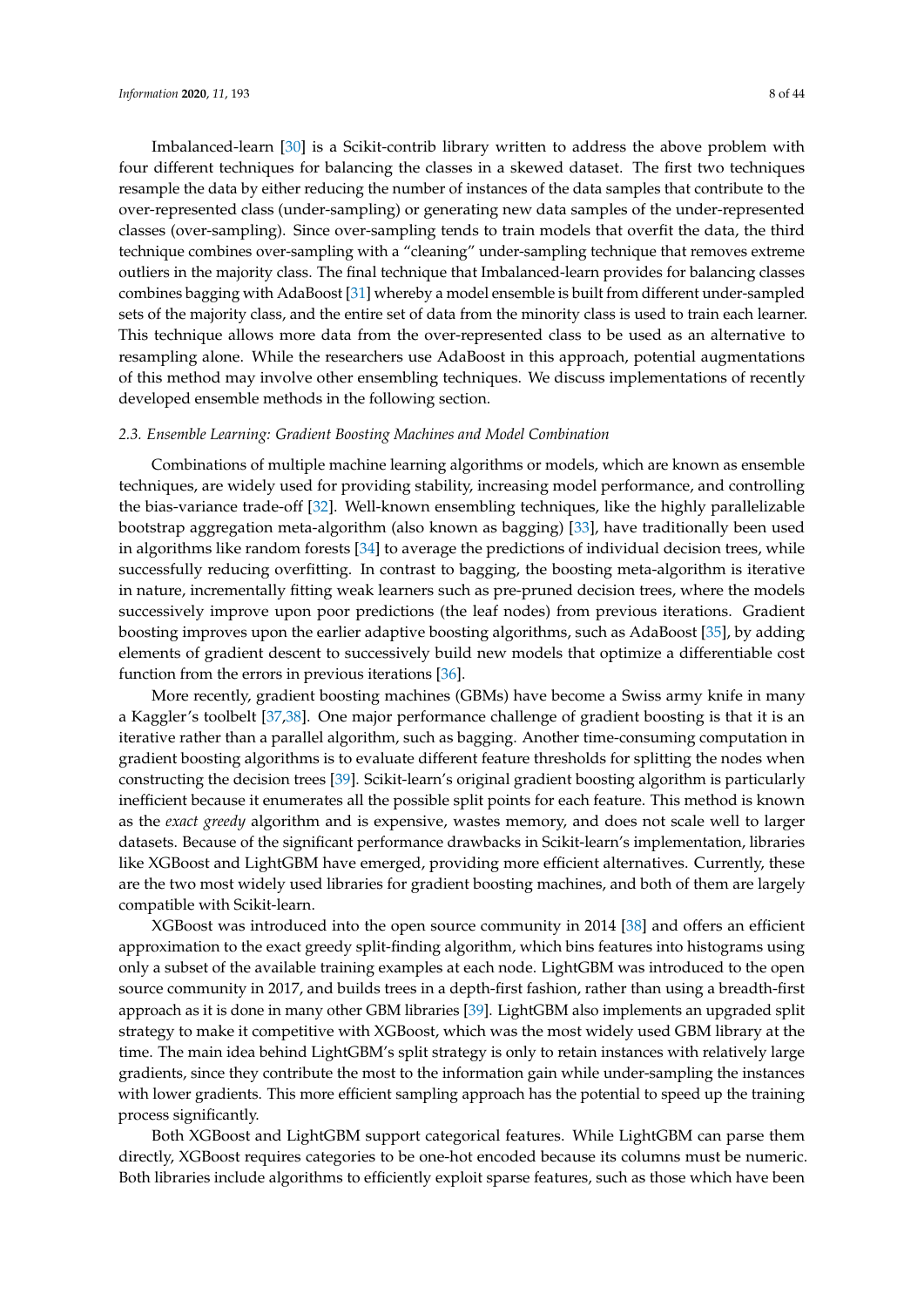one-hot encoded, allowing the underlying feature space to be used more efficiently. Scikit-learn (v0.21.0) also recently added a new gradient boosting algorithm (HistGradientBoosing) inspired by LightGBM that has similar performance to LightGBM with the only downside that it cannot handle categorical data types directly and requires one-hot encoding similar to XGBoost.

Combining multiple models into ensembles has been demonstrated to improve the generalization accuracy and, as seen above, improve class imbalance by combining resampling methods [\[40\]](#page-34-13). Model combination is a subfield of ensemble learning, which allows different models to contribute to a shared objective irrespective of the algorithms from which they are composed. In model combination algorithms, for example, a logistic regression model could be combined with a k-nearest neighbors classifier and a random forest.

Stacking algorithms, one of the more common methods for combining models, train an aggregator model on the predictions of a set of individual models so that it learns how to combine the individual predictions into one final prediction [\[41\]](#page-34-14). Common stacking variants also include meta features [\[42\]](#page-34-15) or implement multiple layers of stacking [\[43\]](#page-34-16), which is also known as multi-level stacking. Scikit-learn compatible stacking classifiers and regressors have been available in Mlxtend since 2016 [\[44\]](#page-34-17) and were also recently added to Scikit-learn in v0.22. An alternative to Stacking is the Dynamic Selection algorithm, which uses only the most competent classifier or ensemble to predict the class of a sample, rather than combining the predictions [\[45\]](#page-34-18).

A relatively new library that specializes in ensemble learning is Combo, which provides several common algorithms under a unified Scikit-learn-compatible API so that it retains compatibility with many estimators from the Scikit-learn ecosystem [\[37\]](#page-34-10). The Combo library provides algorithms capable of combining models for classification, clustering, and anomaly detection tasks, and it has seen wide adoption in the Kaggle predictive modeling community. A benefit of using a single library such as Combo that offers a unified approach for different ensemble methods, while remaining compatible with Scikit-learn, is that it enables convenient experimentation and model comparisons.

# <span id="page-8-0"></span>*2.4. Scalable Distributed Machine Learning*

While Scikit-learn is targeted for small to medium-sized datasets, modern problems often require libraries that can scale to larger data sizes. Using the Joblib [\(https://github.com/joblib/joblib\)](https://github.com/joblib/joblib) API, a handful of algorithms in Scikit-learn are able to be parallelized through Python's multiprocessing. Unfortunately, the potential scale of these algorithms is bounded by the amount of memory and physical processing cores on a single machine.

Dask-ML provides distributed versions of a subset of Scikit-learn's classical ML algorithms with a Scikit-learn compatible API. These include supervised learning algorithms like linear models, unsupervised learning algorithms like k-means, and dimensionality reduction algorithms like principal component analysis and truncated singular vector decomposition. Dask-ML uses multiprocessing with the additional benefit that computations for the algorithms can be distributed over multiple nodes in a compute cluster.

Many classical ML algorithms are concerned with fitting a set of parameters that is generally assumed to be smaller than the number of data samples in the training dataset. In distributed environments, this is an important consideration since model training often requires communication between the various workers as they share their local state in order to converge at a global set of learned parameters. Once trained, model inference is most often able to be executed in an embarrassingly parallel fashion.

Hyperparameter tuning is a very important use-case in machine learning, requiring the training and testing of a model over many different configurations to find the model with the best predictive performance. The ability to train multiple smaller models in parallel, especially in a distributed environment, becomes important when multiple models are being combined, as mentioned in Section [2.3.](#page-7-0)

Dask-ML also provides a hyperparameter optimization (HPO) library that supports any Scikit-learn compatible API. Dask-ML's HPO distributes the model training for different parameter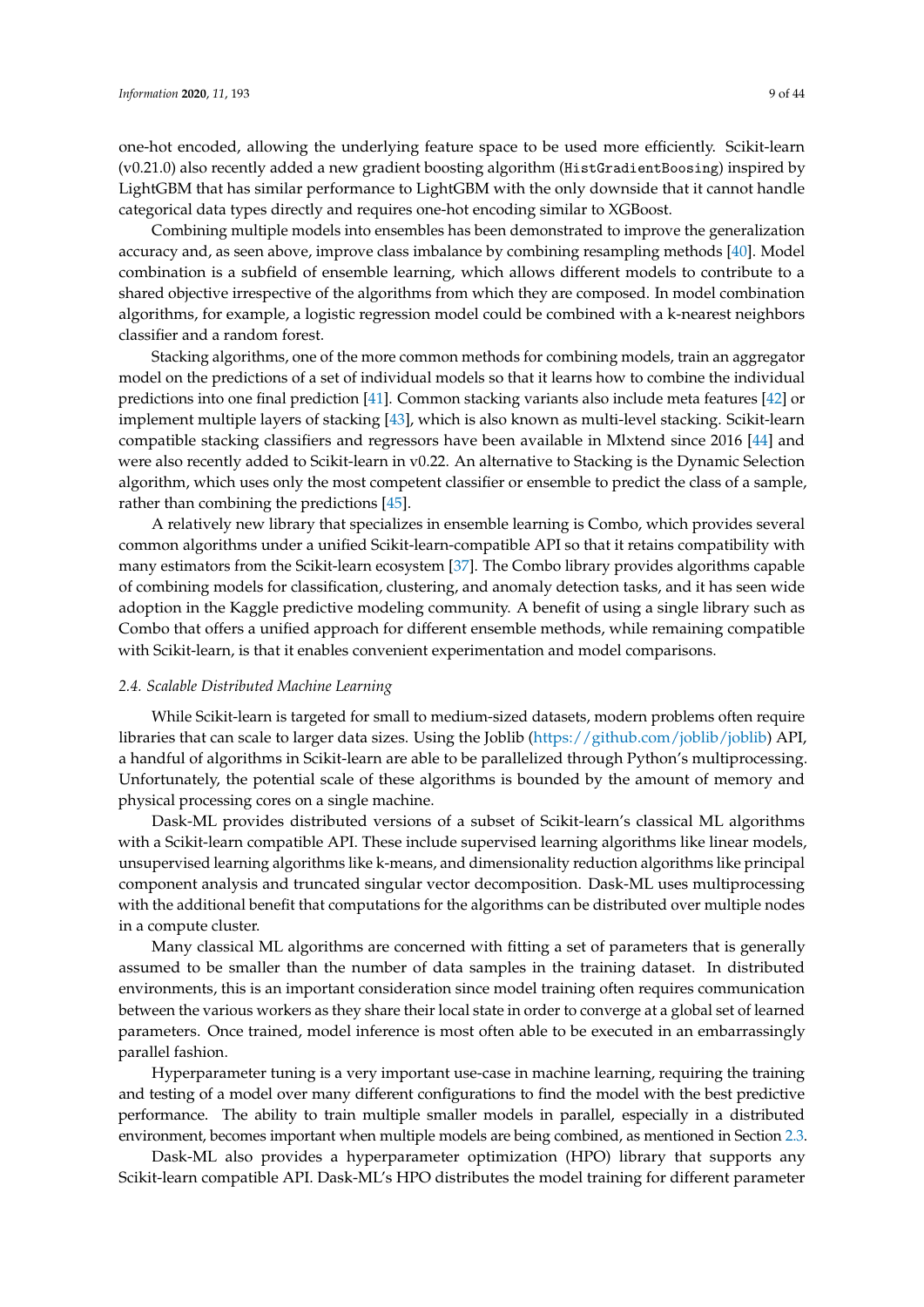configurations over a cluster of Dask workers to speed up the model selection process. The exact algorithm it uses, along with other methods for HPO, are discussed in Section [3](#page-9-0) on automatic machine learning.

PySpark combines the power of Apache Spark's MLLib with the simplicity of Python; although some portions of the API bear a slight resemblance to Scikit-learn function naming conventions, the API is not Scikit-learn compatible [\[46\]](#page-34-19). Nonetheless, Spark MLLib's API is still very intuitive due to this resemblance, enabling users to easily train advanced machine learning models, such as recommenders and text classifiers, in a distributed environment. The Spark engine, which is written in Scala, makes use of a C++ BLAS implementation on each worker to accelerate linear algebra operations.

In contrast to the systems like Dask and Spark is the *message-passing interface* (MPI). MPI provides a standard, time-tested API that can be used to write distributed algorithms, where memory locations can be passed around between the workers (known as ranks) in real-time as if they were all local processes sharing the same memory space [\[47\]](#page-34-20). LightGBM makes use of MPI for distributed training while XGBoost is able to be trained in both Dask and Spark environments. The  $H_2O$  machine learning library is able to use MPI for executing machine learning algorithms in distributed environments. Through an adapter named Sparkling Water [\(https://github.com/h2oai/sparkling-water\)](https://github.com/h2oai/sparkling-water), H<sub>2</sub>O algorithms can also be used with Spark.

While deep learning is dominating much of the current research in machine learning, it has far from rendered classical ML algorithms useless. Though deep learning approaches do exist for tabular data, convolutional neural networks (CNNs) and long-short term memory (LSTM) network architectures consistently demonstrate state-of-the-art performance on tasks from image classification to language translation. However, classical ML models tend to be easier to analyze and introspect, often being used in the analysis of deep learning models. The symbiotic relationship between classical ML and deep learning will become especially clear in Section [6.](#page-26-0)

#### <span id="page-9-0"></span>**3. Automatic Machine Learning (AutoML)**

Libraries like Pandas, NumPy, Scikit-learn, PyTorch, and TensorFlow, as well as the diverse collection of libraries with Scikit-learn-compatible APIs, provide tools for users to execute machine learning pipelines end-to-end manually. Tools for automatic machine learning (AutoML) aim to automate one or more stages of these machine learning pipelines (Figure [3\)](#page-9-1), making it easier for non-experts to build machine learning models while removing repetitive tasks and enabling seasoned machine learning engineers to build better models faster.

<span id="page-9-1"></span>

**Figure 3.** (**a**) the different stages of the AutoML process for selecting and tuning classical ML models; (**b**) AutoML stages for generating and tuning models using neural architecture search.

Several major AutoML libraries have become quite popular since the initial introduction of Auto-Weka [\[48\]](#page-34-21) in 2013. Currently, Auto-sklearn [\[49\]](#page-34-22), TPOT [\[50\]](#page-34-23), H2O-AutoML [\[51\]](#page-34-24), Microsoft's NNI [\(https://github.com/microsoft/nni\)](https://github.com/microsoft/nni), and AutoKeras [\[52\]](#page-35-0) are the most popular ones among practitioners and further discussed in this section.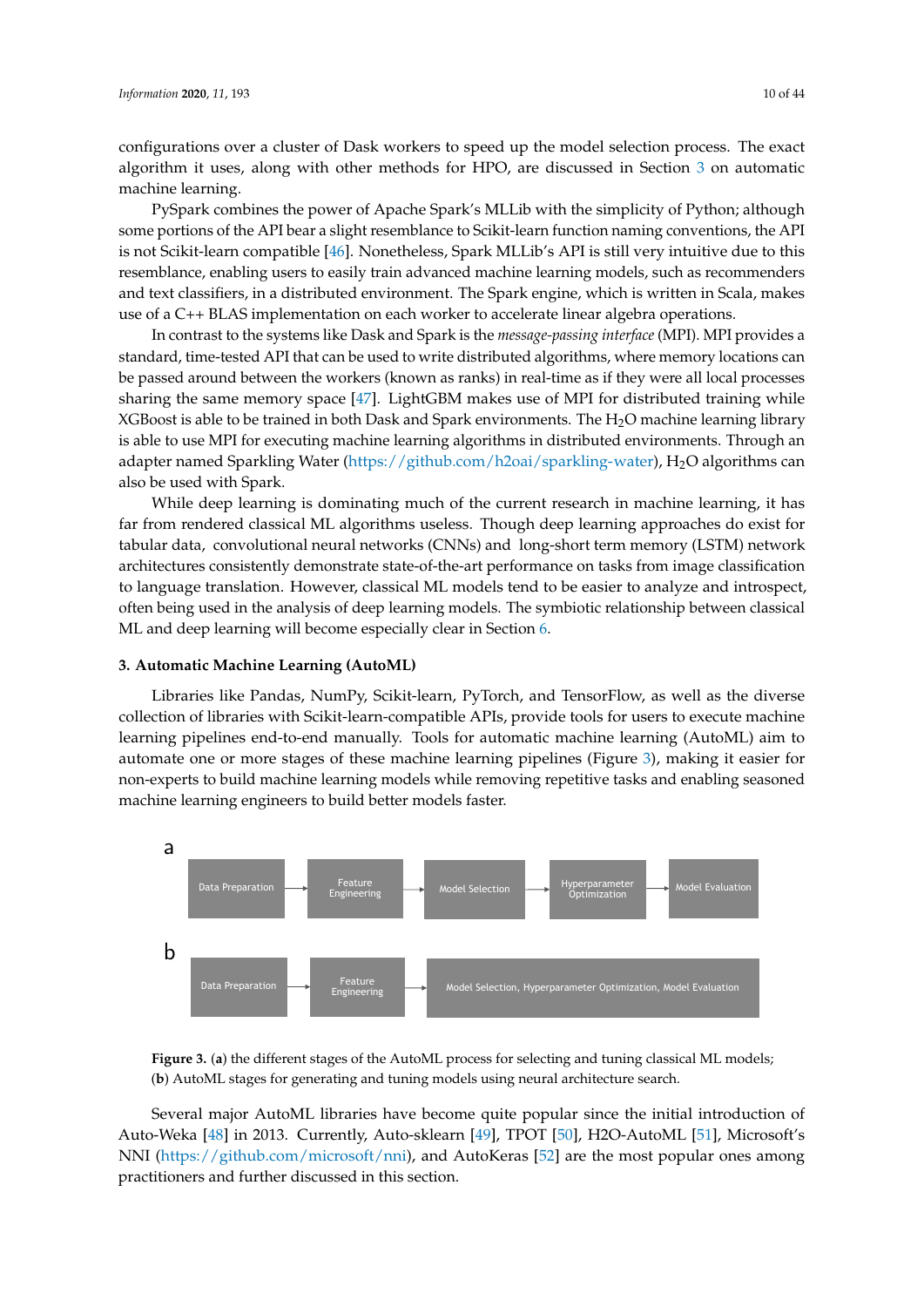While AutoKeras provides a Scikit-learn-like API similar to Auto-sklearn, its focus is on AutoML for DNNs trained with Keras as well as neural architecture search, which is discussed separately in Section [3.3.](#page-12-0) Microsoft's Neural Network Intelligence (NNI) AutoML library provides neural architecture search in addition to classical ML, supporting Scikit-learn compatible models and automating feature engineering.

Auto-sklearn's API is directly compatible with Scikit-learn while H2O-AutoML, TPOT, and auto-keras provide Scikit-learn-like APIs. Each of these three tools differs in the collection of provided machine learning models that can be explored by the AutoML search strategy. While all of these tools provide supervised methods, and some tools like H20-AutoML will stack or ensemble the best performing models, the open source community currently lacks a library that automates unsupervised model tuning and selection.

As the amount of research and innovative approaches to AutoML continues to increase, it spreads through different learning objectives, and it is important that the community develops a standardized method for comparing these. This was accomplished in 2019 with the contribution of an open source benchmark to compare AutoML algorithms on a dataset of 39 classification tasks [\[53\]](#page-35-1).

The following sections cover the three major components of a machine learning pipeline which can be automated: (1) initial data preparation and feature engineering, (2) hyperparameter optimization and model evaluation, and (3) neural architecture search.

# *3.1. Data Preparation and Feature Engineering*

Machine learning pipelines often begin with a data preparation step, which typically includes data cleaning, mapping individual fields to data types in preparation for feature engineering, and imputing missing values [\[54,](#page-35-2)[55\]](#page-35-3). Some libraries, such as H2O-AutoML, attempt to automate the data-type mapping stage of the data preparation process by inferring different data types automatically. Other tools, such as Auto-Weka and Auto-sklearn, require the user to specify data types manually.

Once the data types are known, the feature engineering process begins. In the feature extraction stage, the fields are often transformed to create new features with improved signal-to-noise ratios or to scale features to aid optimization algorithms. Common feature extraction methods include feature normalization and scaling, encoding features into a one-hot or other format, and generating polynomial feature combinations. Feature extraction may also be used for dimensionality reduction, for instance, using algorithms like principal component analysis, random projections, linear discriminant analysis, and decision trees to decorrelate and reduce the number of features. These techniques potentially increase the discriminative capabilities of the features while reducing effects from the curse of dimensionality.

Many of the tools mentioned above attempt to automate at least a portion of the feature engineering process. Libraries like the TPOT model the end-to-end machine learning pipeline directly so they can evaluate variations of feature engineering techniques in addition to selecting a model by predictive performance. However, while the inclusion of feature engineering in the modeling pipeline is very compelling, this design choice also substantially increases the space of hyperparameters to be searched, which can be computationally prohibitive.

For data-hungry models, such as DNNs, the scope of AutoML can sometimes include the automation of data synthesis and augmentation [\[55\]](#page-35-3). Data augmentation and synthesis is especially common in computer vision, where perturbations are introduced via flipping, cropping, or oversampling various pieces of an image dataset. As of recently, this also includes the use of generative adversarial networks for generating entirely novel images from the training data distribution [\[56\]](#page-35-4).

# <span id="page-10-0"></span>*3.2. Hyperparameter Optimization and Model Evaluation*

Hyperparameter optimization (HPO) algorithms form the core of AutoML. The most naïve approach to finding the best performing model would exhaustively select and evaluate all possible configurations to ultimately select the best performing model. The goal of HPO is to improve upon this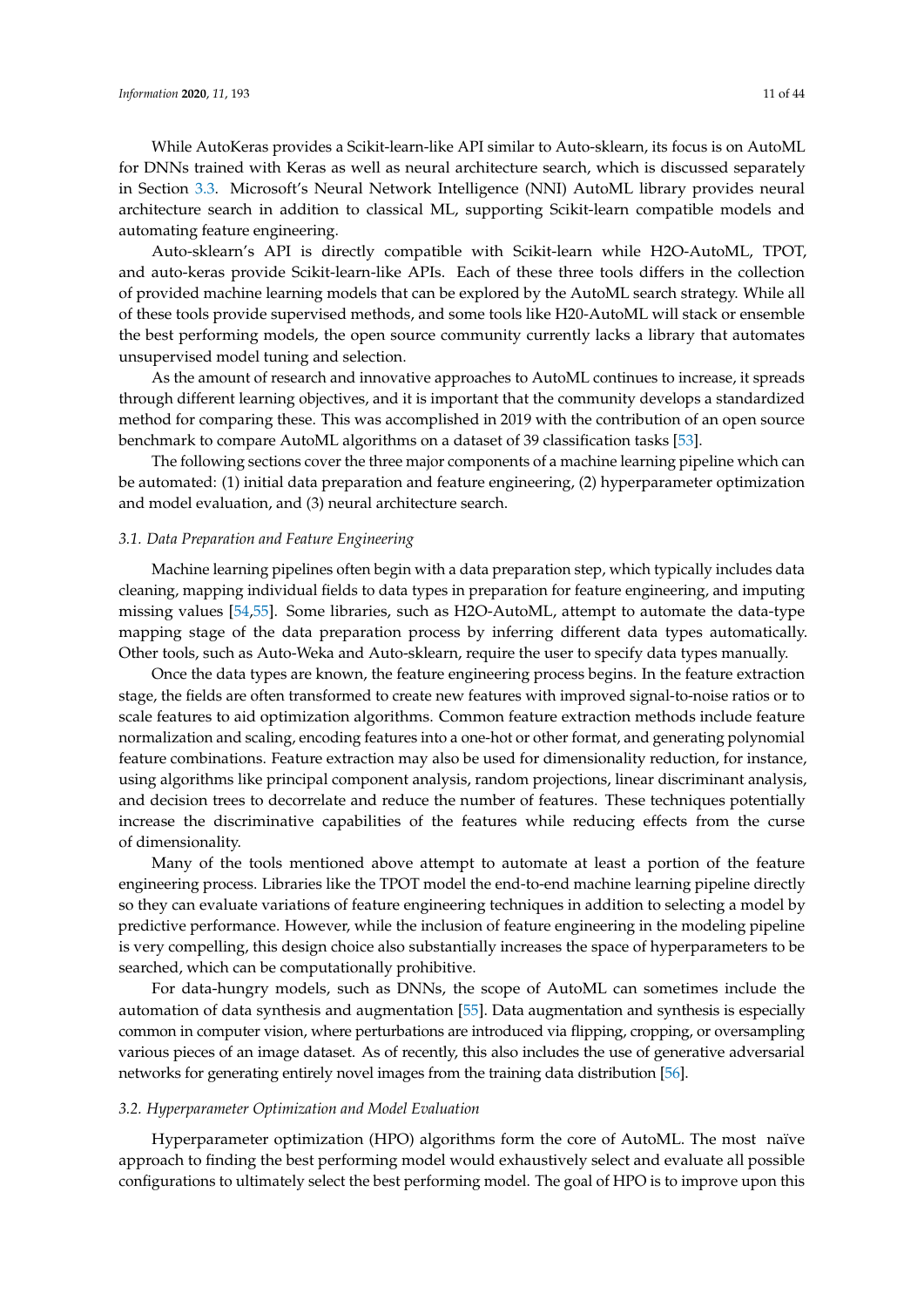exhaustive approach by optimizing the search for hyperparameter configurations or the evaluation of the resulting models, where the evaluation involves cross-validation with the trained model to estimate the model's generalization performance. [\[57\]](#page-35-5). *Grid search* is a brute-force-based search method that explores all configurations within a user-specified parameter range. Often, the search space is divided uniformly with fixed endpoints. Though this grid can be quantized and searched in a coarse-to-fine manner, grid search has been shown to spend too many trials on unimportant hyperparameters [\[58\]](#page-35-6).

Related to grid search, *random search* is a brute-force approach. However, instead of evaluating all configurations in a user-specified parameter range exhaustively, it chooses configurations at random, usually from a bounded area of the total search space. The results from evaluating the models on these selected configurations are used to iteratively improve future configuration selections and to bound the search space further. Theoretical and empirical analyses have shown that randomized search is more efficient than grid search [\[58\]](#page-35-6); that is, models with a similar or better predictive performance can be found in a fraction of the computation time.

Some algorithms, such as the *Hyperband* algorithm used in Dask-ML [\[59\]](#page-35-7), Auto-sklearn, and H2O-AutoML, resort to random search and focus on optimizing the model evaluation stage to achieve good results. Hyperband uses an evaluation strategy known as early stopping, where multiple rounds of cross-validation for several configurations are started in parallel [\[60\]](#page-35-8). Models with poor initial cross-validation accuracy are stopped before the cross-validation analysis completes, freeing up resources for the exploration of additional configurations. In its essence, Hyperband can be summarized as a method that first runs hyperparameter configurations at random and then selects candidate configurations for longer runs. Hyberband is a great choice for optimizing resource utilization to achieve better results faster compared to a pure random search [\[55\]](#page-35-3). In contrast to random search, methods like Bayesian optimization (BO) focus on selecting better configurations using probabilistic models. As the developers of Hyperband describe, Bayesian optimization techniques outperform random search strategies consistently; however, they do so only by a small amount [\[60\]](#page-35-8). Empirical results indicate that running random search for as twice as long yields superior results compared to Bayesian optimization [\[61\]](#page-35-9).

Several libraries use a formalism of BO, known as *sequential model-based optimization* (SMBO), to build a probabilistic model through trial and error. The Hyperopt library brings SMBO to Spark ML, using an algorithm known as *tree of Parzen estimators* [\[62\]](#page-35-10). The *Bayesian optimized hyperband* (BOHB) [\[63\]](#page-35-11) library combines BO and Hyperband, while providing its own built-in distributed optimization capability. Auto-sklearn uses an SMBO approach called *sequential model algorithm configuration* (SMAC) [\[54\]](#page-35-2). Similar to early stopping, SMAC uses a technique called *adaptive racing* to evaluate a model only as long as necessary to compare against other competitive models [\(https://github.com/automl/SMAC3\)](https://github.com/automl/SMAC3).

BO and random search with Hyperband are the most widely used optimization techniques for configuration selection in generalized HPO. As an alternative, TPOT has been shown to be a very effective approach, utilizing evolutionary computation to stochastically search the space of reasonable parameters. Because of its inherent parallelism, the TPOT algorithm can also be executed in Dask [\(https://examples.dask.org/machine-learning/tpot.html\)](https://examples.dask.org/machine-learning/tpot.html) to improve the total running time when additional resources in a distributed computing cluster are available.

Since all of the above-mentioned search strategies can still be quite extensive and time consuming, an important step in AutoML and HPO involves reducing the search space, whenever possible, based on any useful prior knowledge. All of the libraries referenced accept an option for the user to bound the amount of time to spend searching for the best model. Auto-sklearn makes use of meta-learning, allowing it to learn from previously trained datasets while both Auto-sklearn and H2O-AutoML provide options to avoid parameters that are known to cause slow optimization.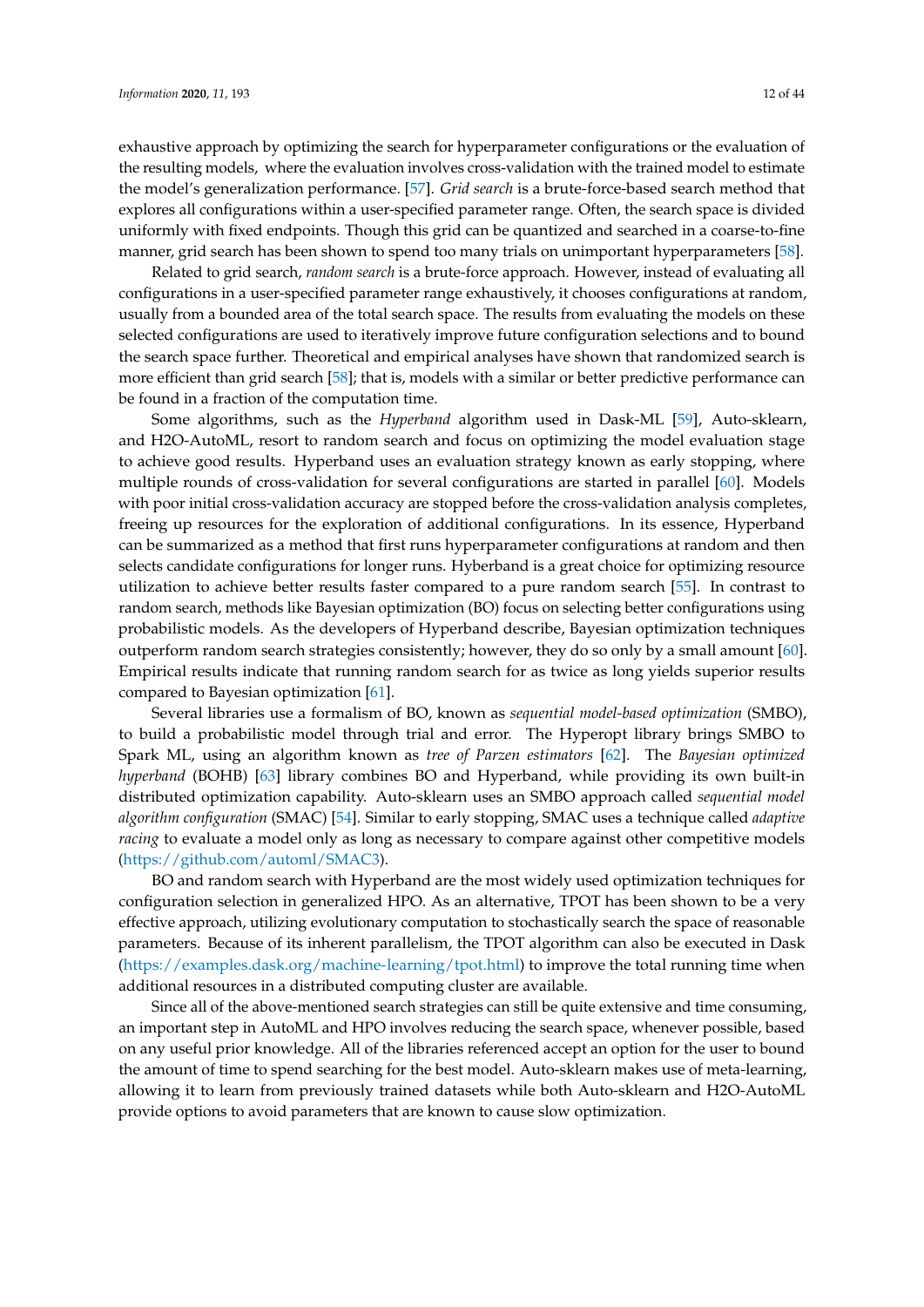## <span id="page-12-0"></span>*3.3. Neural Architecture Search*

The previously discussed HPO approaches consist of general purpose HPO algorithms, which are completely indifferent to the underlying machine learning model. The underlying assumption of these algorithms is that there is a model that can be validated objectively given a subset of hyperparameter configurations to be considered.

Rather than selecting from a set of classical ML algorithms, or well-known DNN architectures, recent AutoML deep learning research focuses on methods for composing motifs or entire DNN architectures from a predefined set of low-level building blocks. This type of model generation is referred to as neural architecture search (NAS) [\[64\]](#page-35-12), which is a subfield of *architecture search* [\[65](#page-35-13)[,66\]](#page-35-14).

The overarching theme in the development of architecture search algorithms is to define a search space, which refers to all the possible network structures, or hyperparameters that can be composed. A search strategy is an HPO over the search space, defining how NAS algorithms generate model structures. Like HPO for classical ML models, neural architecture search strategies also require a model evaluation strategy that can produce an objective score for a model when given a dataset to evaluate.

Neural search spaces can be placed into one of four categories, based on how much of the neural network structure is provided beforehand [\[55\]](#page-35-3):

- 1. Entire structure: Generates the entire network from the ground-up by choosing and chaining together a set of primitives, such as convolutions, concatenations, or pooling. This is known as *macro search*.
- 2. Cell-based: Searches for combinations of a fixed number of hand-crafted building blocks, called cells. This is known as *micro search*.
- 3. Hierarchical: Extends the cell-based approach by introducing multiple levels and chaining together a fixed number of cells, iteratively using the primitives defined in lower layers to construct the higher layers. This combines macro and micro search.
- 4. Morphism-based structure: Transfers knowledge from an existing well-performing network to a new architecture.

Similar to traditional HPO described above in Section [3.2,](#page-10-0) NAS algorithms can make use of the various general-purpose optimization and model evaluation strategies to select the best performing architectures from a neural search space.

Google has been involved in most of the seminal works in NAS. In 2016, researchers from the Google Brain project released a paper describing how reinforcement learning can be used as an optimizer for the entire structure search space, capable of building both recurrent and convolutional neural networks [\[67\]](#page-35-15). A year later, the same authors released a paper introducing the cell-based NASNet search space, using the convolutional layer as a motif and reinforcement learning to search for the best ways in which it can be configured and stacked [\[64\]](#page-35-12).

Evolutionary computation was studied with the NASNet search space in AmoebaNet-A, where researchers at Google Brain proposed a novel approach to tournament selection [\[68\]](#page-35-16). Hierarchical search spaces were proposed by Google's DeepMind team [\[69\]](#page-35-17). This approach used evolutionary computation to navigate the search space, while Melody Guan from Stanford, along with members of the GoogleBrain team, used reinforcement learning to navigate hierarchical search spaces in an approach known as ENAS [\[70\]](#page-35-18). Since all of the generated networks are being used for the same task, ENAS studied the effect of weight sharing across the different generated models, using transfer learning to lower the time spent training.

The progressive neural architecture search (PNAS) investigated the use of the Bayesian optimization strategy SMBO to make the search for CNN architectures more efficient by exploring simpler cells before determining whether to search more complex cells [\[71\]](#page-35-19). Similarly, NASBOT defines a distance function for generated architectures, which is used for constructing a kernel to use Gaussian processes for BO [\[72\]](#page-35-20). AutoKeras introduced the morphism-based search space, allowing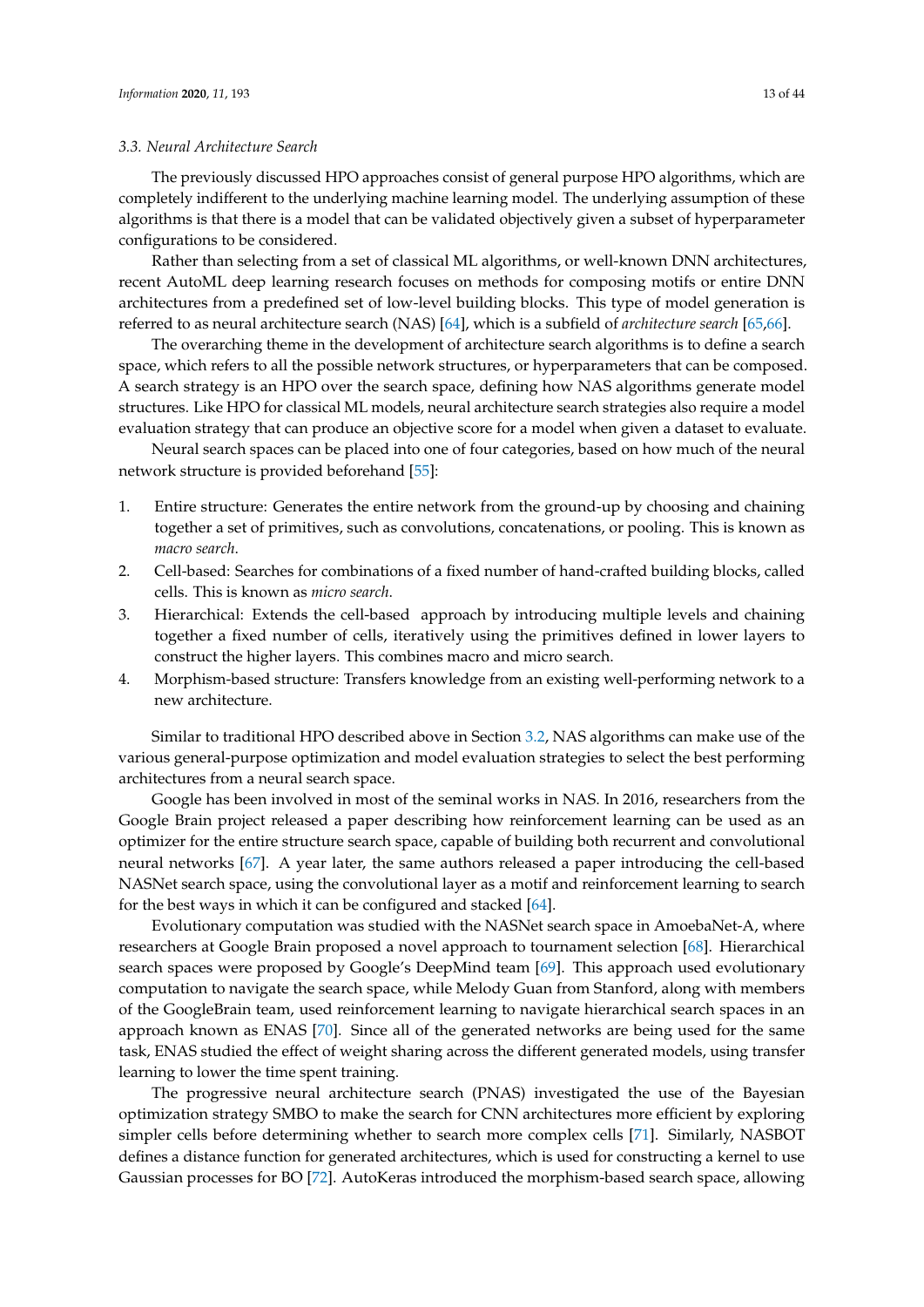high performing models to be modified, rather than regenerated. Like NASBOT, AutoKeras defines a kernel for NAS architectures in order to use Gaussian processes for BO [\[52\]](#page-35-0).

Another 2018 paper from Google's DeepMind team proposed DARTS, which allows the use of gradient-based optimization methods, such as gradient descent, to directly optimize the neural architecture space [\[73\]](#page-35-21). In 2019, Xie et al. proposed SNAS, which improves upon DARTS, using sampling to achieve a smoother approximation of the gradients [\[74\]](#page-36-0).

## <span id="page-13-0"></span>**4. GPU-Accelerated Data Science and Machine Learning**

There is a feedback loop connecting hardware, software, and the states of their markets. Software architectures are built to take advantage of available hardware while the hardware is built to enable new software capabilities. When performance is critical, software is optimized to use the most effective hardware options at the lowest cost. In 2003, when hard disk storage became commoditized, software systems like Google's GFS [\[75\]](#page-36-1) and MapReduce [\[76\]](#page-36-2) took advantage of fast sequential reads and writes, using clusters of servers, each with multiple hard disks, to achieve scale. In 2011, when disk performance became the bottleneck and memory was commoditized, libraries like Apache Spark [\[23\]](#page-33-19) prioritized the caching of data in memory to minimize the use of the disks as much as possible.

From the time GPUs were first introduced in 1999, computer scientists were taking advantage of their potential for accelerating highly parallelizable computations. However, it was not until CUDA was released in 2007 that the general-purpose GPU computing (GPGPU) became widespread. The examples described above resulted from the push to support more data faster, while providing the ability to scale up and out so that hardware investments could grow with the individual needs of the users. The following sections introduce the use of GPU computing in the Python environment. After a brief overview of GPGPU, we discuss the use of GPUs for accelerating data science workflows end-to-end. We also discuss how GPUs are accelerating array processing in Python and how the various available tools are able to work together. After an introduction to classical ML on GPUs, we revisit the GPU response to the scale problem outlined above.

# *4.1. General Purpose GPU Computing for Machine Learning*

Even when efficient libraries and optimizations are used, the amount of parallelism that can be achieved with CPU-bound computation is limited by the number of physical cores and memory bandwidth. Additionally, applications that are largely CPU-bound can also run into contention with the operating system.

Research into the use of machine learning on GPUs predates the recent resurgence of deep learning. Ian Buck, the creator of CUDA, was experimenting with 2-layer fully-connected neural networks in 2005, before joining NVIDIA in 2006 [\[77\]](#page-36-3). Shortly thereafter, convolutional neural networks were implemented on top of GPUs, with a dramatic end-to-end speedup observed over highly-optimized CPU implementations [\[78\]](#page-36-4). At this time, the performance benefits were achieved before the existence of a dedicated GPU-accelerated BLAS library. The release of the first CUDA Toolkit gave life to general-purpose parallel computing with GPUs. Initially, CUDA was only accessible via C, C++, and Fortran interfaces, but in 2010 the PyCUDA library began to make CUDA accessible via Python as well [\[79\]](#page-36-5).

GPUs changed the landscape of classical ML and deep learning. From the late 1990s to the late 2000s, support vector machines maintained a high amount of research interest [\[80\]](#page-36-6) and were considered state of the art. In 2010, GPUs breathed new life into the field of deep learning [\[78\]](#page-36-4), jumpstarting a high amount of research and development.

GPUs enable the single instruction multiple thread (SIMT) programming paradigm, a higher throughput and more parallel model compared to SIMD, with high-speed memory spanning several multiprocessors (blocks), each containing many parallel cores (threads). The cores also have the ability to share memory with other cores in the same multiprocessor. As with the CPU-based SIMD instruction sets used by some hardware-optimized BLAS and LAPACK implementations in the CPU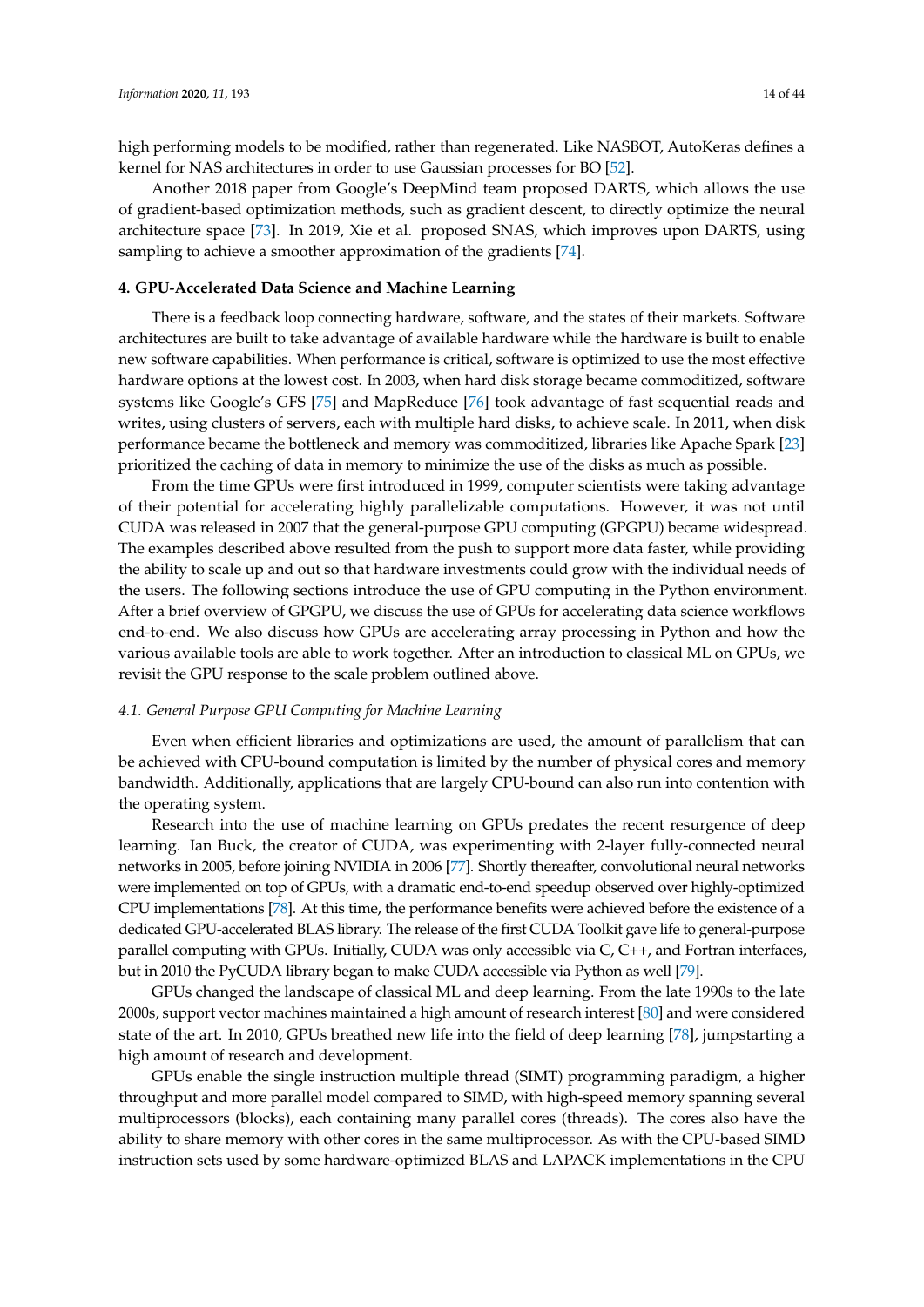world, the SIMT architecture works well for parallelizing many of the primitive operations necessary for machine learning algorithms, like the BLAS subroutines, making GPU acceleration a natural fit.

# *4.2. End-to-End Data Science: RAPIDS*

The capability of GPUs to accelerate data science workflows spans a space much larger than machine learning tasks. Often consisting of highly parallelizable transformations that can take full advantage of SIMT processing, it has been shown that the entire input/output and ETL stages of the data science pipeline see massive gains in performance.

RAPIDS [\(https://rapids.ai\)](https://rapids.ai) was introduced in 2018 as an open source effort to support and grow the ecosystem of GPU-accelerated Python tools for data science, machine learning, and scientific computing. RAPIDS supports existing libraries, fills gaps by providing open source libraries with crucial components that are missing from the Python community, and promotes cohesion across the ecosystem by supporting interoperability across libraries.

Following the positive impact from Scikit-learn's unifying API facade and the diverse collection of very powerful APIs that it has enabled, RAPIDS is built on top of a core set of industry-standard Python libraries, swapping CPU-based implementations for GPU-accelerated variants. By using Apache Arrow's columnar format, it has enabled multiple libraries to harness this power and compose end-to-end workflows entirely on the GPU. The result is the minimization, and many times complete elimination, of transfers and translations between host memory and GPU memory as illustrated in Figure [4.](#page-14-0)

RAPIDS core libraries include near drop-in replacements for the Pandas, Scikit-learn, and Network-X libraries named cuDF, cuML, and cuGraph, respectively. Other components fill gaps that are more focused, while still providing a near drop-in replacement for an industry-standard Python API where applicable. cuIO provides storage and retrieval of many popular data formats, such as CSV and Parquet. cuStrings makes it possible to represent, search, and manipulate strings on GPUs. cuSpatial provides algorithms to build and query spatial data structures while cuSignal provides a near drop-in replacement for SciPy's signaling submodule scipy.signal. Third-party libraries are also beginning to emerge, which are built on the RAPIDS core, extending it with new and useful capabilities. BlazingSQL [\[81\]](#page-36-7) loads data into GPU memory, making it queryable through a dialect of SQL. Graphistry [\(https://https://graphistry.com\)](https://https://graphistry.com) enables the exploration and visualization of connections and relationships in data by modeling it as a graph with vertices and connecting edges.

<span id="page-14-0"></span>

**Figure 4.** RAPIDS is an open source effort to support and grow the ecosystem of GPU-accelerated Python tools for data science, machine learning, and scientific computing. RAPIDS supports existing libraries, fills gaps by providing open source libraries with crucial components that are missing from the Python community, and promotes cohesion across the ecosystem by supporting interoperability across the libraries.

# *4.3. NDArray and Vectorized Operations*

While NumPy is capable of invoking a BLAS implementation to optimize SIMD operations, its capability of vectorizing functions is limited, providing little to no performance benefits. The Numba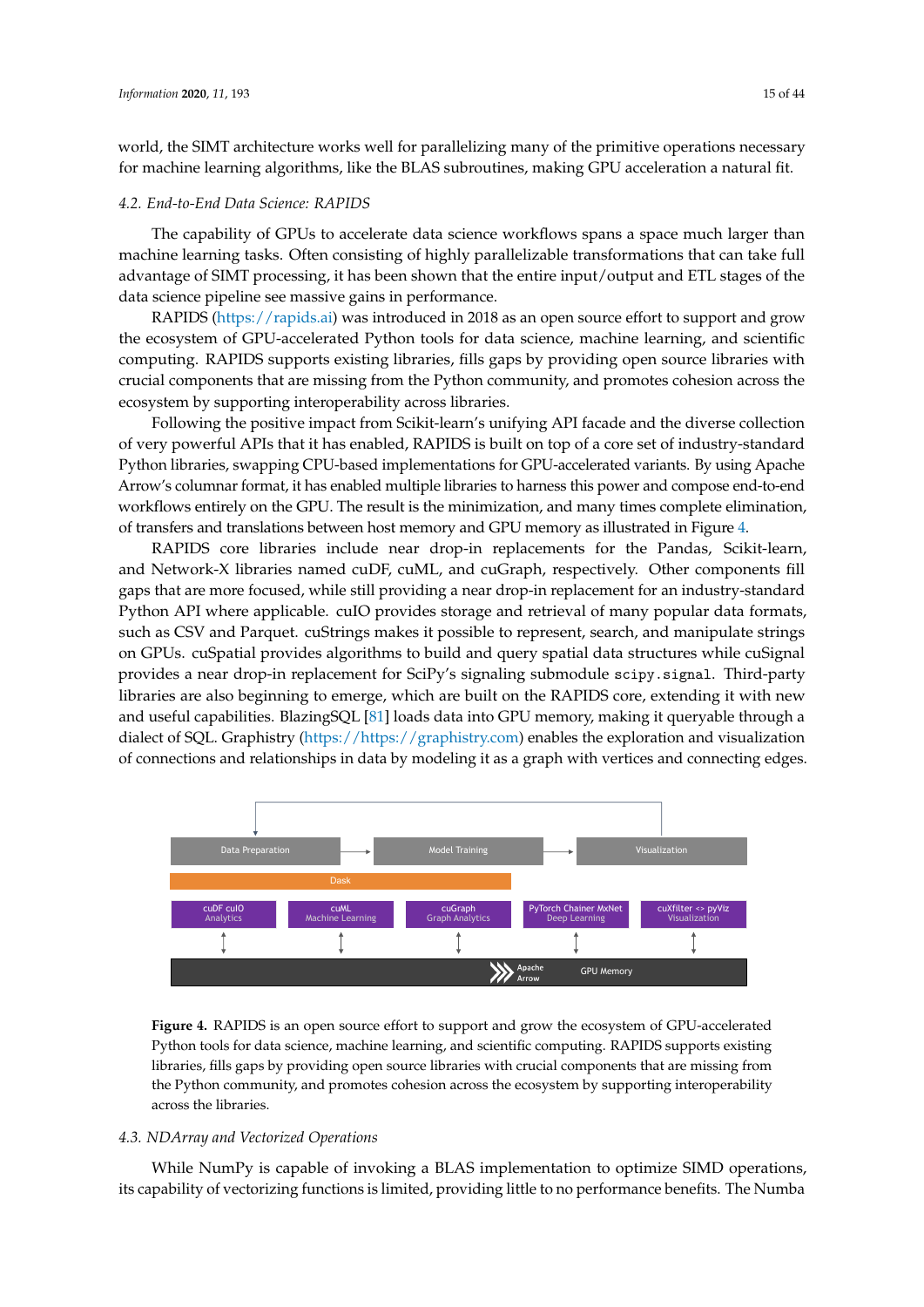library provides just-in-time (JIT) compilation [\[82\]](#page-36-8), enabling vectorized functions to make use of technologies like SSE and AltiVec. This separation of describing the computation separately from the data also enables Numba to compile and execute these functions on the GPU. In addition to JIT, Numba also defines a DeviceNDArray, providing GPU-accelerated implementations of many common functions in NumPy's NDArray.

CuPy defines a GPU-accelerated NDArray with a slightly different scope than Numba [\[83\]](#page-36-9). CuPy is built specifically for the GPU, following the same API from NumPy, and includes many features from the SciPy API, such as scipy.stats and scipy.sparse, which use the corresponding CUDA toolkit libraries wherever possible. CuPy also wraps NVRTC [\(https://docs.nvidia.com/cuda/nvrtc/index.html\)](https://docs.nvidia.com/cuda/nvrtc/index.html) to provide a Python API capable of compiling and executing CUDA kernels at runtime. CuPy was developed to provide multidimensional array support for the deep learning library Chainer [\[84\]](#page-36-10), and it has since become used by many libraries as a GPU-accelerated drop-in replacement for NumPy and SciPy.

The TensorFlow and PyTorch libraries define Tensor objects, which are multidimensional arrays. These libraries, along with Chainer, provide APIs similar to NumPy, but build computation graphs to allow sequences of operations on tensors to be defined separately from their execution. This is motivated by their use in deep learning, where tracking the dependencies between operations allow them to provide features like automatic differentiation, which is not needed in general array libraries like Numba or CuPy. A more detailed discussion of deep learning and automatic differentiation can be found in Section [5.](#page-20-0)

Google's Accelerated Linear Algebra (XLA) library [\[85\]](#page-36-11) provides its own domain-specific format for representing and JIT-compiling computational graphs, also giving the optimizer the benefit of knowing the dependencies between the operations. XLA is used by both TensorFlow and Google's JAX library [\[86\]](#page-36-12), which provides automatic differentiation and XLA for Python, using a NumPy shim that builds the computational graph out of successions of transformations, similar to TensorFlow, but directly using the NumPy API.

# <span id="page-15-0"></span>*4.4. Interoperability*

Libraries like Pandas and Scikit-learn are built on top of NumPy's NDArray, inheriting the unification and performance benefits of building NumPy on top of a high performing core. The GPU-accelerated counterparts to NumPy and SciPy are diverse, giving users many options. The most widely used options are the CuDF, CuPy, Numba, PyTorch, and TensorFlow libraries. As discussed in this paper's introduction, the need to copy a dataset or significantly change its format each time a different library is used has been prohibitive to interoperability in the past. Hence, zero-copy operations, which are operations that do not require copying data from one memory location to another (within or across devices), are often preferred. This is even more so for GPU libraries, where these copies and translations require CPU to GPU communication, often negating the advantage of the high speed memory in the GPUs.

Two standards have found recent popularity for exchanging pointers to device memory between these libraries—\_\_cuda\_array\_interface\_\_

[\(https://numba.pydata.org/numba-doc/latest/cuda/cuda\\_array\\_interface.html\)](https://numba.pydata.org/numba-doc/latest/cuda/cuda_array_interface.html) and DLPack [\(https:](https://github.com/dmlc/dlpack) [//github.com/dmlc/dlpack\)](https://github.com/dmlc/dlpack). These standards enable device memory to be easily represented and passed between different libraries without the need to copy or convert the underlying data. These serialization formats are inspired by NumPy's appropriately named \_\_array\_interface\_\_, which has been around since 2005. See Figure [5](#page-16-0) for Python examples of interoperability between the Numba, CuPy, and PyTorch libraries.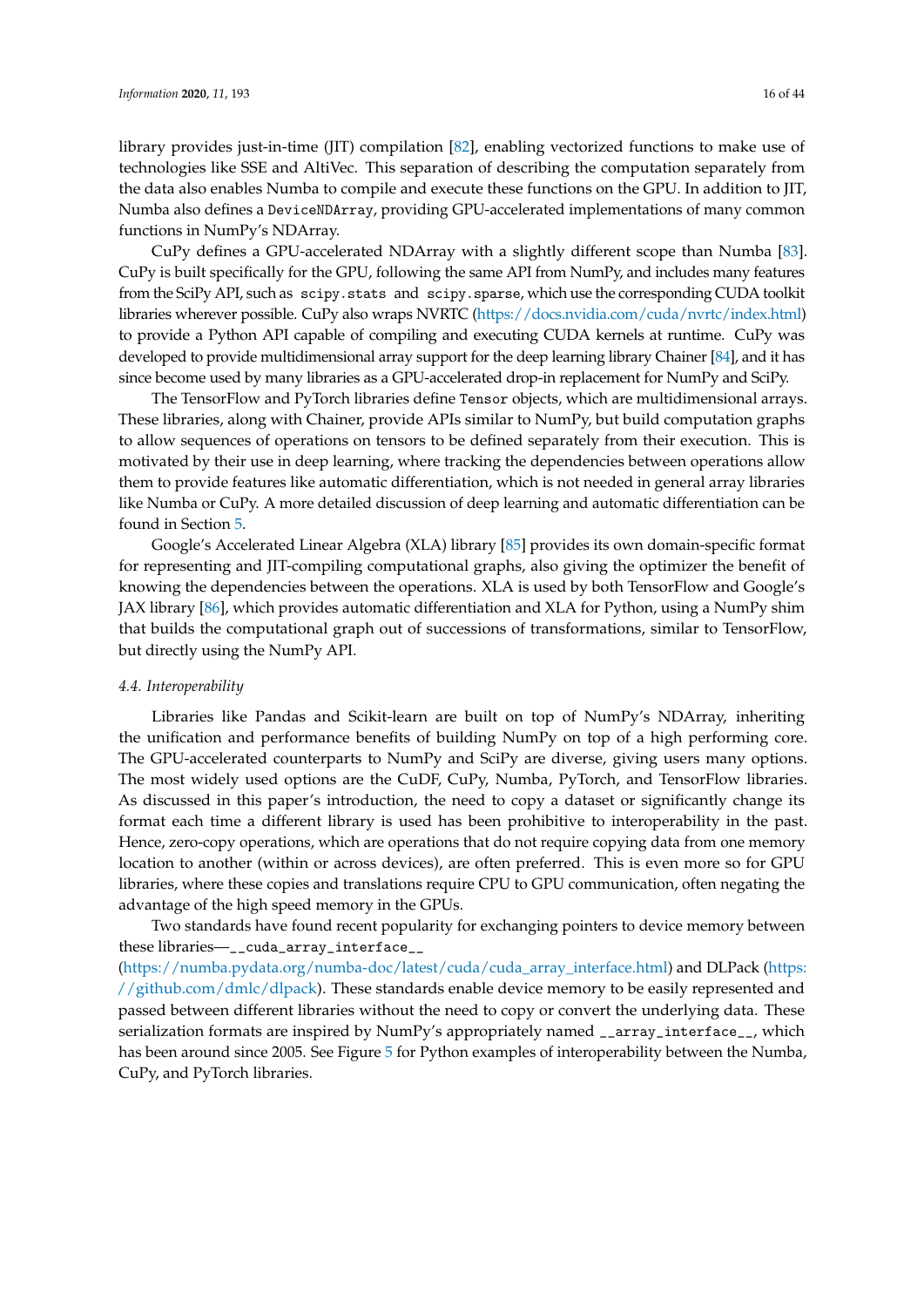```
a
    import numba.cuda
    import cupy
    X numba = numba.cuda.to device([1, 2, 3, 4])
    X_cupy = cupy.asarray(x_numba)
b
    import cupy
    import torch
    from torch.utils.dlpack import to_dlpack
    x torch = torch.FloatTensor([1, 2, 3, 4]).cuda()
    dlpack\_ptr = to_dlpack(x\_torch)x_cupy = cupy.fromDlpack(dlpack_ptr)
```
**Figure 5.** Examples of zero-copy interoperability between different GPU-accelerated Python libraries. Both DLPack and the \_\_cuda\_array \_interface\_\_ allow zero-copy conversion back and forth between all supported libraries. (**a**) creating a device array with Numba and using the \_\_cuda\_array\_interface\_\_ to create a CuPy array that references the same pointer to the underlying device memory. This enables the two libraries to use and manipulate the same memory without copying it; (**b**) creating a PyTorch tensor and using DLPack to create a CuPy array that references the same pointer to the underlying device memory, without copying it.

#### <span id="page-16-1"></span>*4.5. Classical Machine Learning on GPUs*

Matrix multiplication, which extends to matrix-matrix and matrix-vector multiplication in the context of computer science, underlies a significant portion of machine learning operations, from convex optimization to eigenvalue decomposition, linear models, and Bayesian statistics to distance-based algorithms. Therefore, machine learning algorithms require highly performant BLAS implementations. GPU-accelerated libraries need to make use of efficient lower-level linear algebra primitives in the same manner in which NumPy and SciPy use C/C++ and Fortran code underneath, with the major difference being that the libraries invoked need to be GPU-accelerated. This includes options such as the cuBLAS, cuSparse, and cuSolver libraries contained in the CUDA Toolkit.

The space of GPU-accelerated machine learning libraries for Python is rather fragmented with different categories of specialized algorithms. In the category of GBMs, GPU-accelerated implementations are provided by both XGBoost [\[38\]](#page-34-11) and LightGBM [\[87\]](#page-36-13). IBM's SnapML and H2O provide highly-optimized GPU-accelerated implementations for linear models [\[88\]](#page-36-14). ThunderSVM has a GPU-accelerated implementation of support vector machines, along with the standard set of kernels, for classification and regression tasks. It also contains one-class SVMs, which is an unsupervised method for detecting outliers. Both SnapML and ThunderSVM have Python APIs that are compatible with Scikit-learn.

Facebook's FAISS library accelerates nearest neighbors search, providing both approximate and exact implementations along with an efficient version of K-Means [\[89\]](#page-36-15). CannyLabs provides an efficient implementation of the nonlinear dimensionality reduction algorithm T-SNE [\[90\]](#page-36-16), which has been shown to be effective for both visualization and learning tasks. T-SNE is generally prohibitive on CPUs, even for medium-sized datasets of a million data samples [\[91\]](#page-36-17).

cuML is designed as a general-purpose library for machine learning, with the primary goal of filling the gaps that are lacking in the Python community. Aside from the algorithms for building machine learning models, it provides GPU-accelerated versions of other packages in Scikit-learn, such as the preprocessing, feature\_extraction, and model\_selection APIs. By focusing on important features that are missing from the ecosystem of GPU-accelerated tools, cuML also provides some algorithms that are not included in Scikit-learn, such as time series algorithms. Though still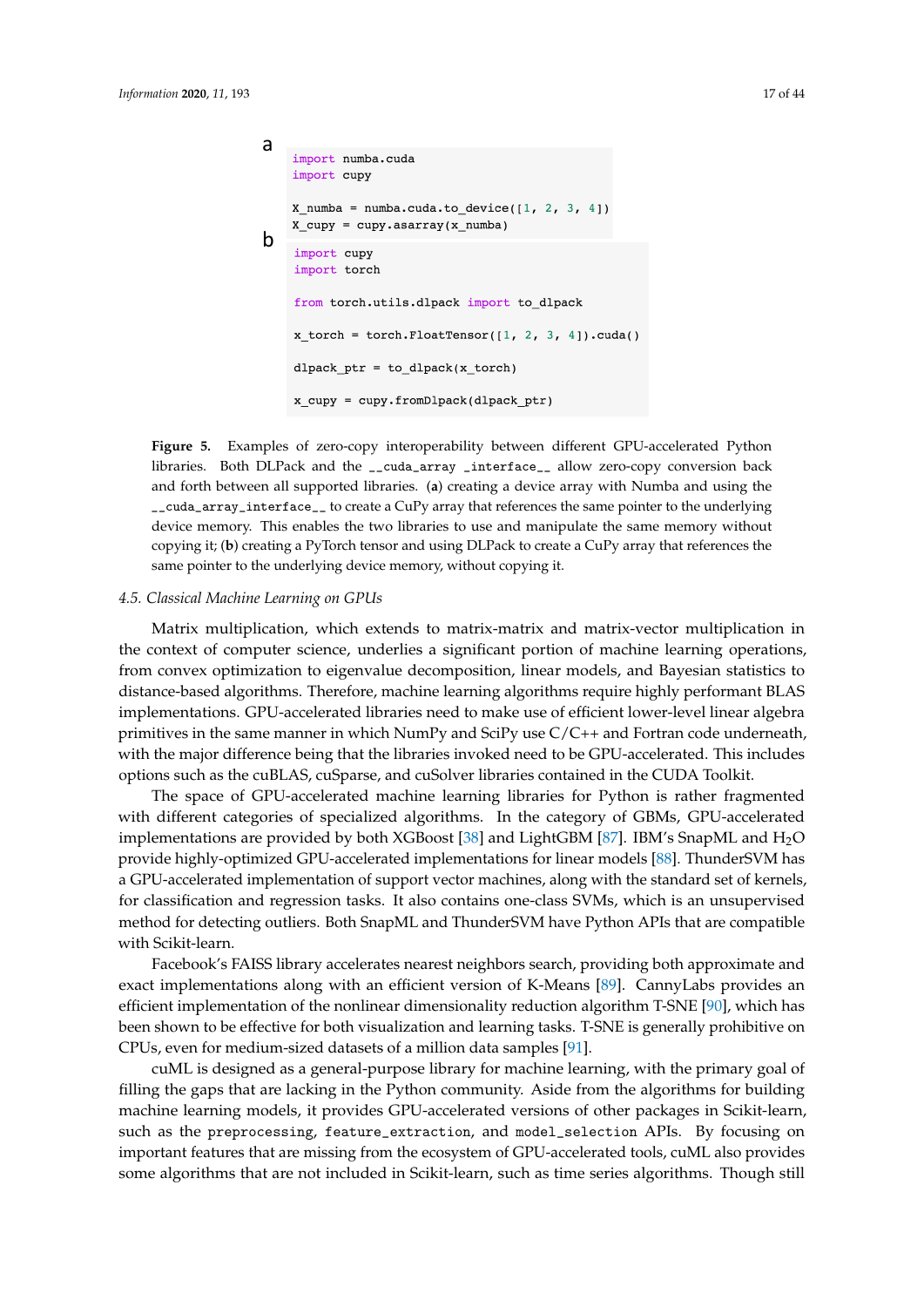maintaining a Scikit-learn-like interface, other industry-standard APIs for some of the more specific algorithms are used in order to capture subtle differences that increase usability, like Statsmodels [\[92\]](#page-36-18).

# *4.6. Distributed Data Science and Machine Learning on GPUs*

GPUs have become a key component in both highly performant and flexible general-purpose scientific computing. Though GPUs provide features such as high-speed memory bandwidth, shared memory, extreme parallelism, and coalescing reads/writes to its global memory, the amount of memory available on a single device is smaller than the sizes available in host (CPU) memory. In addition, even though CUDA streams enable different CUDA kernels to be executed in parallel, highly parallelizable applications in environments with massively-sized data workloads can become bounded by the number of cores available on a single device.

Multiple GPUs can be combined to overcome this limitation, providing more memory overall for computations on larger datasets. For example, it is possible to scale up a single machine by installing multiple GPUs on it. Using this technique, it is important that these GPUs are able to access each other's memory directly, without the performance burdens of traveling through slow transports like PCI-express. However, scaling up might not be enough, as the number of devices that can be installed in a single machine is limited. In order to maintain high scale-out performance, it is also important that GPUs are able to share their memory across physical machine boundaries, such as over NICs like Ethernet and high-performance interconnects like Infiniband.

In 2010, Nvidia introduced GPUDirect Shared Access [\[93\]](#page-36-19), a set of hardware optimizations and low-level drivers to accelerate the communication between GPUs and third-party devices on the same PCI-express bridge. In 2011, GPUDirect Peer-to-peer was introduced, enabling memory to be moved between multiple GPUs with high-speed DMA transfers. CUDA inter-process communication (CUDA IPC) uses this feature so that GPUs in the same physical node can access each other's memory, therefore providing the capability to scale up. In 2013, GPUDirect RDMA enabled network cards to bypass the CPU and access memory directly on the GPU. This eliminated excess copies and created a direct line between GPUs across different physical machines [\[94\]](#page-36-20), officially providing support for scaling out.

Though naive strategies for distributed computing with GPUs have existed since the invention of SETI@home in 1999 [\[95\]](#page-36-21), by simply having multiple workers running local CUDA kernels, the optimizations provided by GPUDirect endow distributed systems containing multiple GPUs with a much more comprehensive means of writing scalable algorithms.

The MPI library, introduced in Section [2.4,](#page-8-0) can be built with CUDA support [\(https://www.open](https://www.open-mpi.org/faq/?category=runcuda)[mpi.org/faq/?category=runcuda\)](https://www.open-mpi.org/faq/?category=runcuda), allowing CUDA pointers to be passed around across multiple GPU devices. For example, LightGBM (Section [2.3\)](#page-7-0) performs distributed training on GPUs with MPI, using OpenCL to support both AMD and NVIDIA devices. Snap ML is also able to perform distributed GPU training with MPI [\[88\]](#page-36-14) by utilizing the CoCoA [\[96\]](#page-36-22) framework for distributed optimization. The CoCoA framework preserves locality across compute resources on each physical machine to reduce the amount of network communication needed across machines in the cluster. By adding CUDA support to the OpenMPI conda packaging, the Mpi4py library [\(https://github.com/mpi4py/mpi4py\)](https://github.com/mpi4py/mpi4py) now exposes CUDA-aware MPI to Python, lowering the barrier for scientists to build distributed algorithms within the Python data ecosystem.

Even with CUDA-aware MPI, however, collective communication operations such as reductions and broadcasts, which allow a set of ranks to collectively participate in a data operation, are performed on the host. The NVIDIA Collective Communications Library (NCCL) provides an MPI-like API to perform these reductions entirely on GPUs. This has made NCCL very popular among libraries for distributed deep learning, such as PyTorch, Chainer, Horovod, and TensorFlow. It is also used in many classical ML libraries with distributed algorithms, such as XGBoost, H2OGPU, and cuML.

MPI and NCCL both make the assumption that ranks are available to communicate synchronously in real-time. Asynchronous task-scheduled systems for general-purpose scalable distributed computing, such as Dask and Apache Spark, work in stark contrast to this design by building directed acyclic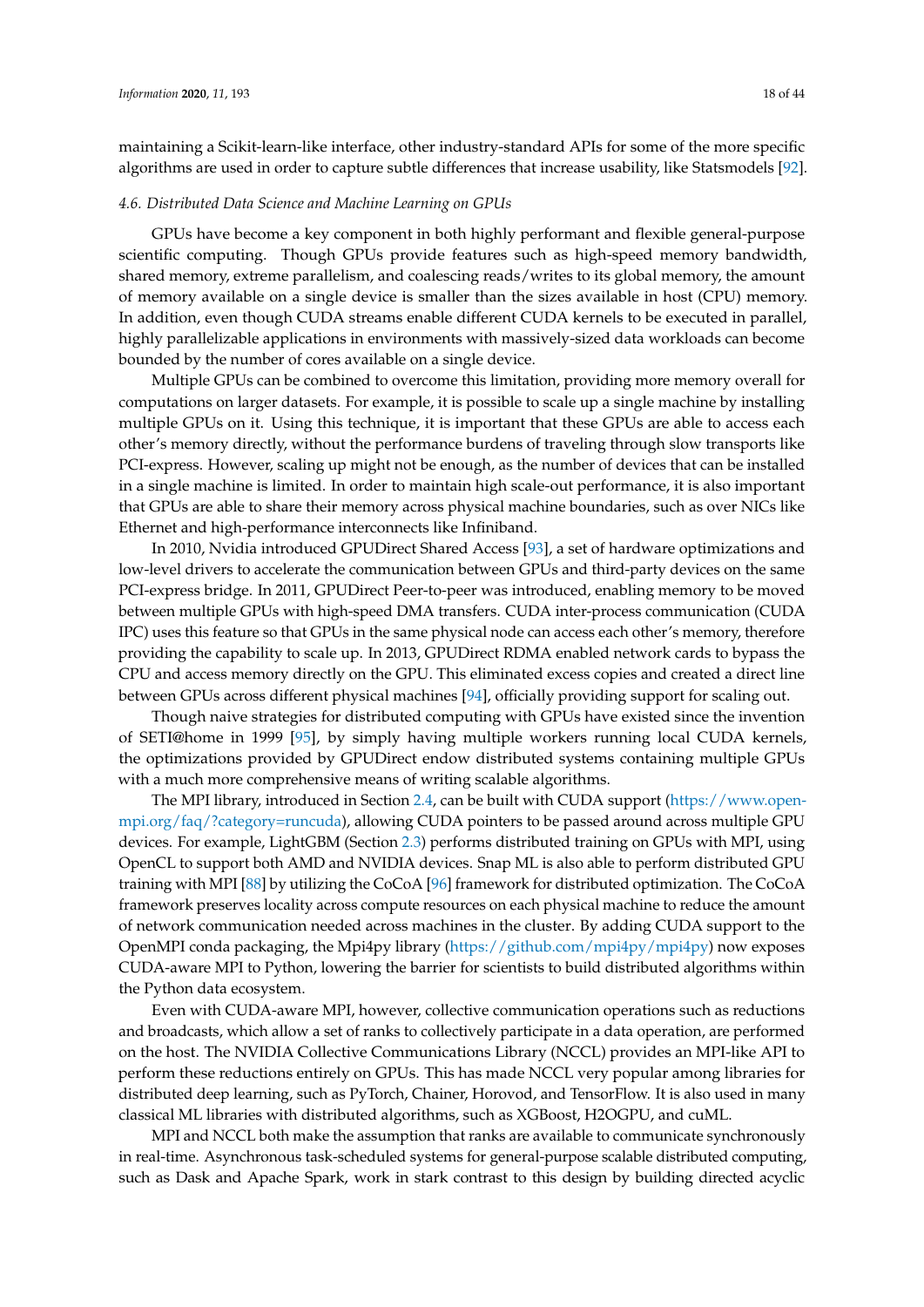computation graphs (DAG) that represent the dependencies between arbitrary tasks and executing them either asynchronously or completely lazily. While this provides the ability to schedule arbitrary overlapping tasks on a set of workers, the return types of these tasks, and thus the dimensionality of the outputs, might not always be known before the graph is executed. PyTorch and TensorFlow also build DAGs, and since a tensor is presumed to be used for both input and output, the dimensions are generally known before the graph is executed.

End-to-end data science requires ETL as a major stage in the pipeline, a fact which runs counter to the scope of tensor-processing libraries like PyTorch and TensorFlow. RAPIDS fills this gap by providing better support for GPUs in systems like Dask and Spark, while promoting the use of interoperability to move between these systems, as described in Section [4.4.](#page-15-0) Building on top of core RAPIDS components provides the additional benefit for third-party libraries, such as BlazingSQL, to inherit these distributed capabilities and play nicely within the ecosystem.

The One-Process-Per-GPU (OPG) paradigm is a popular layout for multiprocessing with GPUs as it allows the same code to be used in both single-node multi-GPU and multi-node multi-GPU environments. RAPIDS provides a library, named Dask-CUDA [\(https://github.com/rapidsai/dask](https://github.com/rapidsai/dask-cuda)[cuda\)](https://github.com/rapidsai/dask-cuda), that makes it easy to initialize a cluster of OPG workers, automatically detecting the available GPUs on each physical machine and mapping only one to each worker.

RAPIDS provides a Dask DataFrame backed by cuDF. By supporting CuPy underneath its distributed Array rather than NumPy, Dask is able to make immediate use of GPUs for distributed processing of multidimensional arrays. Dask supports the use of the Unified communication-X (UCX) [\[97\]](#page-37-0) transport abstraction layer, which allows the workers to pass around CUDA-backed objects, such as cuDF DataFrames, CuPy NDArrays, and Numba DeviceNDArrays, using the fastest mechanism available. The UCX support in Dask is provided by the RAPIDS UCX-py [\(https://github.](https://github.com/rapidsai/ucx-py) [com/rapidsai/ucx-py\)](https://github.com/rapidsai/ucx-py) project, which wraps the low-level C-code in UCX with a clean and simple interface, so it can be integrated easily with other Python-based distributed systems. UCX will use CUDA IPC when GPU memory is being passed between different GPUs in the same physical machine (intra-node). GPUDirect RDMA will be used for communications across physical machines (inter-node) if it is installed; however, since it requires a compatible networking device and a kernel module to be installed in the operating system, the memory will otherwise be staged to host.

Using Dask's comprehensive support for general-purpose distributed GPU computing in concert with the general approach to distributed machine learning outlined in Section [2.4,](#page-8-0) RAPIDS cuML is able to distribute and accelerate the machine learning pipeline end-to-end. Figure [6a](#page-19-0) shows the state of the Dask system during the training stage, by executing training tasks on the Dask workers that contain data partitions from the training dataset. The state of the Dask system after training is illustrated in Figure [6b](#page-19-0). In this stage, the parameters are held on the GPU of only a single worker until prediction is invoked on the model. Figure [6c](#page-19-0) shows the state of the system during prediction, where the trained parameters are broadcasted to all the workers that are holding partitions of the prediction dataset. Most often, it is only the fit() task, or set of tasks that will need to share data with other workers. Likewise, the prediction stage generally does not require any communication between workers, enabling each worker to run their local prediction independently. This design covers most of the parametric classical ML model algorithms, with only a few exceptions.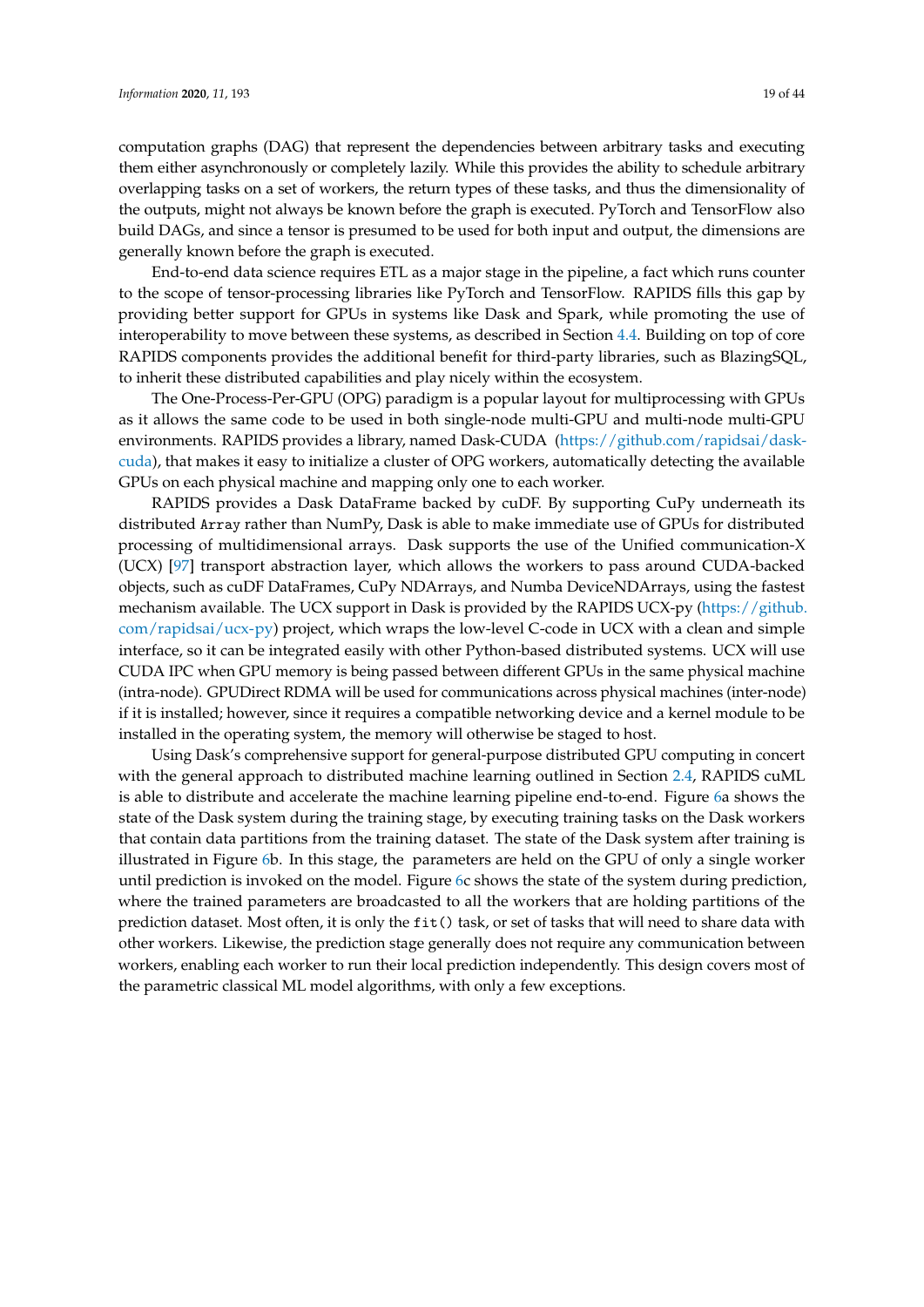Node 1 Node 2 GPU1 GPU2 GPU1 GPU<sub>2</sub> GPUO GPUO  $fit()$  $fit()$  $f(f)$  $fit()$ CUDA IPC / CUDA Copy / GPU Direct RDMA **GRU Momoru GPU Memor GPU Memon** GPU Memory CRU Momor GRU Momon Data Data Data Data b Trained Model: Model parameters collected onto a single worker Node 1 Node 2 GPUO GPU1 GPLIZ GPUO GPU1 GPU<sub>2</sub> CUDA IPC / CUDA Copy / GPU Direct RDMA **GPU Memory GPU Memory GPU Memory GPU Memory GPU Memory GPU Memory** Model Param c Inference Stage: Broadcast model parameters to data partitions. Embarassingly parallel predict GPUO GPU1 GPU<sub>2</sub> GPUO GPU1 GPU<sub>2</sub>  $predict()$  $predict()$  $predict()$  $predict()$ CUDA IPC / CUDA Copy / GPU Direct RDMA **GPU Memory GPU Memory GPU Memory GPU Memory GPU Memory GPU Memory** Model Params<br>Data del Params<br>Data Model Params<br>Data del Params<br>Data

<span id="page-19-0"></span>a Training Stage: Low-level message passing across worker

**Figure 6.** General-purpose distributed GPU computing with Dask. (**a**) distributed cuML training. The fit() function is executed on all workers containing data in the training dataset; (**b**) distributed cuML model parameters after training. The trained parameters are brought to a single worker; (**c**) distributed cuML model for prediction. The trained parameters are broadcasted to all workers containing partitions in the prediction dataset. Predictions are done in an embarrassingly parallel fashion.

Apache Spark's MLLib supports GPUs, albeit the integration is not as comprehensive as Dask, lacking support for native serialization or transport of GPU memory, therefore requiring unnecessary copies from host to GPU and back to host for each function. The Ray Project [\(https:](https://github.com/ray-project/ray) [//github.com/ray-project/ray\)](https://github.com/ray-project/ray) is similar—while GPU computations are supported indirectly through TensorFlow, the integration goes no further. In 2016, Spark introduced a concept similar to Ray, which they named the TensorFrame. This feature has since been deprecated. RAPIDS is currently adding more comprehensive support for distributed GPU computing into Spark 3.0 [\[98\]](#page-37-1), building in native GPU-aware scheduling as well as support for the columnar layout end-to-end, keeping data on the GPU across processing stages.

XGBoost (Section [2.3\)](#page-7-0) supports distributed training on GPUs, and can be used with both Dask and Spark. In addition to MPI, the Snap ML library also provides a backend for Spark. As mentioned in Section [2.4,](#page-8-0) the use of the Sparkling library endows  $H_2O$  with the ability to run on Spark, and the GPU support is inherited automatically. The distributed algorithms in the general purpose library cuML, which also include data preparation and feature engineering, can be used with Dask.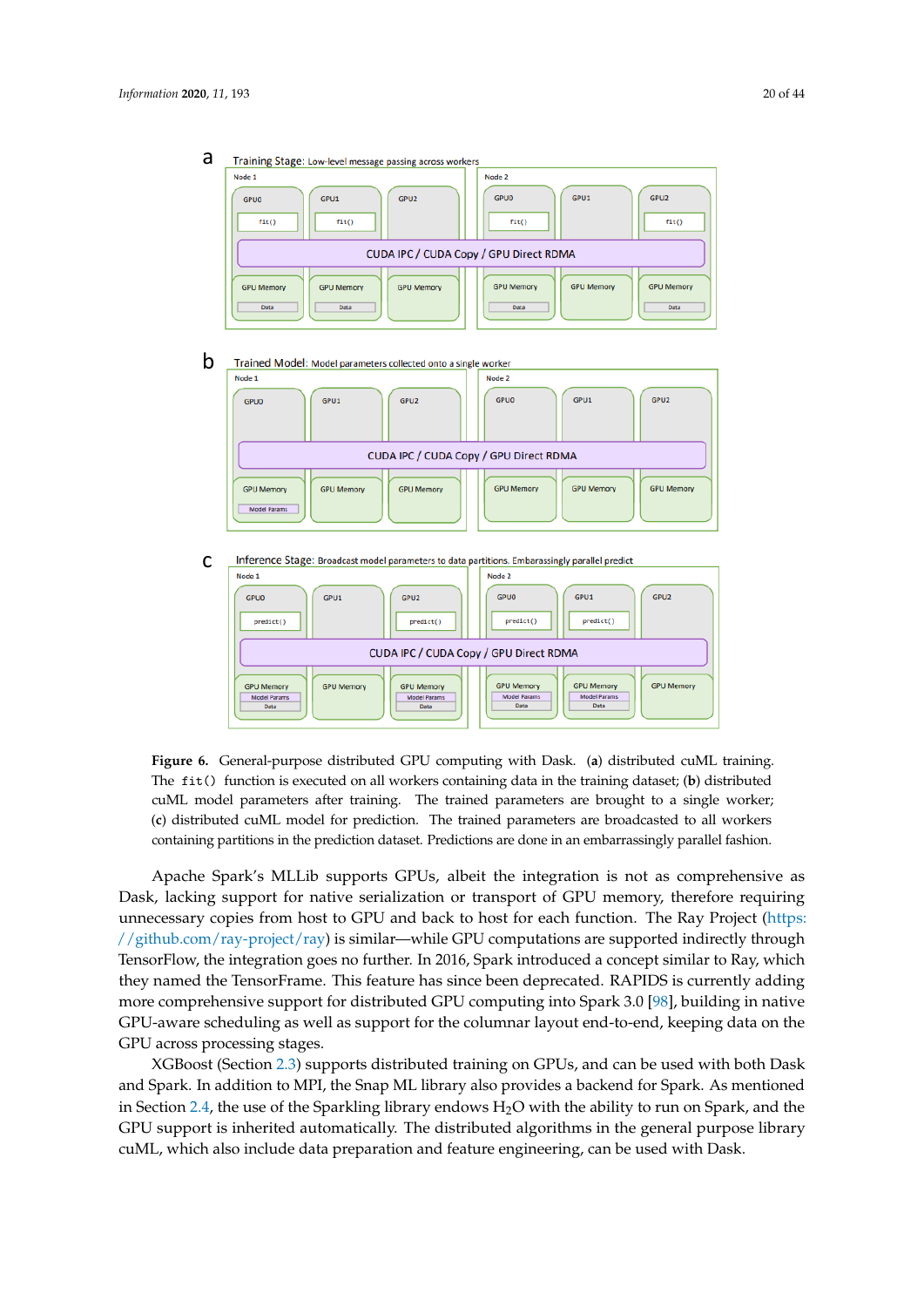# <span id="page-20-0"></span>**5. Deep Learning**

Using classical ML, the predictive performance depends significantly on data processing and feature engineering for constructing the dataset that will be used to train the models. Classical ML methods, mentioned in Section [2,](#page-4-0) are often problematic when working with high-dimensional datasets—the algorithms are suboptimal for extracting knowledge from raw data, such as text and images [\[99\]](#page-37-2). Additionally, converting a training dataset into a suitable tabular (structured) format typically requires manual feature engineering. For example, in order to construct a tabular dataset, we may represent a document as a vector of word frequencies [\[100\]](#page-37-3), or we may represent (Iris) flowers by tabulating measurements of the leaf sizes instead of using the pixels in a photographs as inputs [\[101\]](#page-37-4).

Classical ML is still the recommended choice for most modeling tasks that are based on tabular datasets. However, aside from the AutoML tools mentioned in Section [3](#page-9-0) above, it depends on careful feature engineering, which requires substantial domain expertise. Data preprocessing and feature engineering can be considered an art, where the goal is to extract useful and salient information from the collected raw data in such a manner that most of the information relevant for making predictions is retained. Careless or ineffective feature engineering can result in the removal of salient information and substantially hamper the performance of predictive models.

While some deep learning algorithms are capable of accepting tabular data as input, the majority of state-of-the-art methods that are finding the best predictive performance are general-purpose and able to extract salient information from raw data in a somewhat automated way. This automatic feature extraction is an intrinsic component of their optimization task and modeling architecture. For this reason, deep learning is often described as a representation or feature learning method. However, one major downside of deep learning is that it is not well suited to smaller, tabular datasets, and parameterizing DNNs can require larger datasets, requiring between 50,000 and 15 million training examples for effective training.

The following sections review early developments of GPU- and Python-based deep learning libraries focusing on computational performance through static graphs, the convergence towards dynamic graphs for improved user-friendliness, and current efforts for increasing computational efficiency and scalability, to account for increasing dataset and architecture sizes.

# <span id="page-20-1"></span>*5.1. Static Data Flow Graphs*

First released in 2014, the Caffe deep learning framework was aiming towards high computational efficiency while providing an easy-to-use API to implement common CNN architectures [\[102\]](#page-37-5). Caffe enjoyed great popularity in the computer vision community. Next, to its focus on CNNs, it also has support for recurrent neural networks and long short-term memory units. While Caffe's core pieces are implemented in C++, it achieves user-friendliness by using configuration files as the interface for implementing deep learning architectures. One downside of this approach is that it makes it hard to develop and implement custom computations.

Initially released in 2007, Theano is another academic deep learning framework that gained momentum in the 2010s [\[103\]](#page-37-6). In contrast to Caffe, Theano allows users to define DNNs directly in the Python runtime. However, to achieve efficiency, Theano separates the definition of deep learning algorithms and architectures from their execution. Theano and Caffe both represent computations as a static *computation graph* or *data flow graph*, which is compiled and optimized before it can be executed. In Theano, this compilation can take from multiple seconds to several minutes, and it can be a major friction point when debugging deep learning algorithms or architectures. In addition, separating the graph representation from its execution makes it hard to interact with the code in real time.

In 2016 [\[104\]](#page-37-7), Google released TensorFlow, which followed a similar approach to Theano by using a static graph model. While this separation of graph definition from execution still does not allow for real-time interaction, TensorFlow reduced compilation times, allowing users to iterate on the different ideas more quickly. TensorFlow also focused on distributed computing, which not many DNN libraries were providing at the time. This support allowed deep learning models to be defined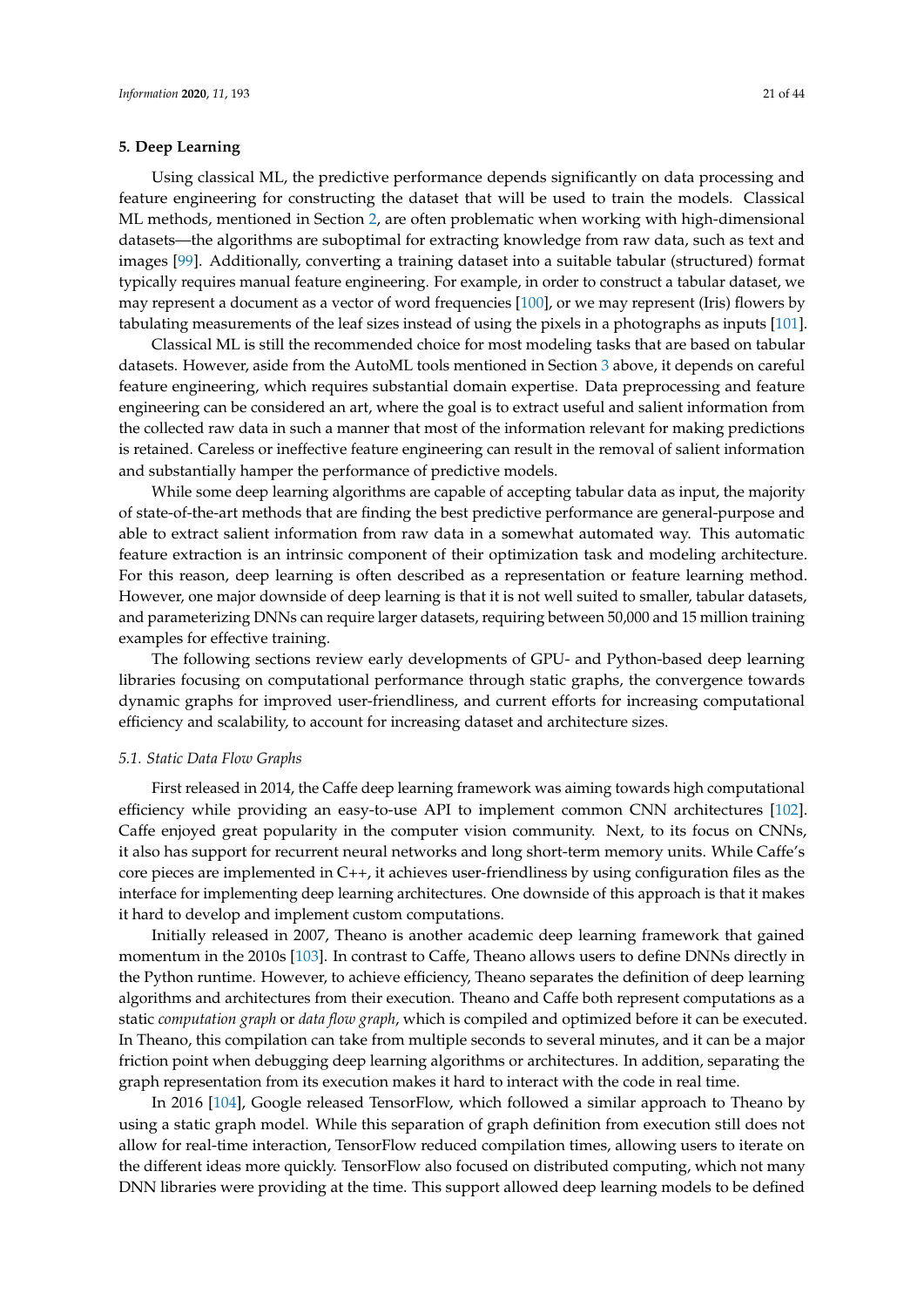once and deployed in different computing environments like servers and mobile devices, a feature that made it particularly attractive for industry. TensorFlow has also seen widespread adoption in academia, becoming so popular that Theano's development halted in 2017.

In the years between 2016 and 2019, several other open source deep learning libraries with static graph paradigms were released, including Microsoft's CNTK [\[105\]](#page-37-8), Sony's Nnabla [\(https://](https://github.com/sony/nnabla) [github.com/sony/nnabla\)](https://github.com/sony/nnabla), Nervana's Neon [\(https://github.com/NervanaSystems/neon\)](https://github.com/NervanaSystems/neon), Facebook's Caffe2 [\[106\]](#page-37-9), and Baidu's PaddlePaddle [\[107\]](#page-37-10). Unlike the other deep learning libraries, Nervana Neon, which was later acquired by Intel and is now discontinued, did not use cuDNN for implementing neural network components. Instead, it featured a CPU backend optimized via Intel's MKL (Section [1.2\)](#page-3-0). MXNet [\[108\]](#page-37-11) is supported by Amazon, Baidu, and Microsoft; it is part of the Apache Software Foundation and remains the only actively developed, major open source deep learning library not being developed primarily by a major for-profit technology company.

While static computation graphs are attractive for applying code optimizations, model export, and portability in production environments, the lack of real-time interaction still makes them cumbersome to use in research environments. The separation between declaration and execution makes static graphs cumbersome for many research contexts, which often require introspection and experimentation. For instance, non-syntax related, logical errors that are discovered during runtime can be hard to debug, and the error messages in the execution code can be far removed from the problematic code in the declaration section. Since dynamic graphs are created on the fly, they are naturally mutable and can be modified during runtime. This allows users to interact with the graph directly during runtime, and conventional debuggers can be utilized. Another research-friendly feature of dynamic graphs is that they do not require padding when working with variable-sized inputs, such as sentences, when training recurrent neural networks for natural language processing.

The next section highlights some of the major deep learning frameworks that are embracing an alternative approach, called dynamic computation graphs, which allow users to interact with the computations directly and in real-time.

## <span id="page-21-0"></span>*5.2. Dynamic Graph Libraries with Eager Execution*

With its first release in 2002, nearly two decades ago, Torch was a very influential open source machine learning and deep learning library. While using  $C/C++$  and CUDA like other deep learning frameworks, Torch is based on the scripting language Lua and utilizes a just-in-time compiler LuaJIT [\[109\]](#page-37-12). Similar to Python, Lua is an interpreted language that is easy to learn and use. It is also simple to extend with custom C/C++ code to improve efficiency in scientific computing contexts. What makes Lua particularly attractive is that it can be embedded into different computing environments like mobile devices and web servers—a feature less straightforward to do with Python.

Torch 7 (released in 2011) was particularly attractive to a large portion of the deep learning research community because of its dynamic approach to computational graphs [\[109\]](#page-37-12). In contrast to the deep learning frameworks mentioned in the previous section (Section [5.1\)](#page-20-1), Torch 7 allows the user to interact with the computations directly, instead of defining a static graph that needs to be explicitly compiled before execution (Figure [7\)](#page-22-0). As Python started to evolve into the lingua franca for scientific computing, machine learning, and deep learning throughout the 2010s, many researchers still seemed to prefer a Python-based environment like Theano over Torch, despite its less user-friendly static graph approach.

Torch 7 was eventually superseded by PyTorch in 2017 [\[110\]](#page-37-13), which started out as a user-friendly Python wrapper around Torch 7's lower-level C/C++ code. Inspired by pioneers in dynamic and Python-based deep learning frameworks, such as Chainer [\[84\]](#page-36-10) and DyNet [\[111\]](#page-37-14), PyTorch embraces an imperative programming style instead of using graph meta-programming (in graph meta-programming, part or all of the graph's structure is provided at compile time, and only minimal code is generated or added during runtime). Imperative programming is particularly attractive to researchers, as it provides a familiar interface for Python users, eases experimentation and debugging,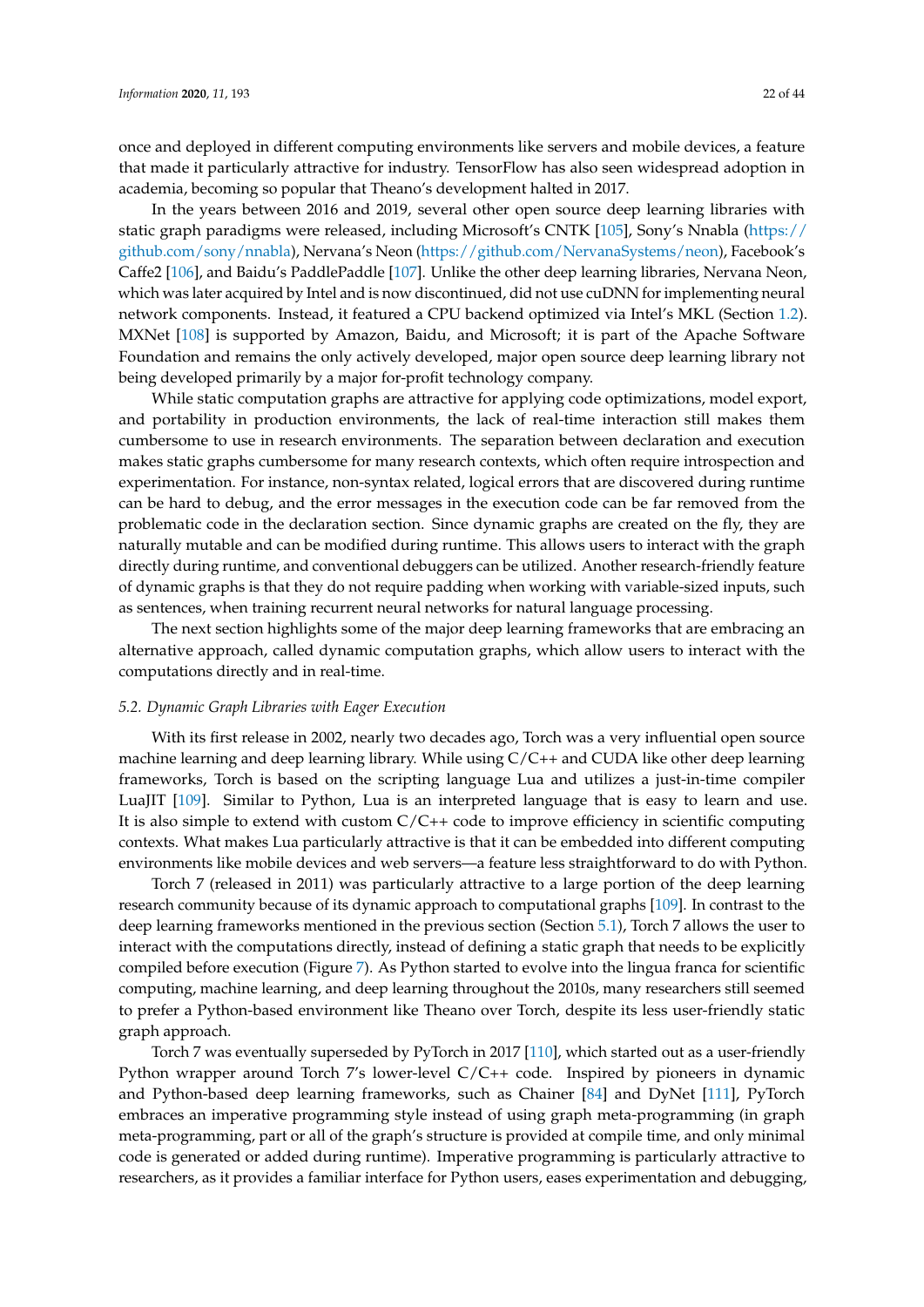and is directly compatible with other Python-based tools. What distinguishes libraries like DyNet, Chainer, and PyTorch from regular GPU-accelerated array libraries like CuPy, however, is that they include reverse-mode automatic differentiation (autodiff) for computing gradients of scalar-valued functions (scalar-valued functions receive one or more input values but return a single value) with respect to the multivariate inputs. Since 2017, PyTorch has been widely adopted and is now considered to be the most popular deep learning library for research. In 2019, PyTorch was the most-used deep

<span id="page-22-0"></span>learning library at all major deep learning conferences [\[112\]](#page-37-15).



**Figure 7.** Comparison between (**a**) a static computation graph in TensorFlow 1.15 and (**b**) an imperative programming paradigm enabled by dynamic graphs in PyTorch 1.4.

Dynamic computation graphs allow users to interact with the computations in real-time, which is an advantage when implementing or developing new deep learning algorithms and architectures. While this particular characteristic is empowering, eager execution like this comes at a high computational cost. Furthermore, a Python runtime is required for execution, making it hard to deploy DNNs on mobile devices and other environments not equipped with recent Python versions. On the other hand, when it comes to comparisons between Python-based static and dynamic graph implementations for deep learning, since Python code is only used to queue operations for asynchronous execution on the GPU via callbacks to the lower-level CUDA and cuDNN libraries, computational performance differences of all major deep learning frameworks are expected to be approximately similar. Nonetheless independent benchmarks highlighted that the speed of DNN training on GPUs was already faster in PyTorch compared with static graph libraries like TensorFlow [\[113\]](#page-37-16), and Facebook has contributed many notable performance enhancements over the years. For instance, the original Torch 7 core tensor library was largely rewritten from scratch,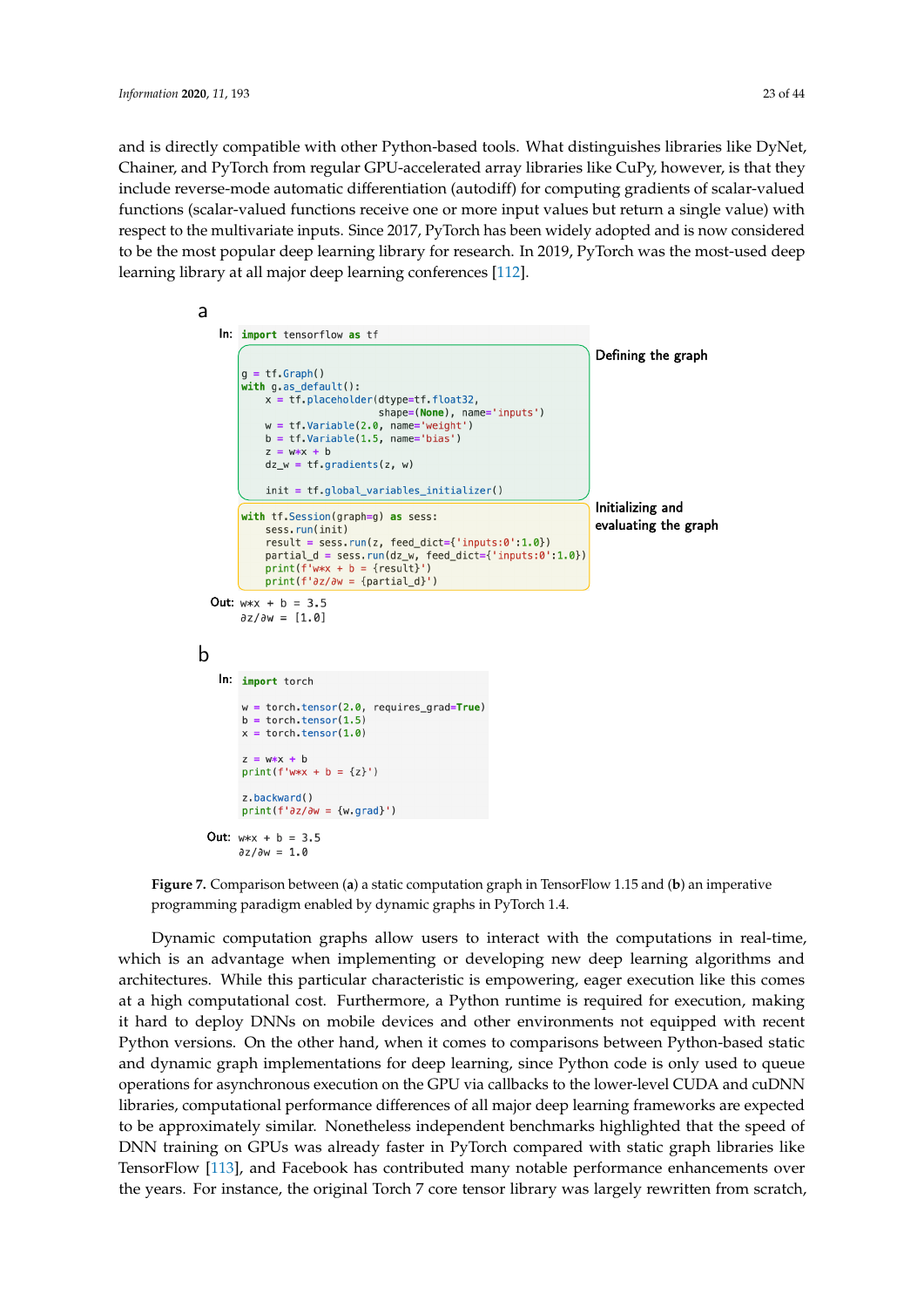and PyTorch was ultimately merged with Caffe2's code base. By this point, Caffe2 had become specialized in computational performance and mobile deployment. This merge allowed PyTorch to inherit these features automatically. In 2019, PyTorch added JIT (just-in-time) compilation, among other features, further enhancing its computational performance [\[114\]](#page-37-17).

Several existing deep learning libraries that originally used static data flow graphs, such as TensorFlow, MXNet, and PaddlePaddle, have since added support for dynamic graphs. It is likely that user requests and the increasing popularity of PyTorch contributed to this change. Dynamic computational graphs are so effective that it is now the default behavior in TensorFlow 2.0.

# *5.3. JIT and Computational Efficiency*

Despite being favored by research because of its ease of use, all of the dynamic graph libraries mentioned above achieve the desired level of computational efficiency by providing fixed building blocks for specific neural network components and deep learning algorithms. While it is possible to develop custom functions from lower-level building blocks—for example, implementing a custom neural network layer using linear algebra operations exposed by the library's array submodules—one downside of this approach is that it can easily introduce computational bottlenecks. However, in a single line of code, these bottlenecks can be avoided in PyTorch by enabling JIT compilation (via Torch Script).

Another take on customizability and computational efficiency is Google's recently released open source library JAX [\[86\]](#page-36-12). As mentioned in Section [4.5,](#page-16-1) JAX adds composable elements to regular Python and NumPy code centered around automatic differentiation (forward- as well as reverse-mode autodiff), XLA (*Accelerated Linear Algebra*; a domain-specific compiler for linear algebra), as well as GPU and TPU computing (TPUs are Google's custom-developed chips for machine learning and deep learning.). JAX is able to differentiate naive Python and NumPy functions, including loops, closures, branches, and recursive functions. In addition to reverse-mode differentiation, the autodiff module supports forward-mode differentiation. This enables the efficient computation of higher-order derivatives such as Hessians; other major deep learning libraries do not support this yet, but it is a highly requested feature and is currently being implemented in PyTorch [\(https://github.com/pytorch/](https://github.com/pytorch/pytorch/issues/10223) [pytorch/issues/10223\)](https://github.com/pytorch/pytorch/issues/10223). Forward-mode autodiff enables the automatic differentiation of functions with more than one output, which is not commonly used in current deep learning research utilizing backpropagation [\[115\]](#page-37-18).

JAX is a relatively new library and has not seen a wide-spread adoption yet. However, JAX's design choice to fully adopt NumPy's API, rather than developing a NumPy-like API like PyTorch, may lower the barrier of entry for users who are familiar with the NumPy ecosystem. Being geared towards array computing with autodiff support, JAX differs from PyTorch as it does not focus on providing a full set of deep learning capabilities, relying on the Flax [\(https://github.com/google](https://github.com/google-research/flax/tree/prerelease)[research/flax/tree/prerelease\)](https://github.com/google-research/flax/tree/prerelease) library to do so. In particular, Flax adds common layers such as convolutional layers, batch normalization [\[116\]](#page-37-19), attention [\[117\]](#page-37-20), etc., and it implements commonly used optimization algorithms, including stochastic gradient decent (SGD) with momentum [\[118\]](#page-37-21), Lars [\[119\]](#page-37-22), and ADAM [\[120\]](#page-38-0).

It is important that this section is concluded by noting that all the major deep learning frameworks are now Python-based. Another trend worth noting is that all of the deep learning libraries used in academia are now backed by large tech companies. The differing needs of academia and industry likely contributed to the intricate complexity and engineering efforts needed for developing design patterns like these. According to elaborate analyses of major publishing venues, social media, and search results, many researchers are abandoning TensorFlow in favor of PyTorch [\[112\]](#page-37-15). Horace He further suggests that while PyTorch is currently dominating in deep learning research—outnumbering TensorFlow 2:1 and 3:1 at major computer vision and natural language processing conferences—TensorFlow remains the most popular framework in industry [\[112\]](#page-37-15). Both TensorFlow and PyTorch appear to be inspiring each other and are converging on their respective strengths and weaknesses. PyTorch added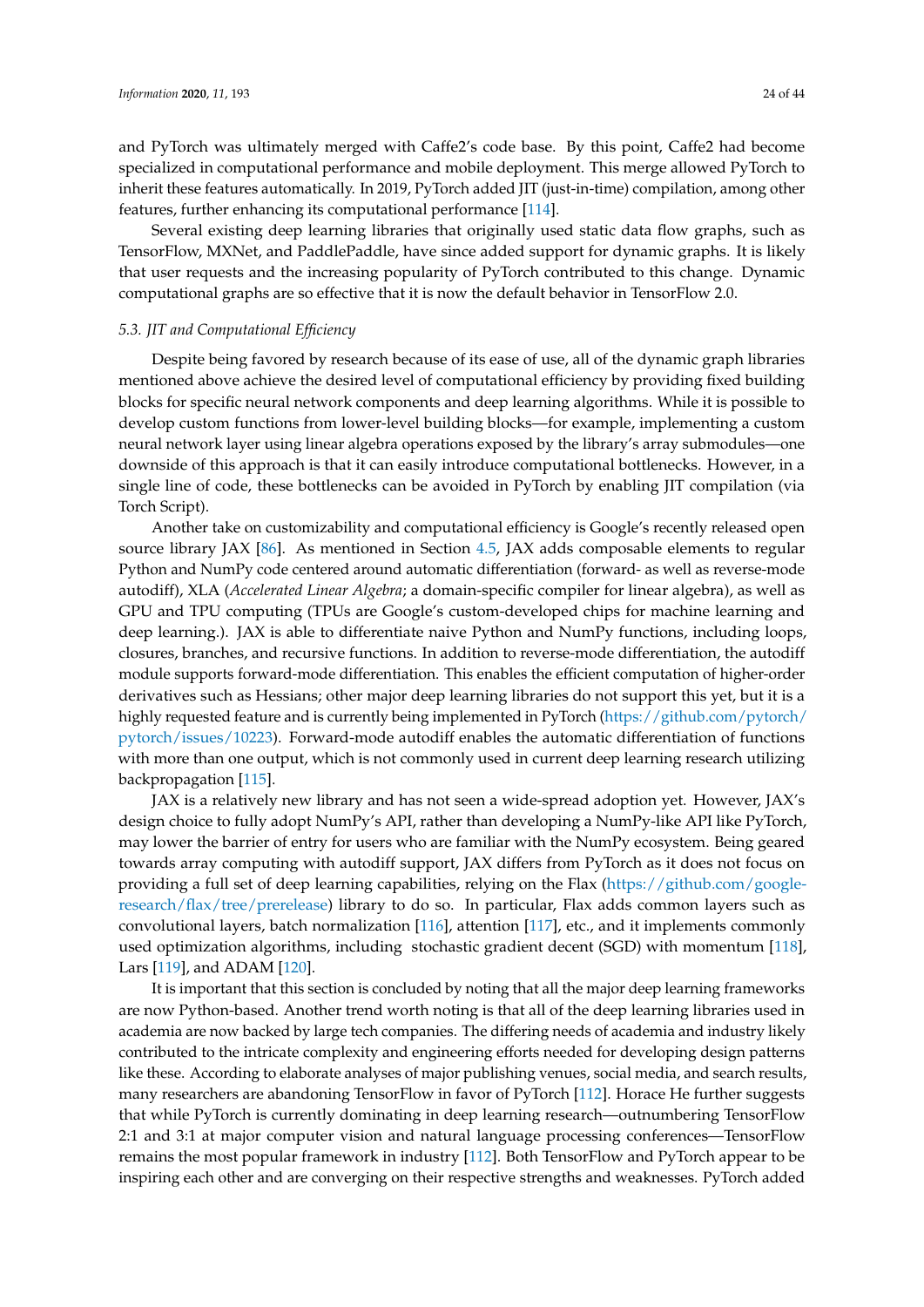static graph features (recently enabled by TorchScript) for production and mobile deployment while TensorFlow added dynamic graphs to be more friendly for research. Both libraries are expected to remain popular choices in the upcoming years.

## *5.4. Deep Learning APIs*

Sitting on top of the deep learning libraries discussed in Sections [5.1](#page-20-1) and [5.2](#page-21-0) are several different wrapper libraries that make deep learning more accessible to practitioners. One of the major design goals of these APIs is to provide a better trade-off between code verbosity and customizability; existing deep learning frameworks can be very powerful and customizable but also confusing to newcomers. One of the earlier efforts to abstract away seemingly complicated code was Lasagne, a "lightweight" wrapper of Theano [\(https://github.com/Lasagne/Lasagne\)](https://github.com/Lasagne/Lasagne). In 2015, one year after Lasagne's initial release, the Keras library [\(https://github.com/keras-team/keras\)](https://github.com/keras-team/keras) introduced another approach to make Theano more accessible to a broad user base, featuring an API design reminiscent of Scikit-learn's object-oriented approach. In the years following its first release, the Keras API established itself as the most popular Theano wrapper. In early 2016, shortly after TensorFlow was released, Keras also started to support it as another, optional, backend. In 2017, the following year, Microsoft's CNTK [\[105\]](#page-37-8) was added as a third backend choice. During this time, TensorFlow developers were experimenting with abstraction libraries, hoping to ease the building and training of models and making them more accessible to non-experts. After many different attempts and abandoned designs, TensorFlow 2.0 tightened its integration with Keras in 2019 eventually, exposing a submodule (tensorflow.keras) and making the official user-facing API [\[121\]](#page-38-1). Consequently, the standalone version of Keras is no longer being actively developed.

Since PyTorch had a strong focus on user-friendliness to begin with, inspired by Chainer's clean approach to working with dynamic graphs [\[84\]](#page-36-10), there was no strong incentive by the research community to embrace extension APIs. Nonetheless, several PyTorch-based projects emerged over the years that aid the process of implementing neural networks for different use-cases, making code more compact while simplifying the model training. Notable examples of such libraries are Skorch[\(https://github.com/skorch-dev/skorch\)](https://github.com/skorch-dev/skorch), which provides a Scikit-learn compatible API on top of PyTorch, Ignite[\(https://github.com/pytorch/ignite\)](https://github.com/pytorch/ignite), Torchbearer[\(https://github.com/](https://github.com/pytorchbearer/torchbearer) [pytorchbearer/torchbearer\)](https://github.com/pytorchbearer/torchbearer) [\[122\]](#page-38-2), Catalyst[\(https://github.com/catalyst-team/catalyst\)](https://github.com/catalyst-team/catalyst), and PyTorch Lightning[\(https://github.com/PyTorchLightning/pytorch-lightning\)](https://github.com/PyTorchLightning/pytorch-lightning).

In 2020, the software company Explosion released a major version of their open source deep learning library, Thinc. Version 8.0[\(https://github.com/explosion/thinc/releases/tag/v8.0.0a0\)](https://github.com/explosion/thinc/releases/tag/v8.0.0a0) promised a refreshing functional take on deep learning with a lightweight API that supports PyTorch, MXNet, and TensorFlow code. This release also contained static type checking via Mypy[\(https://github.com/python/mypy\)](https://github.com/python/mypy), making deep learning code easier to debug. Similar to the standalone version of Keras, Thinc supports multiple deep learning libraries. In contrast to Keras, Thinc emphasizes a functional, rather than object-oriented, approach to defining models. Thinc further offers access to the underlying backpropagation components, and is capable of combining different frameworks simultaneously, rather than providing a pluggable facade, like Keras that can only utilize the features of a single deep learning library at a time.

The Fastai library combines a user-friendly API with the latest advancements and best-practices for model training. Initial releases were based on Keras, though in 2018 it received a major overhaul in its 1.0 release, now providing its intuitive API on top of PyTorch. Fastai also provides functions that allow users to easily visualize DNN models for publication and debugging. Furthermore, it improves the predictive performance of DNNs by providing useful training functions like automatic learning rate schedulers that are equipped with best practices to lower training times and accelerate convergence. Fastai's roadmap includes deep learning algorithms that work out-of-the-box without substantial tuning and experimentation, thereby making deep learning more accessible by reducing requirements for expensive compute resources. By using restrictions on expected performance, the Fast.ai team was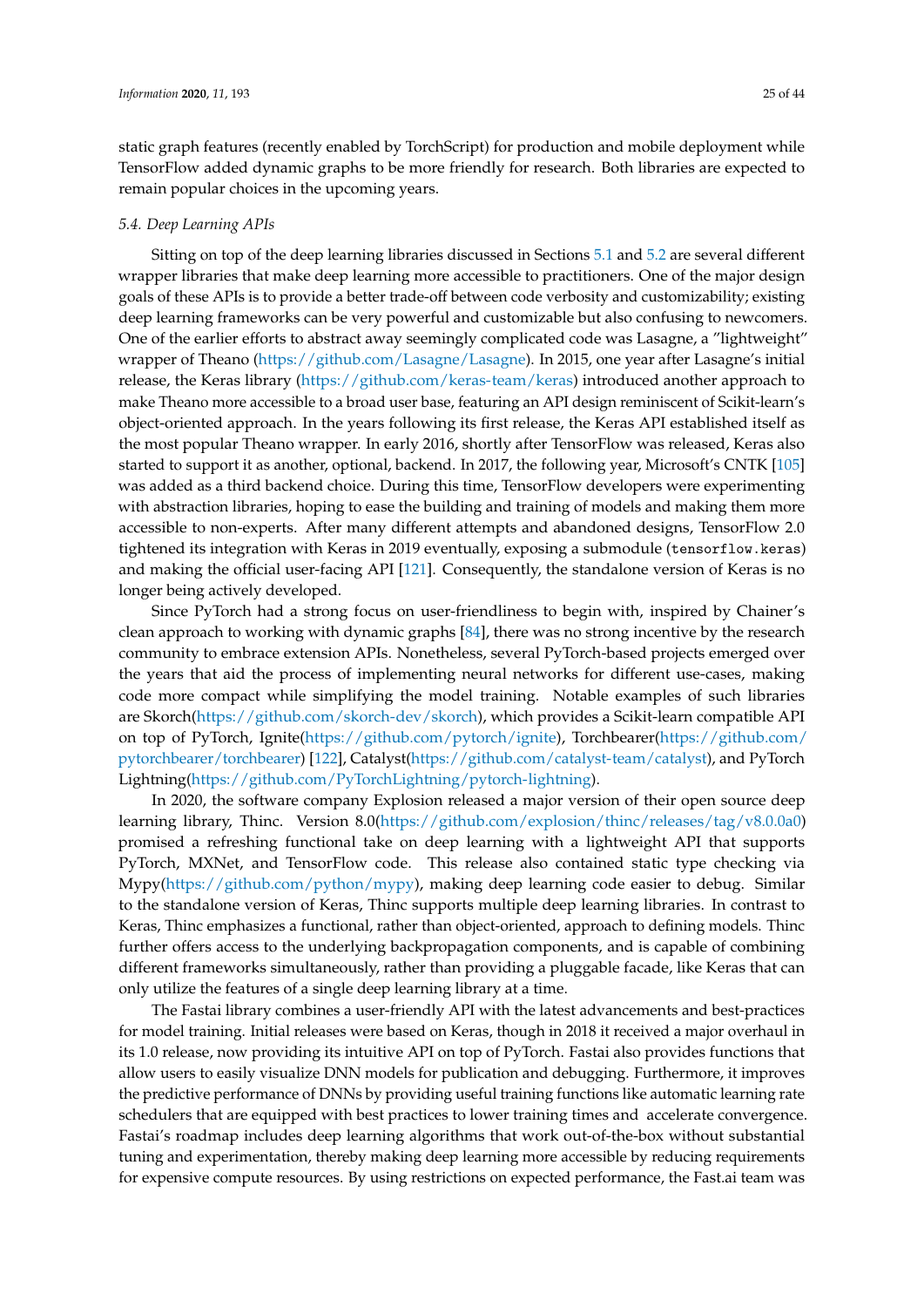able to train the fastest and cheapest deep learning model in DAWNBench's CIFAR 10 competition (DAWNbench [\[113\]](#page-37-16) is a benchmark suite that does not only consider predictive performance but also the speed and training cost of a deep learning model).

#### *5.5. New Algorithms for Accelerating Large-Scale Deep Learning*

Recent research advances utilizing Transformer architectures, such as BERT [\[123\]](#page-38-3) and GPT-2 [\[124\]](#page-38-4), have shown that predictive DNN model performance can be highly correlated to the model size for certain architectures. Over the course of just three years (from 2014 to 2017), the model size of the ImageNet visual recognition challenge [\[125\]](#page-38-5) winner went from approx. 4 million [\[126\]](#page-38-6) to 146 million [\[127\]](#page-38-7) parameters, which is an approx. 36x increase. At the same time, GPU memory has only grown by a factor of approx. 3x and presents a bottleneck for single-GPU deep learning research [\[128\]](#page-38-8).

One approach for large-scale model training is data parallelism, where multiple devices are used in parallel on different batches of the dataset. While this can accelerate model convergence, the approach can still be prohibitive for training large models, since only the dataset is divided across devices and the model parameters still need to fit into the memory of each device [\[129\]](#page-38-9). Model parallelism, on the other hand, spreads the model across different devices, enabling models with a large number of parameters to fit into the memory of a single GPU [\[130\]](#page-38-10).

In March 2019, Google released GPipe [\[131\]](#page-38-11) to the open source community to make the training of large-scale neural network models more efficient. GPipe goes beyond both data and model parallelism, implementing a pipeline parallelism technique based on synchronous stochastic gradient descent [\[131\]](#page-38-11). In GPipe, the model is spread across different hardware accelerators and the mini-batches of the training dataset are split further into micro-batches with the gradients being consistently accumulated across these micro-batches (synchronous data parallelism). In an impressive case-study, researchers were able to train an AmoebaNet-B [\[65\]](#page-35-13) model with more than half a billion parameters on more than 230,000 cloud TPUs. On an AmoebaNet-D [\[65\]](#page-35-13) benchmark, the researchers observed a 3-fold computational performance increase by using GPipe to split a mode into eight partitions, versus using a naive model parallelism approach to split the model [\[131\]](#page-38-11).

The traditional approach to improve the predictive performance of DNNs is to increase the number of layers of state-of-the-art architectures. For example, scaling ResNet architectures [\[132\]](#page-38-12) from ResNet-18 to ResNet-200 (by adding more layers), resulted in a 4x improvement in top-1 accuracy on ImageNet [\[133\]](#page-38-13). A more principled way for improving predictive performance is by using a so-called *compound coefficient* to scale CNNs in a structured manner as proposed by Tan and Le in the EfficientNet neural architecture search approach [\[134\]](#page-38-14). Instead of scaling the input resolution, depth, and width of CNNs arbitrarily, a compound scaling approach first uses grid search to determine the relationship between those different architectural parameters. From this initial search, compound scaling coefficients can be derived to adjust the baseline architecture based on a user-specified computational budget or model size [\[134\]](#page-38-14). EfficientNets models are said to yield better performance than current state-of-the-art methods, achieving 10x better efficiency by shrinking the parameter size and increasing computational throughout [\[134\]](#page-38-14). The Google engineering team pushed the implementation even further, developing an EfficientNet variant that can better utilize its so-called *Edge TPU* hardware accelerator [\[135\]](#page-38-15)—edge computing is a paradigm for distributed systems that focuses on keeping computation and data storage in close proximity to where the actual operations are performed.

An approach often used to accelerate training and lower the memory footprint of models is quantization, which describes the process of converting continuous signals or data into discrete numbers with a fixed size or precision (a typical example of quantization is the conversion of data represented in a 64-bit float into an 8-bit integer format). It is a concept that has been around for decades but has recently seen increased interest in deep learning. While usually associated with a loss in accuracy, many tricks have been developed to minimize this loss [\[136–](#page-38-16)[141\]](#page-38-17). Int8 (8-bit) quantization is supported in the latest versions of most deep learning libraries, such as TensorFlow v2.0 and PyTorch 1.4, which can reduce the memory bandwidth requirements by a factor of 4 compared to Float32 (32-bit) models.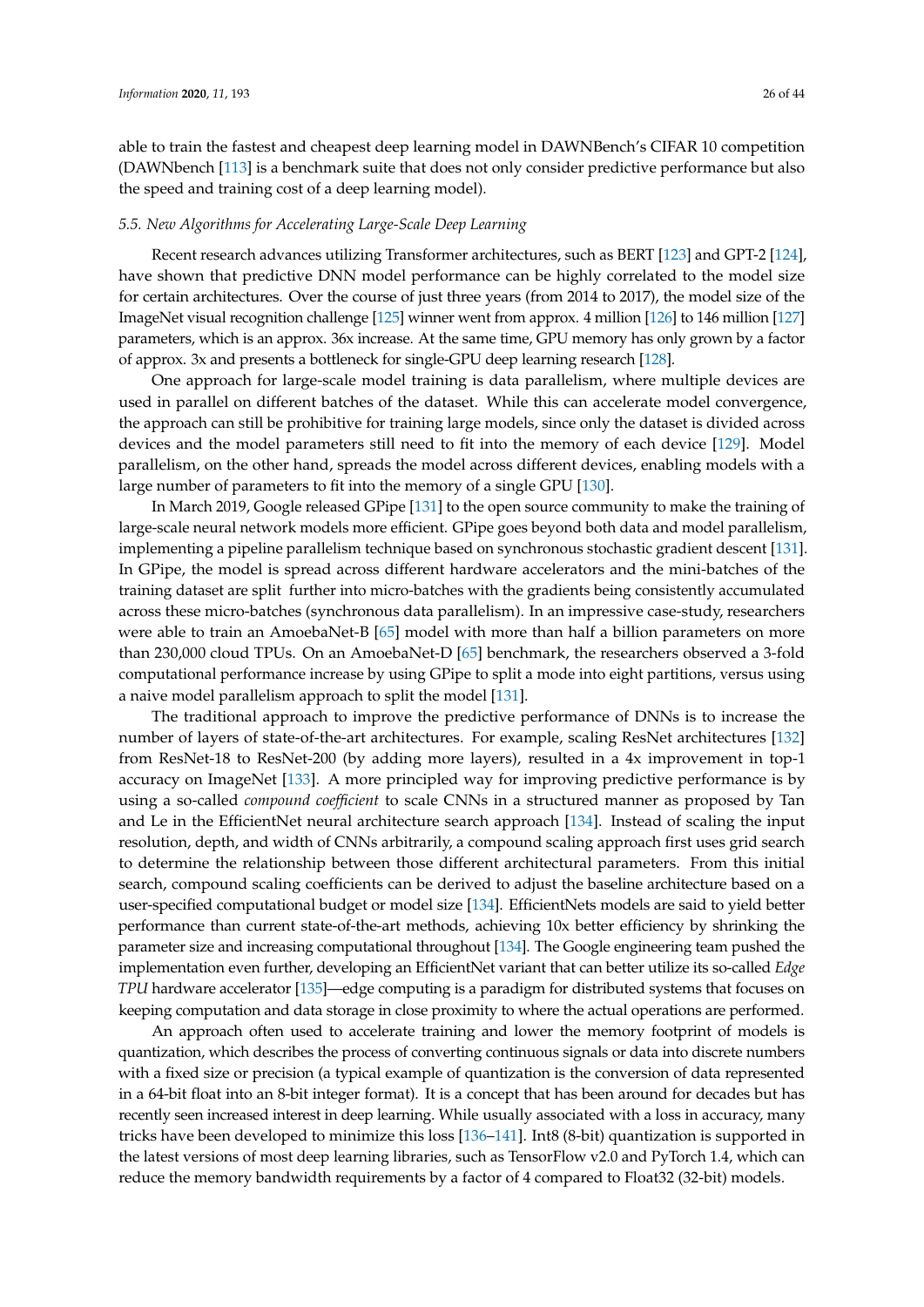Next, to improving the scalability and speed of deep learning through improved software implementations, algorithmic improvements recently focused on approximation methods for optimization algorithms, among others. This includes new concepts such as SignSGD [\[142\]](#page-39-0), which is a modified version of SGD for distributed training, where only the sign of the gradient is communicated by the workers. The researchers found that SignSGD achieves 32x less communication per iteration than distributed SGD with full precision while its convergence rate is competitive with SGD.

# <span id="page-26-0"></span>**6. Explainability, Interpretability, and Fairness of Machine Learning Models**

Explainability refers to the understanding, in simple terms, of how exactly a model works under the hood, while interpretability refers to the ability of observing the effect that changes in the input or parameters will have on predicted outputs. Though related, each assumes distinct knowledge about a model—interpretability allows us to understand a model's mechanics while explainability allows us to communicate how a model's outputs are generated from a set of learned parameters. Explainability implies interpretability, but the reverse is not necessarily always true. Aside from understanding the decision process, interpretability also requires the identification of bias. Transparency requires the rules a model used to produce a prediction to be complete and easily understood [\[143\]](#page-39-1).

# *6.1. Feature Importance*

The major appeal behind linear models is the simplicity of the linear relationship between the inputs, learned weight parameters, and the outputs. These models are often implicitly interpretable, since they can naturally weight the influence of each feature, and perturbing the inputs or learned parameters has a predetermined (linear) effect on the outputs [\[144\]](#page-39-2). However, different correlations between multiple features can make it hard to analyze the independent attribution each feature has on resulting predictions. There are many different forms of feature importance, but the general concept is to make the parameters and features more easily interpretable. Based on this definition, the exact characteristics of the resulting feature importances can vary, based on the goal.

In the field of interpretability, a distinction is drawn between local and global models. While local models provide an explanation only for a specific data point, which is usually more easily understood, global models provide transparency by giving an overview of the decision process [\[143\]](#page-39-1).

LIME [\[144\]](#page-39-2) is one of the simplest algorithms for interpreting nonlinear models after they have already been trained (referred to as post-hoc). This algorithm trains a linear model, known as a surrogate model, on the predictions of perturbations around a specific datum in order to learn the shape the nonlinear decision function around that instance. By learning the local decision function around a single point, we are better able to explain how the parameters in the original model relates the inputs to the outputs.

In contrast to LIME, SHAP [\[145\]](#page-39-3) is a post-hoc algorithm capable of global explainability [\[145\]](#page-39-3) by providing an average over all data points. SHAP is not a single algorithm but multiple algorithms. What unites the variants of SHAP is the use of Shapley values [\[146\]](#page-39-4) to determine feature importance, or attribution, by computing the average contribution of each feature across different predictions of a model. A SHAP Python library[\(https://github.com/slundberg/shap\)](https://github.com/slundberg/shap) provides the different variants, building on top of other feature attribution methods like LIME, Integrated Gradients [\[147\]](#page-39-5), and DeepLift [\[148\]](#page-39-6) for model agnosticism.

Specific to multi-class classification problems, the Model-Agnostic Linear Competitors (MALC) [\[149\]](#page-39-7) algorithm trains a separate linear classifier to learn the decision boundary for each class and uses the already trained black-box model only when the predictions from the linear competitors are confident enough. This technique is similar to one-vs.-all classification—these linear models would be used during inference, thus integrating the explainability into the machine learning pipeline, providing transparency and feature attribution for those predictions which can be classified using the competitors.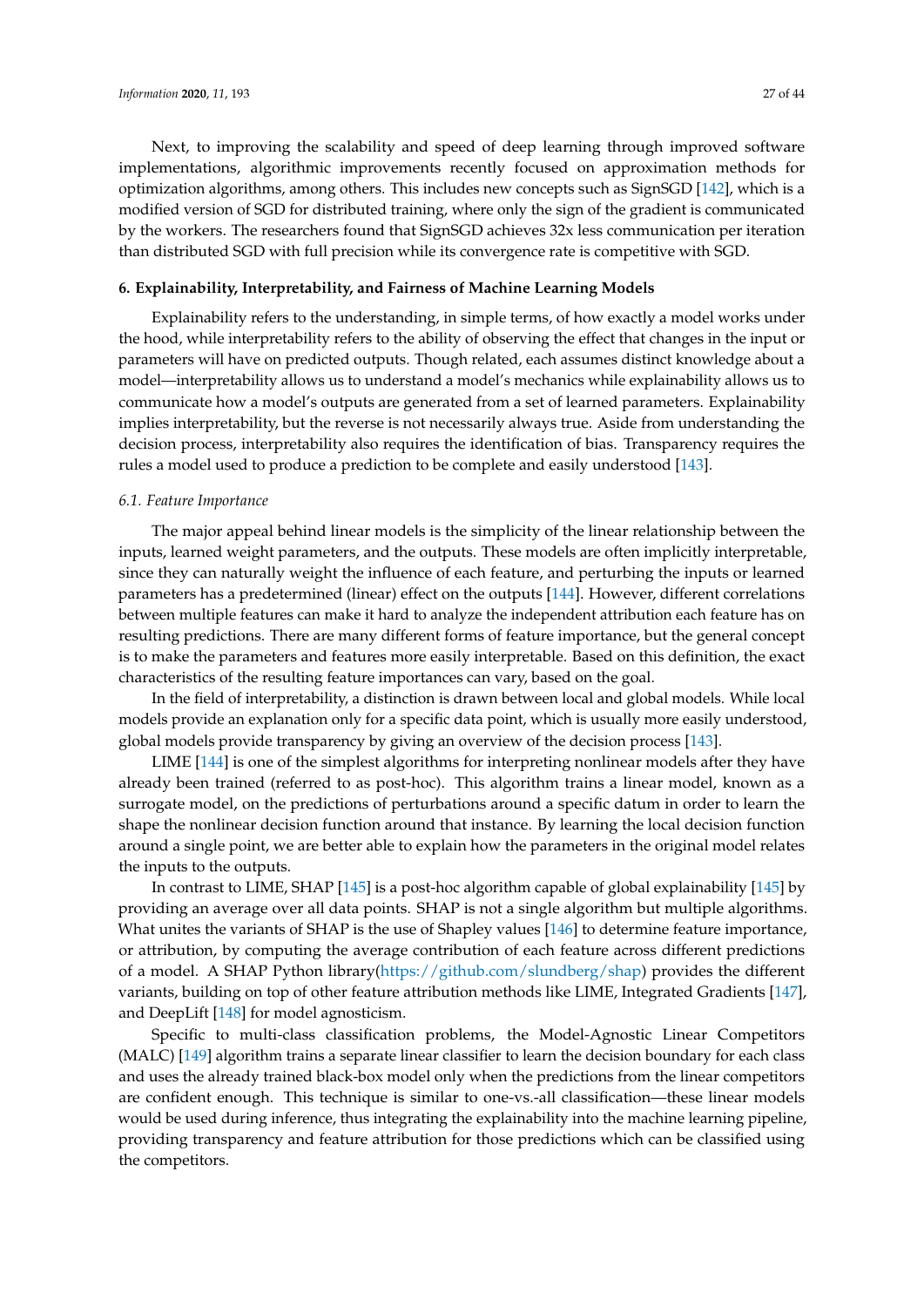Captum[\(https://captum.ai\)](https://captum.ai) is a Python library for explaining models in PyTorch with a large list of supported algorithms including but not limited to LIME, SHAP, DeepLift, and Integrated Gradients.

#### *6.2. Constraining Nonlinear Models*

Placing constraints on the objective function in linear models is a common approach to boosting the discernibility, and thus the interpretability, between the learned parameters. For example, algorithms like lasso and ridge use regularization to keep the resulting weight vectors close to zero, making feature importances more immediately discernible from one another.

While regularization can increase discernibility in linear models, nonlinear models can introduce correlations among the input variables, which can make it difficult to predict the cause and effect relationship between the inputs and outputs. MonoNet [\[143\]](#page-39-1) imposes the constraint of monotonicity between features and outputs in nonlinear classifiers with the goal of a more independently discernible relationship between features and their outputs. MonoNet is a neural network implementation of this constraint, using what the authors call a monotone network.

Contextual Decomposition Explanation Penalization (CDEP) [\[150\]](#page-39-8) adds a term of the optimization objective that imposes a constraint on the parameters of a neural network so they learn how to produce good explanations in addition to predicting the correct value. Rather than only capturing individual feature attributions, this approach also uses scores called *contextual decomposition scores* [\[151\]](#page-39-9) to learn how features were combined to make each prediction. The appeal behind CDEP is that the constraint term can be added to any differentiable objective.

Constraining a neural network classifier to be invertible can enable interpretability and explainability. Invertible neural networks are composed of stacked invertible blocks and preserve enough information at each layer to reconstruct the input from the output. By attaching a linear layer to the output layer of a neural network, the invertibility constraint can be used to approximate local decision boundaries and construct feature importance [\[152\]](#page-39-10).

#### *6.3. Logic and Reasoning*

Feature importance scores are often constructed from the information gain and gini impurity criterion in decision trees, so that splits that have the most impact on a prediction are kept closer to the root of the tree. For this reason, decision trees are known as white-box models, since they already contain the information necessary for interpretation. Silas [\[153](#page-39-11)[,154\]](#page-39-12) builds upon this concept, extracting the logical formulas from ensembles of trees by combining learned split predicates along paths from the root to predictions at the leaves into logical conjunctions and all the paths for a class into logical disjunctions. These logical formulas can be analyzed with logical reasoning techniques to provide information about the decision-making process, allowing models to be fine-tuned to remove inconsistencies and enforce certain user-provided requirements. This approach belongs to a category known as knowledge-level learning [\[155\]](#page-39-13) because the internal structure of the trained model already mimics a logical expression.

While deep learning approaches dominate the state-of-the-art for image classification, explaining models with visual feedback alone, by highlighting regions in the image that led to the classification, leaves a cumbersome interpretation task for humans. Combining the visual explanations with verbal explanations—for example, by including relations between different objects within the images that led to predictions—has been demonstrated to be very effective for human-level interpretation. The LIME algorithm is capable of generating feature importances that can highlight patches of pixels in images, known as superpixels. Spatial relations between the superpixels can be extracted from inductive logic programming systems like Aleph in order to build a set of simple logical expressions that verbally explain predictions [\[156](#page-39-14)[,157\]](#page-39-15).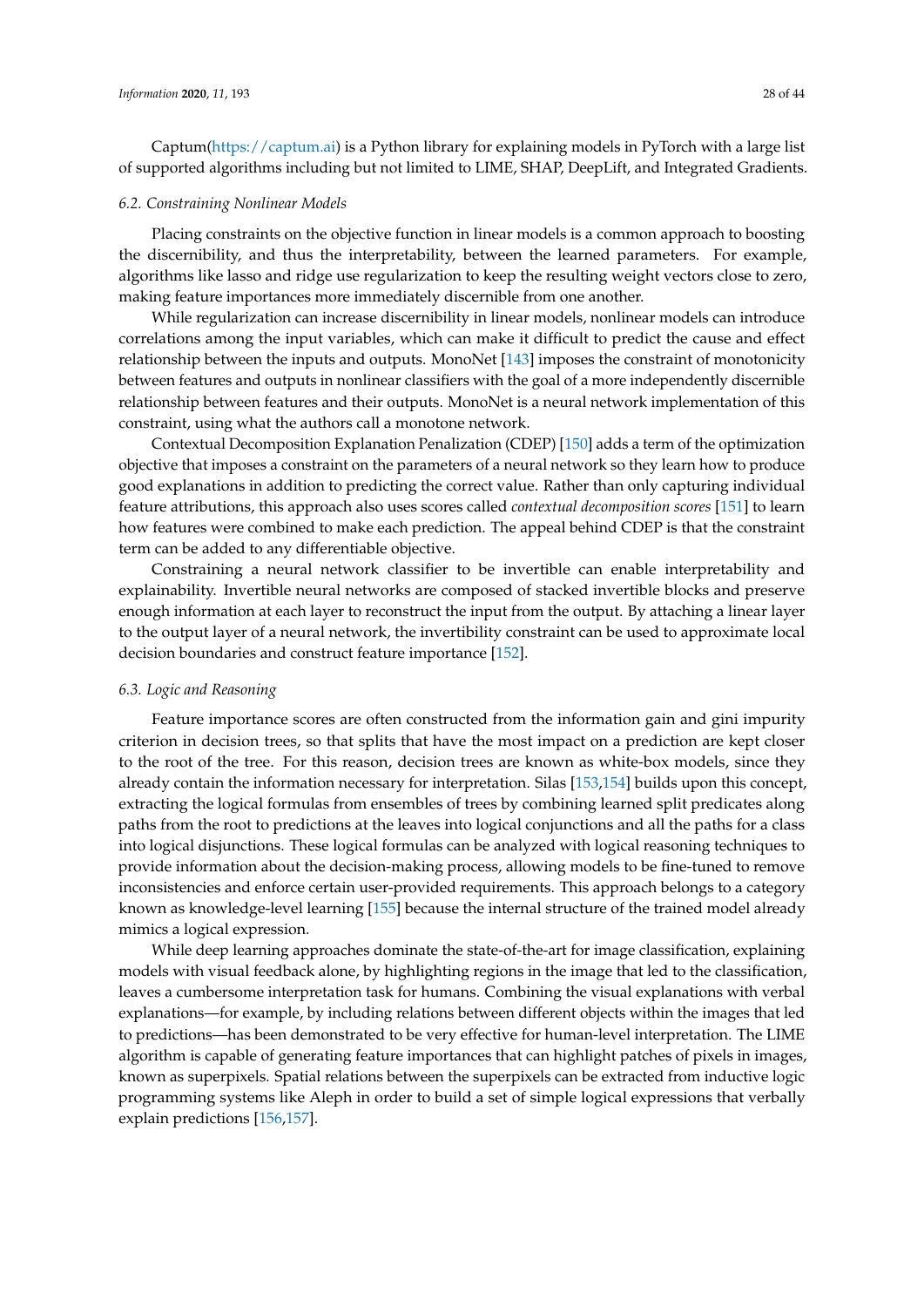# *6.4. Explaining with Interactive Visualizations*

It is often useful to visualize the characteristics of a model's learned parameters and the interpretation of its interactions with a set of data. Feature importance and attribution scores can provide more useful insights when analyzed in a visual form, exposing patterns that would be otherwise difficult to discern. In the Python machine learning community, Matplotlib [\[158\]](#page-39-16), Seaborn[\(https:](https://github.com/seaborn/seaborn) [//github.com/seaborn/seaborn\)](https://github.com/seaborn/seaborn), Bokeh[\(https://github.com/bokeh/bokeh\)](https://github.com/bokeh/bokeh), and Altair [\[159\]](#page-39-17) are widely used for visualization data in plots and charts.

While a visual explanation from an image classifier might give clues about why a single prediction was made so that a human can better understand a decision boundary, interactive visualizations can enable the real-time exploration of the model's learned parameters. This is especially important for black-box models, such as neural networks, for drilling into and understanding what is being learned.

Interactive visualization tools like Graphistry and the cuDataShader library from RAPIDS enable general-purpose data exploration on GPUs. Drilling into a set of data can be particularly useful for visualizing different pieces of black-box models. As an example, the vectors of activations for each layer in a neural network can be laid out visually for different inputs, allowing the users to explore the relationships between them, thus providing insight into what the neural network is learning.

As an alternative to general-purpose data visualization, model-specific tools are less flexible but provide more targeted insights. Summit [\[160\]](#page-39-18) reveals associations of influential features in CNN classifiers through interactive and targeted visualizations. It builds upon the general techniques of *feature visualization* [\[161\]](#page-39-19) and *activation atlases* [\[162\]](#page-39-20), providing views in different granularities that aggregate and summarize information about the most influential neurons for each class label. A fine-grained visualization summarizes the connections of the most influential neurons in each layer of the network while a coarse-grained visualization highlights the similarities of these influential neurons across the classes by aggregating the neuronal information and using UMAP [\[163\]](#page-39-21), the state-of-the-art in nonlinear dimensionality reduction techniques, to embed into a space suitable for visualization.

The Bidirectional Encoder Representations from Transformers model (BERT) is the current state-of-the-art in language representation learning models [\[123\]](#page-38-3), which aim to learn contextual representations of words that can be used on other tasks. It comes from a class of models built on LSTM networks known as Transformers, using a strategy known as attention [\[117\]](#page-37-20) to improve learning by conditioning (paying attention to) the different tokens in the input sequence on the other tokens in the sequence. Like other black-box deep learning models, a model might have high performance on a given test set, but still have significant bias in parts of the learned parameter space. It is also not well-understood what linguistic properties are being learned from this approach. exBERT [\[164\]](#page-39-22) provides targeted interactive visualizations that summarize the learned parameters in a similar manner as the previously mentioned Summit. exBERT helps arrive at explanations by enabling interactive exploration of the attention mechanism in different layers for different input sequences and providing a nearest neighbors search of the learned embeddings.

#### *6.5. Privacy*

While machine learning enables us to push the state-of-the-art in many fields such as natural language processing [\[117,](#page-37-20)[124](#page-38-4)[,165](#page-39-23)[,166\]](#page-40-0) and computer vision [\[132](#page-38-12)[,167](#page-40-1)[–169\]](#page-40-2), certain applications involve sensitive data that demands responsible treatment. Next to nearest neighbor-based methods, which store entire training sets, DNNs can be particularly prone to memorizing information about specific training examples (rather than extracting or learning general patterns). The implicity of such information is problematic as it can violate a user's privacy and be potentially used for malicious purposes. To provide strong privacy guarantees where technologies are built upon potentially sensitive training data, Google recently released TensorFlow Privacy[\(https://github.com/tensorflow/](https://github.com/tensorflow/privacy) [privacy\)](https://github.com/tensorflow/privacy) [\[170\]](#page-40-3), a toolkit for TensorFlow that implements techniques based on differential privacy. A differential privacy framework offers strong mathematical guarantees to ensure that models do not remember or learn details about any specific users [\[170\]](#page-40-3).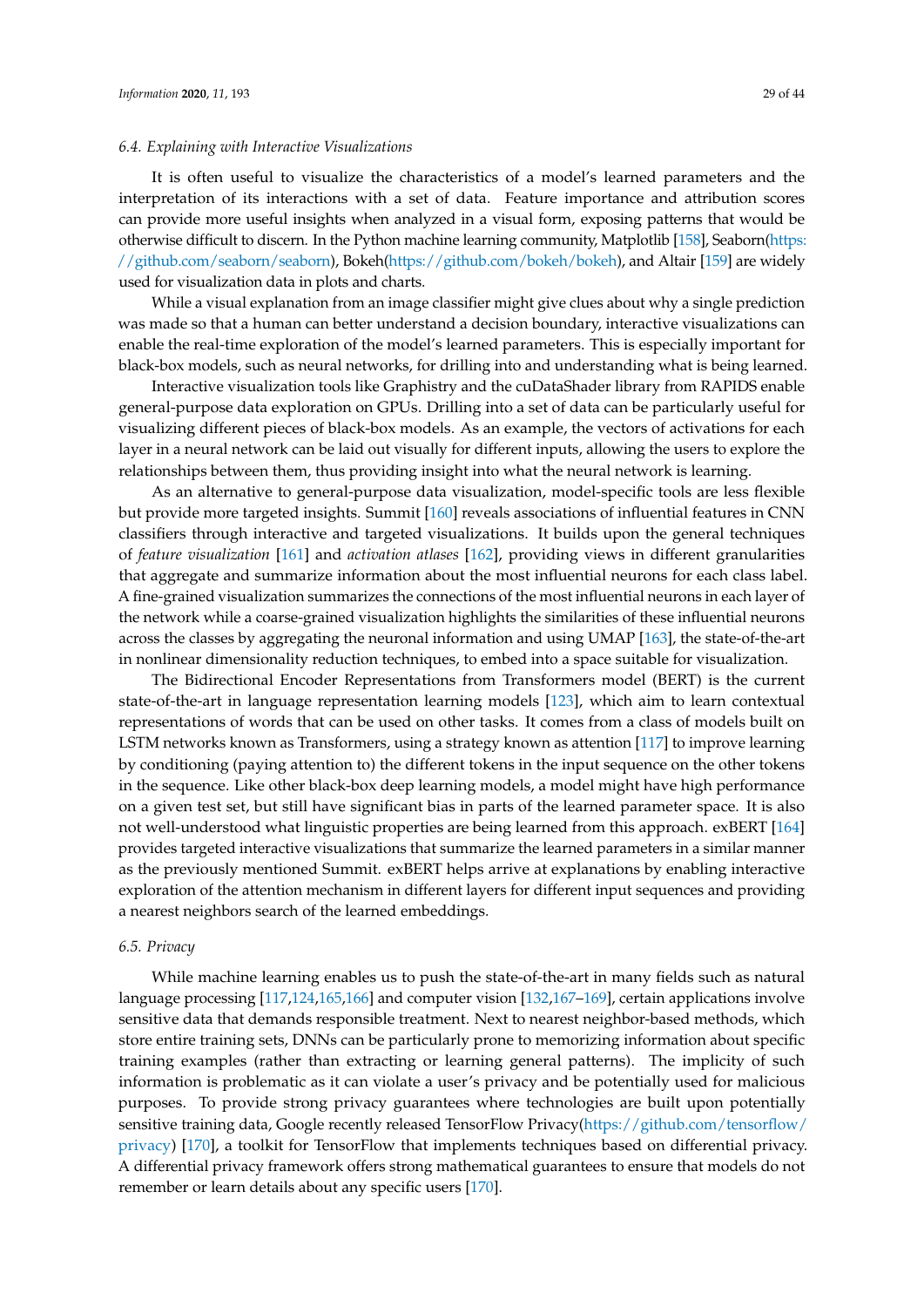### *6.6. Fairness*

While machine learning enabled the development of amazing technologies, a major issue that has recently received increased attention is that training datasets can reinforce or reflect unfair (human) biases. For example, a recent study demonstrated that face recognition methods discriminate based on race and gender attributes [\[171\]](#page-40-4). Google recently released a suite of tools called Fairness Indicators[\(https://github.com/tensorflow/fairness-indicators\)](https://github.com/tensorflow/fairness-indicators) that help implement fairness metrics and visualization for classification models. For instance, Fairness Indicators implements fairly common metrics for detecting fairness biases, such as false negative and false positive rates (including confidence intervals), and applies these to different slices of a dataset (for example, groups with sensitive characteristics, such as gender, nationality, and income) [\[172\]](#page-40-5).

The topic of explainability and interpretability is finding increasing importance as machine learning is finding more widespread in industry. Specifically, as deep learning continues to surpass human-level performance on an ever-growing list of different tasks, so too will the need for them to be explainable. What is also very prevalent from this analysis is the symbiotic relationship between classical ML and deep learning, as the former is still in high demand for computation of feature importance, surrogate modeling, and supporting the visualization of DNNs.

#### <span id="page-29-0"></span>**7. Adversarial Learning**

While being a general concept, adversarial learning is usually most intuitively explained and demonstrated in the context of computer vision and deep learning. For instance, given an input image, an adversarial attack can be described as the addition of small perturbations, which are usually insubstantial or imperceptible by humans that can fool machine learning models into making certain (usually incorrect) predictions. In the context of fooling DNN models, the term "adversarial examples" was coined by Szegedy et al. in 2013 [\[173\]](#page-40-6). In the context of security, adversarial learning is closely related to explainability, requiring the analysis of a trained model's learned parameters in order to better understand implications the feature mappings and decision boundaries have on the security of the model.

Adversarial attacks can have serious implications in many security-related applications as well as in the physical world. For example, in 2018, Eykholt et al. showed that placing small stickers on traffic signs (here: stop signs) can induce a misclassification rate of 100% in lab settings and 85% in a field test where video frames captured from a moving vehicle [\[174\]](#page-40-7).

Adversarial attacks can happen during the training (*poisoning attacks*) or in the prediction (testing) phase after training (*evasion attacks*). Evasion attacks can be further categorized into white-box and black-box attacks. White-box attacks assume full knowledge about the method and DNN architecture. In black-box attacks, the attacker does not have knowledge about how the machine learning system works, except for knowing what type of data it takes as input.

Python-based libraries for adversarial learning include Cleverhans [\[175\]](#page-40-8), FoolBox [\[176\]](#page-40-9), ART [\[177\]](#page-40-10), DEEPSEC [\[178\]](#page-40-11), and AdvBox [\[179\]](#page-40-12). With the exception of Cleverhans and FoolBox, all libraries support both adversarial attack and adversarial defense mechanisms; according to the Cleverhans code documentation, the developers are aiming to add implementations of common defense mechanisms in the future. While Cleverhans' is compatible with TensorFlow and PyTorch, and DEEPSEC only supports MXNet, FoolBox and ART support all three of the aforementioned major deep learning frameworks. In addition, AdvBox, which is the most recently released library, also adds support for Baidu's PaddlePaddle deep learning library.

While a detailed discussion of the exhaustive list of different adversarial attack and defense methods implemented in these frameworks is out of the scope of this review article, Table [1](#page-30-0) provides a summary of the supported methods along with references to research papers for further study.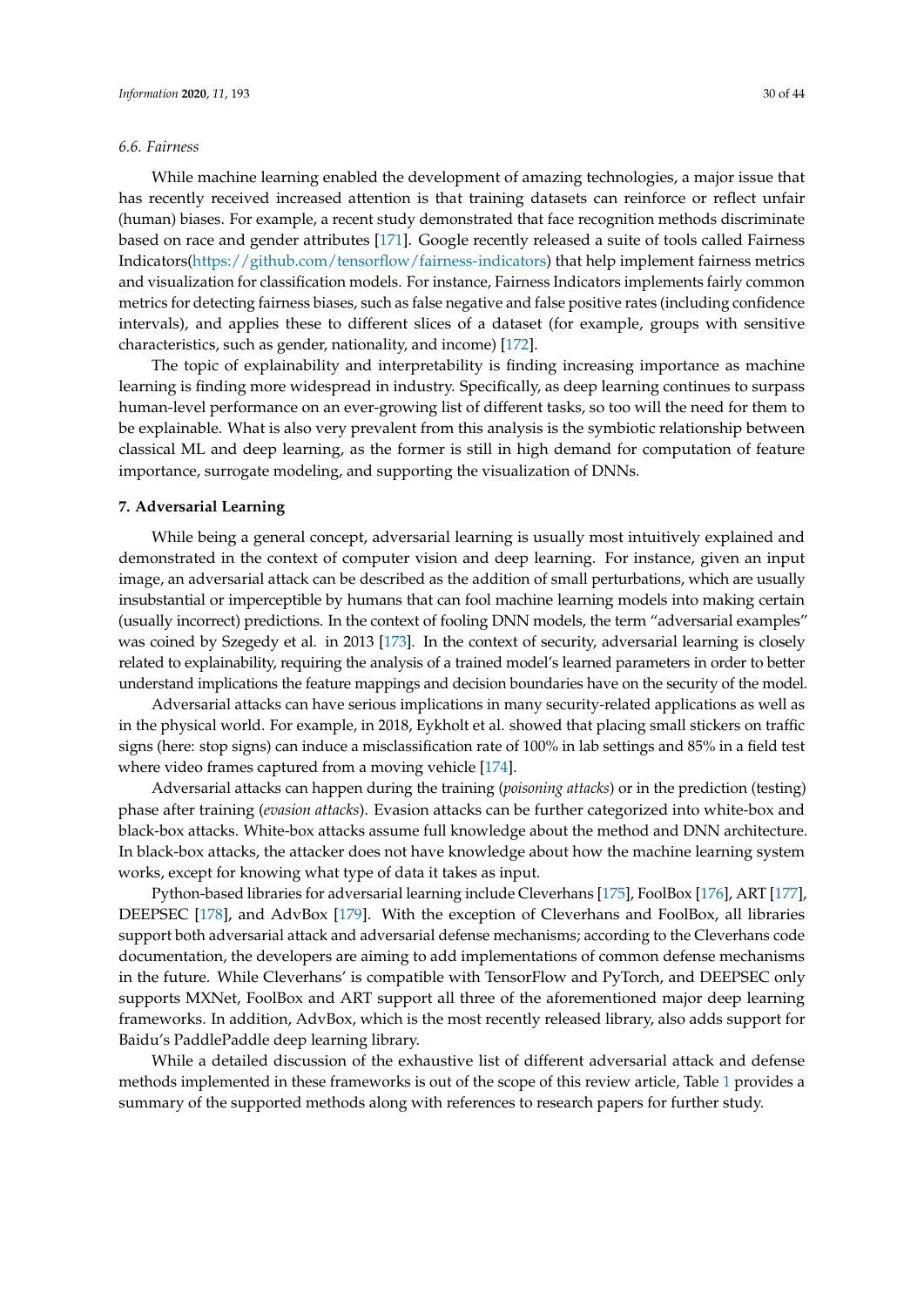|                                                     | Cleverhans v3.0.1 | FoolBox v2.3.0 | <b>ART v1.1.0</b> | <b>DEEPSEC (2019)</b> | AdvBox v0.4.1  |
|-----------------------------------------------------|-------------------|----------------|-------------------|-----------------------|----------------|
| <b>Supported frameworks</b>                         |                   |                |                   |                       |                |
| TensorFlow                                          | yes               | yes            | yes               | no                    | yes            |
| <b>MXNet</b>                                        | yes               | yes            | yes               | no                    | yes            |
| PyTorch                                             | no                | yes            | yes               | yes                   | yes            |
| PaddlePaddle                                        | no                | no             | no                | no                    | yes            |
| (Evasion) attack mechanisms                         |                   |                |                   |                       |                |
| Box-constrained L-BFGS [173]                        | yes               | no             | no                | yes                   | no             |
| Adv. manipulation of deep repr. [180]               | yes               | no             | no                | no                    | no             |
| ZOO [181]                                           | no                | no             | yes               | no                    | no             |
| Virtual adversarial method [182]                    | yes               | yes            | yes               | no                    | no             |
| Adversarial patch [183]                             | no                | no             | yes               | no                    | no             |
| Spatial transformation attack [184]                 | no                | yes            | yes               | no                    | no             |
| Decision tree attack [185]                          | no                | no             | yes               | no                    | no             |
| <b>FGSM</b> [186]                                   | yes               | yes            | yes               | yes                   | yes            |
| R+FGSM [187]                                        | no                | no             | no                | yes                   | no             |
| R+LLC [187]                                         | no                | no             | no                | yes                   | no             |
| <b>U-MI-FGSM</b> [188]                              | yes               | yes            | no                | yes                   | no             |
| <b>T-MI-FGSM</b> [188]                              | yes               | yes            | no                | yes                   | no             |
| Basic iterative method [189]                        | no                | yes            | yes               | yes                   | yes            |
| $LLC/ILLC$ [189]                                    | no                | yes            | no                | yes                   | no             |
| Universal adversarial perturbation [190]            | no                | no             | yes               | yes                   | no             |
| DeepFool <sup>[191]</sup>                           | yes               | yes            | yes               | yes                   | yes            |
| NewtonFool [192]                                    | no                |                |                   | no                    | no             |
| Jacobian saliency map [193]                         |                   | yes            | yes               |                       |                |
| CW/CW2 [194]                                        | yes               | yes            | yes               | yes                   | yes            |
|                                                     | yes               | yes            | yes               | yes                   | yes            |
| Projected gradient descent [195]<br>OptMargin [196] | yes               | no             | yes               | yes                   | yes            |
| Elastic net attack [197]                            | no                | no             | no                | yes                   | no             |
|                                                     | yes               | yes            | yes               | yes                   | no             |
| Boundary attack [198]                               | no                | yes            | yes               | no                    | no             |
| HopSkipJumpAttack [199]                             | yes               | yes            | yes               | no                    | no             |
| MaxConf <sup>[200]</sup>                            | yes               | no             | no                | no                    | no             |
| Inversion attack [201]                              | yes               | yes            | no                | no                    | no             |
| SparseL1 [202]                                      | yes               | yes            | no                | no                    | no             |
| <b>SPSA</b> [203]                                   | yes               | no             | no                | no                    | no             |
| <b>HCLU</b> [204]                                   | no                | no             | yes               | no                    | no             |
| ADef [205]                                          | no                | yes            | no                | no                    | no             |
| <b>DDNL2</b> [206]                                  | no                | yes            | no                | no                    | no             |
| Local search [207]                                  | no                | yes            | no                | no                    | no             |
| Pointwise attack [208]                              | no                | yes            | no                | no                    | no             |
| GenAttack [209]                                     | no                | yes            | no                | no                    | no             |
| Defense mechanisms                                  |                   |                |                   |                       |                |
| Feature squeezing [210]                             | no                | no             | yes               | no                    | yes            |
| Spatial smoothing [210]                             | no                | no             | yes               | no                    | yes            |
| Label smoothing [210]                               | no                | no             | yes               | no                    | yes            |
| Gaussian augmentation [211]                         | no                | no             | yes               | no                    | yes            |
| Adversarial training [195]                          | no                | no             | yes               | yes                   | yes            |
| Thermometer encoding [212]                          | no                | no             | yes               | yes                   | yes            |
| NAT [213]                                           | n <sub>0</sub>    | n <sub>0</sub> | n <sub>0</sub>    | <b>Ves</b>            | n <sub>0</sub> |

NAT [\[213\]](#page-42-4) no no no no yes no

Randomization [\[217\]](#page-42-8) no no no yes no PixelDefend [\[218\]](#page-42-9) no no yes yes no

Regr.-based classfication [\[219\]](#page-42-10) no no no yes no no percent and the compression [220] no no no yes no no

<span id="page-30-0"></span>**Table 1.** Selection of evasion attack and defense mechanisms that are implemented in adversarial learning toolkits. Note that ART also implements methods for poisoning and extraction attacks (not shown).

# **8. Conclusions**

JPEG compression [\[220\]](#page-42-11)

This article reviewed some of the most notable advances in machine learning, data science, and scientific computing. It provided a brief background into major topics, while investigating the various challenges and current state of solutions for each. There are several more specialized application and research areas that are outside the scope of this article. For example, attention-based Transformer architectures, along with specialized tools [\(https://github.com/](https://github.com/huggingface/transformers)

Ensemble adversarial training [\[187\]](#page-40-20) no no no yes no<br>
Distillation as a defense [214] no no no yes no no no yes no no no yes no Distillation as a defense [\[214\]](#page-42-5) no no no yes no po yes no yes no yes no yes no yes no yes no no yes no no yes no no yes no no yes no no yes no no yes no no yes no no yes no no yes no no no yes no no no no no no no no no no Input gradient regularization [\[215\]](#page-42-6) no no no yes no no no yes no no no yes no no no no no no no no no no no no

Image transformations [\[216\]](#page-42-7) no no no yes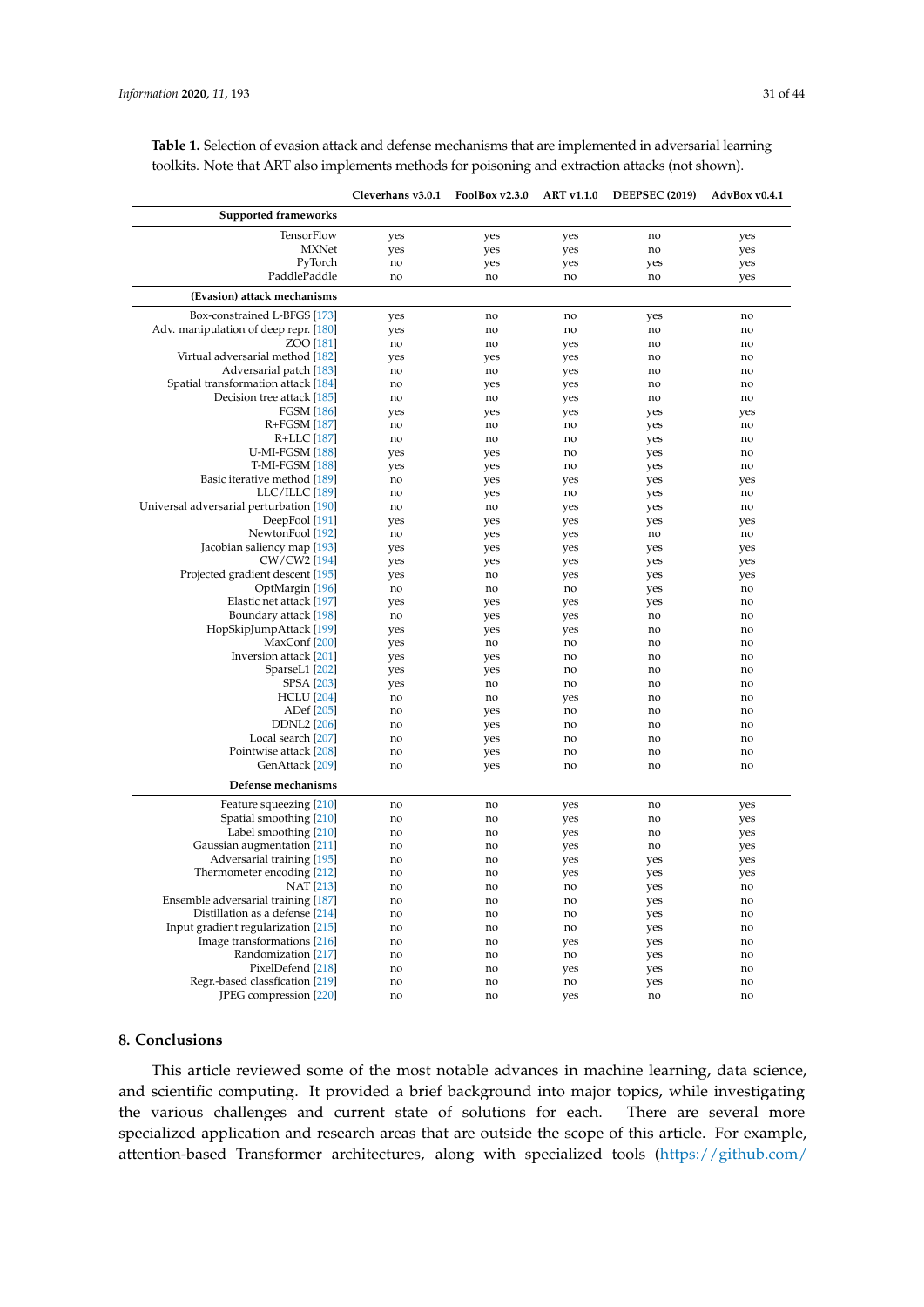[huggingface/transformers\)](https://github.com/huggingface/transformers), have recently begun to dominate the natural language processing subfield of deep learning [\[117](#page-37-20)[,124\]](#page-38-4).

Deep learning for graphical data has become a growing area of interest, with graph convolutional neural networks now being actively applied in computational biology for modeling molecular structures [\[221\]](#page-42-12). Popular libraries in this area include the TensorFlow-based Graph Nets [\[222\]](#page-42-13) library and PyTorch Geometric [\[223\]](#page-42-14). Time series analysis, which was notoriously neglected in Python, has seen renewed interest in the form of the scalable StumPy library [\[224\]](#page-42-15). Another neglected area, frequent pattern mining, received some attention with Pandas-compatible Python implementations in MLxtend [\[44\]](#page-34-17). UMAP [\[163\]](#page-39-21), a new Scikit-learn-compatible feature extraction library has been widely adopted for visualizing high-dimensional datasets on two-dimensional manifolds. To improve the computational efficiency on large datasets, a GPU-based version of UMAP is included in RAPIDS [\(https://github.com/rapidsai/cuml\)](https://github.com/rapidsai/cuml).

Recent years have also seen an increased interest in probabilistic programming, Bayesian inference, and statistical modeling in Python. Notable software in this area includes the PyStan [\(https://github.com/stan-dev/pystan\)](https://github.com/stan-dev/pystan) wrapper of STAN [\[225\]](#page-42-16), the Theano-based PyMC3 [\[226\]](#page-42-17) library, the TensorFlow-based Edward [\[227\]](#page-42-18) library, and Pomegranate [\[228\]](#page-42-19), which features a user-friendly Scikit-learn-like API. As a lower-level library for implementing probabilistic models in deep learning and AI research, Pyro [\[229\]](#page-42-20) provides a probabilistic programming API that is built on top of PyTorch. NumPyro [\[230\]](#page-42-21) provides a NumPy backend for Pyro—using JAX to JIT—compile and optimize execution of NumPy operations on both CPUs and GPUs.

Another interesting future direction for ML is quantum computing. Quantum computing is an approach to computing based on quantum mechanics. In a classical computer, the basic unit of information is the bit, which is a binary variable that can assume the states 0 and 1. In quantum computing, the bit is replaced by a quantum bit (or qubit), which can exist in superpositions—qubits, in layman's terms—can take an infinite number of values. The qubit, combined with other aspects of quantum mechanics such as entanglement, offers the possibility for quantum computers to outperform classical computers. In a collaborative effort with partners in industry and academia, Google recently released TensorFlow Quantum, which is an experimental library for implementing quantum computing-based ML models [\[231\]](#page-42-22). Similar to PennyLane [\(https://github.com/XanaduAI/PennyLane\)](https://github.com/XanaduAI/PennyLane), TensorFlow Quantum is aimed at researchers to create and study quantum computing algorithms by simulating a quantum computer on a classical computer. The simulation of a quantum computer on a classical computer is prohibitively slow for real-world applications of quantum computing; however, according to a news report from Google [\(https://ai.googleblog.com/2020/03/announcing-tensorflow-quantum-open.html\)](https://ai.googleblog.com/2020/03/announcing-tensorflow-quantum-open.html), future releases of TensorFlow Quantum will be able to execute computations on an actual quantum processor.

Reinforcement learning (RL) is a research area that trains agents to solve complex and challenging problems. Since RL algorithms are based on a trial-and-error approach for maximizing long-term rewards, RL is a particularly resource-demanding area of machine learning. Furthermore, since the tasks RL aims to solve are particularly challenging, RL is difficult to scale—learning a series of steps to play board or video games, or training a robot to navigate through a complex environment, is an inherently more complex task than recognizing an object in an image. Deep Q-networks, which are a combination of the Q-learning algorithm and deep learning, have been at the forefront of recent advances in RL, which includes beating the world champion playing the board game Go [\[232\]](#page-43-0) and competing with top-ranked StarCraft II players [\[233\]](#page-43-1). Since modern RL is largely deep learning-based, most implementations utilize one of the popular deep learning libraries discussed in Section [5,](#page-20-0) such as PyTorch or TensorFlow. We expect to see more astonishing breakthroughs enabled by RL in the upcoming years. In addition, we hope that algorithms used for training agents to play board or video games can be used in important research areas like protein folding, which is a possibility currently explored by DeepMind [\[234\]](#page-43-2). Being a language that is easy to learn and use, Python has evolved into a lingua franca in many research and application areas that we highlighted in this review. Enabled by advancements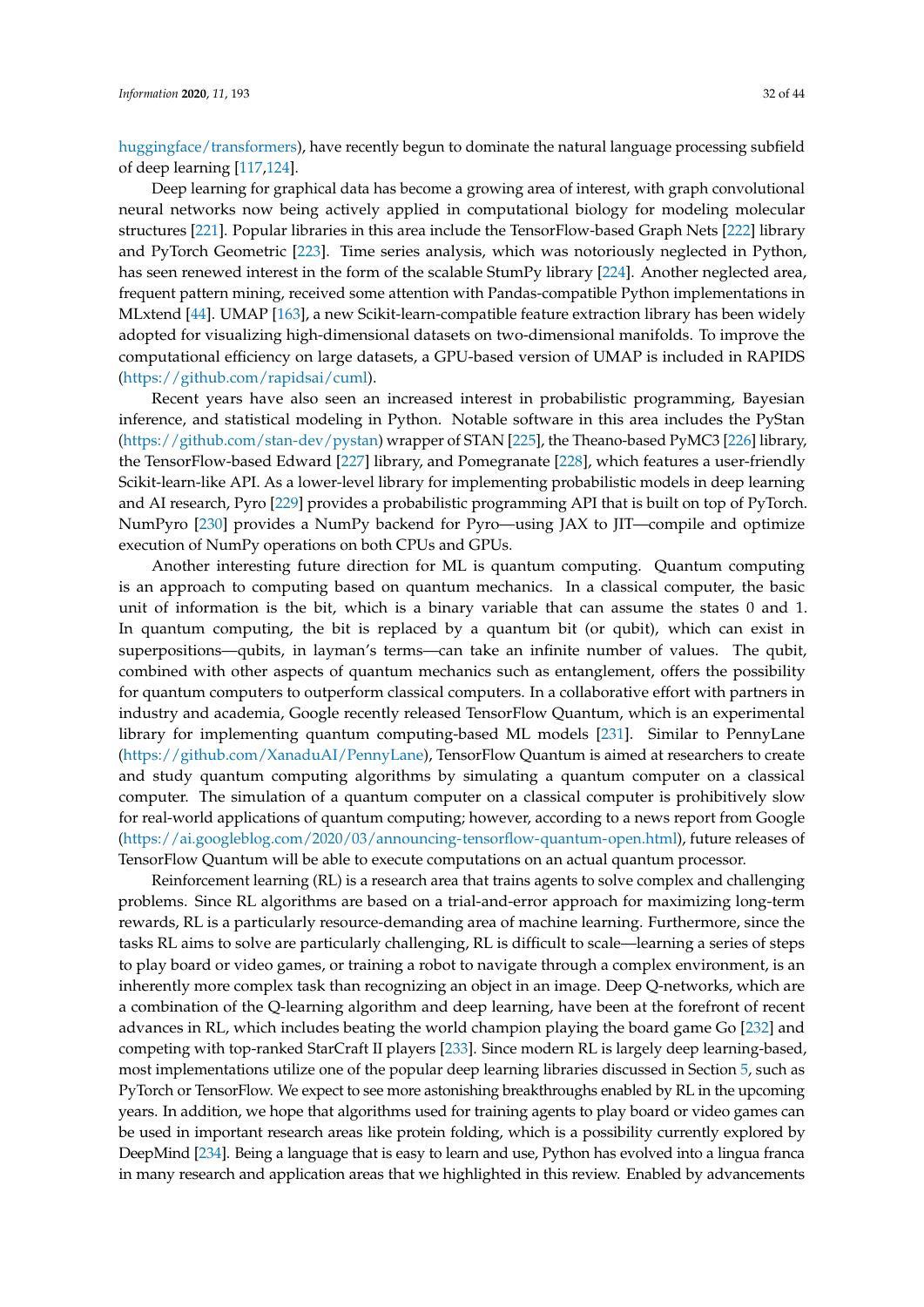in CPU and GPU computing, as well as ever-growing user communities and ecosystems of libraries, we expect Python to stay the dominant language for scientific computers for many years to come.

**Author Contributions:** Writing—original draft preparation, S.R., C.N., J.P.; writing—review and editing, S.R., C.N., J.P.; visualization, C.N., S.R.; supervision, S.R., J.P.; project administration, S.R.; funding acquisition, S.R. All authors have read and agreed to the published version of the manuscript.

**Funding:** Support for this review article was provided by the Office of the Vice Chancellor for Research and Graduate Education at the University of Wisconsin-Madison with funding from the Wisconsin Alumni Research Foundation.

**Acknowledgments:** We would like to thank John Zedlewski, Dante Gama Dessavre, and Thejaswi Nanditale from the RAPIDS team at NVIDIA and Scott Sievert for helpful feedback on the manuscript.

**Conflicts of Interest:** The authors declare no conflict of interest.

## **Abbreviations**

|              | The following abbreviations are used in this manuscript:      |
|--------------|---------------------------------------------------------------|
| AI           | Artificial intelligence                                       |
| API          | Application programming interface                             |
| Autodifff    | Automatic differentiation                                     |
| AutoML       | Automatic machine learning                                    |
| <b>BERT</b>  | Bidirectional Encoder Representations from Transformers model |
| <b>BO</b>    | Bayesian optimization                                         |
| <b>CDEP</b>  | Contextual Decomposition Explanation Penalization             |
| Classical ML | Classical machine learning                                    |
| <b>CNN</b>   | Convolutional neural network                                  |
| <b>CPU</b>   | Central processing unit                                       |
| <b>DAG</b>   | Directed acyclic graph                                        |
| DL           | Deep learning                                                 |
| <b>DNN</b>   | Deep neural network                                           |
| <b>ETL</b>   | Extract translate load                                        |
| GAN          | Generative adversarial networks                               |
| <b>GBM</b>   | Gradient boosting machines                                    |
| GPU          | Graphics processing unit                                      |
| HPO.         | Hyperparameter optimization                                   |
| <b>IPC</b>   | Inter-process communication                                   |
| JIT          | Just-in-time                                                  |
| LSTM         | long-short term memory                                        |
| MPI          | Message-passing interface                                     |
| <b>NAS</b>   | Neural architecture search                                    |
| NCCL         | NVIDIA Collective Communications Library                      |
| <b>OPG</b>   | One-process-per-GPU                                           |
| <b>PNAS</b>  | Progressive neural architecture search                        |
| RL           | Reinforcement learning                                        |
| <b>RNN</b>   | Recurrent neural network                                      |
| SIMT         | Single instruction multiple thread                            |
| <b>SIMD</b>  | Single instruction multiple data                              |
| SGD          | Stochastic gradient descent                                   |
|              |                                                               |

# **References**

- <span id="page-32-0"></span>1. McCulloch, W.S.; Pitts, W. A logical calculus of the ideas immanent in nervous activity. *Bull. Math. Biophys.* **1943**, *5*, 115–133. [\[CrossRef\]](http://dx.doi.org/10.1007/BF02478259)
- <span id="page-32-1"></span>2. Rosenblatt, F. The perceptron: A probabilistic model for information storage and organization in the brain. *Psychol. Rev.* **1958**, *65*, 386. [\[CrossRef\]](http://dx.doi.org/10.1037/h0042519) [\[PubMed\]](http://www.ncbi.nlm.nih.gov/pubmed/13602029)
- <span id="page-32-2"></span>3. LeCun, Y.; Boser, B.; Denker, J.S.; Henderson, D.; Howard, R.E.; Hubbard, W.; Jackel, L.D. Backpropagation applied to handwritten zip code recognition. *Neural Comput.* **1989**, *1*, 541–551. [\[CrossRef\]](http://dx.doi.org/10.1162/neco.1989.1.4.541)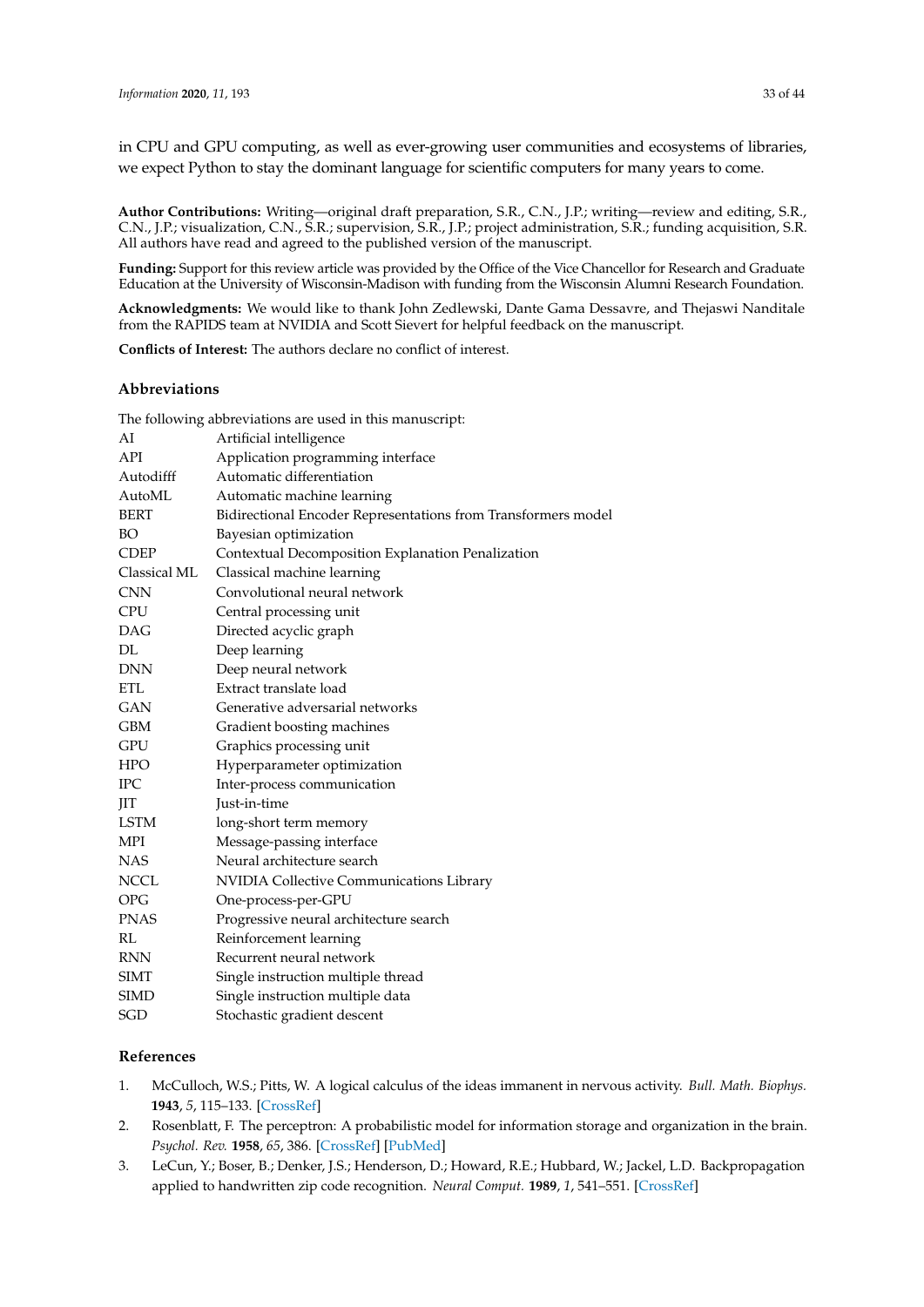- <span id="page-33-0"></span>4. Piatetsky, G. Python Leads the 11 Top Data Science, Machine Learning Platforms: Trends and Analysis. 2019. Available online: [https://www.kdnuggets.com/2019/05/poll-top-data-science-machine-learning](https://www.kdnuggets.com/2019/05/poll-top-data-science-machine-learning-platforms.html)[platforms.html](https://www.kdnuggets.com/2019/05/poll-top-data-science-machine-learning-platforms.html) (accessed on 1 February 2020).
- <span id="page-33-1"></span>5. Biham, E.; Seberry, J. PyPy: Another version of Py. *eSTREAM, ECRYPT Stream Cipher Proj. Rep.* **2006**, *38*, 2006.
- <span id="page-33-2"></span>6. Developers, P. How fast is PyPy? 2020. Available online: <https://speed.pypy.org> (accessed on 1 February 2020).
- <span id="page-33-3"></span>7. Team, G. The State of the Octoverse 2020. Available online: <https://octoverse.github.com> (accessed on 25 March 2020).
- <span id="page-33-4"></span>8. Oliphant, T.E. Python for scientific computing. *Comput. Sci. Eng.* **2007**, *9*, 10–20. [\[CrossRef\]](http://dx.doi.org/10.1109/MCSE.2007.58)
- <span id="page-33-5"></span>9. Virtanen, P.; Gommers, R.; Oliphant, T.E.; Haberland, M.; Reddy, T.; Cournapeau, D.; Burovski, E.; Peterson, P.; Weckesser, W.; Bright, J.; et al. SciPy 1.0: Fundamental Algorithms for Scientific Computing in Python. *Nat. Methods* **2020**, *17*, 261–272. [\[CrossRef\]](http://dx.doi.org/10.1038/s41592-019-0686-2)
- <span id="page-33-6"></span>10. Mckinney, W. pandas: A Foundational Python Library for Data Analysis and Statistics. *Python High Perform. Sci. Comput.* **2011**, *14*, 1–9.
- <span id="page-33-7"></span>11. Preston-Werner, T. Semantic versioning 2.0.0. 2013. Semantic Versioning. Available online: [https://semver.](https://semver.org/) [org/](https://semver.org/) (accessed on 26 January 2020).
- <span id="page-33-8"></span>12. Authors, N. NumPy Receives First Ever Funding, Thanks to Moore Foundation. 2017. Available online: <https://numfocus.org/blog/numpy-receives-first-ever-funding-thanks-to-moore-foundation> (accessed on 1 February 2020).
- <span id="page-33-9"></span>13. Fedotov, A.; Litvinov, V.; Melik-Adamyan, A. Speeding up numerical calculations in Python. 2016. Available online: <http://russianscdays.org/files/pdf16/26.pdf> (accessed on 1 February 2020).
- <span id="page-33-10"></span>14. Blackford, L.S.; Petitet, A.; Pozo, R.; Remington, K.; Whaley, R.C.; Demmel, J.; Dongarra, J.; Duff, I.; Hammarling, S.; Henry, G.; et al. An updated set of basic linear algebra subprograms (BLAS). *ACM Trans. Math. Softw.* **2002**, *28*, 135–151.
- <span id="page-33-11"></span>15. Angerson, E.; Bai, Z.; Dongarra, J.; Greenbaum, A.; McKenney, A.; Du Croz, J.; Hammarling, S.; Demmel, J.; Bischof, C.; Sorensen, D. LAPACK: A portable linear algebra library for high-performance computers. In Proceedings of the 1990 ACM/IEEE Conference on Supercomputing, New York, NY, USA, 12–16 November 1990; pp. 2–11.
- <span id="page-33-12"></span>16. Team, O. OpenBLAS: An Optimized BLAS Library. 2020. Available online: <https://www.openblas.net> (accessed on 1 February 2020).
- <span id="page-33-13"></span>17. Team, I. Python Accelerated (using Intel $\circledR$  MKL). 2020. Available online: [https://software.intel.com/en](https://software.intel.com/en-us/blogs/python-optimized)[us/blogs/python-optimized](https://software.intel.com/en-us/blogs/python-optimized) (accessed on 1 February 2020).
- <span id="page-33-14"></span>18. Diefendorff, K.; Dubey, P.K.; Hochsprung, R.; Scale, H. Altivec extension to PowerPC accelerates media processing. *IEEE Micro* **2000**, *20*, 85–95. [\[CrossRef\]](http://dx.doi.org/10.1109/40.848475)
- <span id="page-33-15"></span>19. Pedregosa, F.; Michel, V.; Grisel, O.; Blondel, M.; Prettenhofer, P.; Weiss, R.; Vanderplas, J.; Cournapeau, D.; Pedregosa, F.; Varoquaux, G.; et al. Scikit-learn: Machine Learning in Python. *J. Mach. Learn. Res.* **2011**, *12*, 2825–2830.
- <span id="page-33-16"></span>20. Buitinck, L.; Louppe, G.; Blondel, M.; Pedregosa, F.; Mueller, A.; Grisel, O.; Niculae, V.; Prettenhofer, P.; Gramfort, A.; Grobler, J.; et al. API design for machine learning software: Experiences from the Scikit-learn project. *arXiv* **2013**, arXiv:1309.0238.
- <span id="page-33-17"></span>21. Team, I. Using Intel<sup>®</sup> Distribution for Python. 2020. Available online: [https://software.intel.com/en-us/](https://software.intel.com/en-us/distribution-for-python) [distribution-for-python](https://software.intel.com/en-us/distribution-for-python) (accessed on 1 February 2020).
- <span id="page-33-18"></span>22. Dean, J.; Ghemawat, S. MapReduce: Simplified data processing on large clusters. *Commun. ACM* **2008**, *51*, 107–113. [\[CrossRef\]](http://dx.doi.org/10.1145/1327452.1327492)
- <span id="page-33-19"></span>23. Zaharia, M.; Chowdhury, M.; Das, T.; Dave, A. Resilient distributed datasets: A fault-tolerant abstraction for in-memory cluster computing. In Proceedings of the 9th USENIX Conference on Networked Systems Design and Implementation, San Jose, CA, USA, 25–27 April 2012; p. 2.
- <span id="page-33-20"></span>24. Rocklin, M. Dask: Parallel computation with blocked algorithms and task scheduling. In Proceedings of the 14th Python in Science Conference, Austin, TX, USA, 6–12 July 2015; pp. 130–136.
- <span id="page-33-21"></span>25. Team, A.A. Apache Arrow—A Cross-Language Development Platform for In-memory Data. 2020. Available online: <https://arrow.apache.org/> (accessed on 1 February 2020).
- <span id="page-33-22"></span>26. Team, A.P. Apache Parquet Documentation. 2020. Available online: <https://parquet.apache.org> (accessed on 1 February 2020).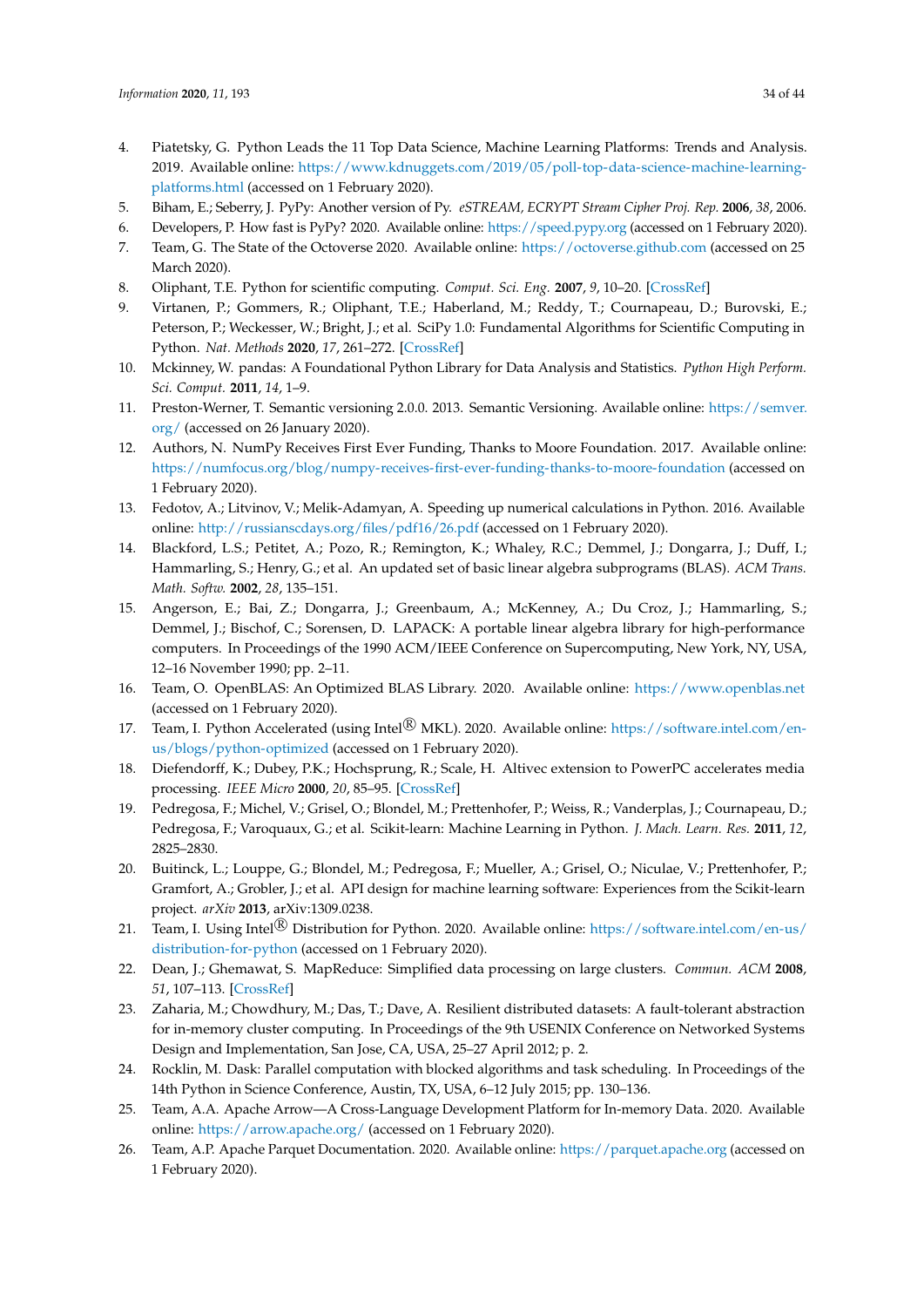- <span id="page-34-0"></span>27. Zaharia, M.; Xin, R.S.; Wendell, P.; Das, T.; Armbrust, M.; Dave, A.; Meng, X.; Rosen, J.; Venkataraman, S.; Franklin, M.J.; et al. Apache Spark: A unified engine for big data processing. *Commun. ACM* **2016**, *59*, 56–65. [\[CrossRef\]](http://dx.doi.org/10.1145/2934664)
- <span id="page-34-1"></span>28. Developers, R. Fast and Simple Distributed Computing. 2020. Available online: <https://ray.io> (accessed on 1 February 2020).
- <span id="page-34-2"></span>29. Developers, M. Faster Pandas, Even on Your Laptop. 2020. Available online: [https://modin.readthedocs.io/](https://modin.readthedocs.io/en/latest/#faster-pandas-even-on-your-laptop) [en/latest/#faster-pandas-even-on-your-laptop](https://modin.readthedocs.io/en/latest/#faster-pandas-even-on-your-laptop) (accessed on 1 February 2020).
- <span id="page-34-3"></span>30. Lemaître, G.; Nogueira, F.; Aridas, C.K. Imbalanced-learn: A python toolbox to tackle the curse of imbalanced datasets in machine learning. *J. Mach. Learn. Res.* **2017**, *18*, 559–563.
- <span id="page-34-4"></span>31. Galar, M.; Fernandez, A.; Barrenechea, E.; Bustince, H.; Herrera, F. A review on ensembles for the class imbalance problem: Bagging-, boosting-, and hybrid-based approaches. *IEEE Trans. Syst. Man Cybern. Part C (Appl. Rev.)* **2012**, *42*, 463–484. [\[CrossRef\]](http://dx.doi.org/10.1109/TSMCC.2011.2161285)
- <span id="page-34-5"></span>32. Raschka, S. Model evaluation, model selection, and algorithm selection in machine learning. *arXiv* **2018**, arXiv:1811.12808.
- <span id="page-34-6"></span>33. Breiman, L. Bagging predictors. *Mach. Learn.* **1996**, *24*, 123–140.
- <span id="page-34-7"></span>34. Breiman, L. Random forests. *Mach. Learn.* **2001**, *45*, 5–32. [\[CrossRef\]](http://dx.doi.org/10.1023/A:1010933404324)
- <span id="page-34-8"></span>35. Freund, Y.; Schapire, R.E. A decision-theoretic generalization of online learning and an application to boosting. In Proceedings of the European Conference on Computational Learning Theory, Barcelona, Spain, 13–15 March 1995; pp. 23–37.
- <span id="page-34-9"></span>36. Friedman, J.H. Greedy function approximation: A gradient boosting machine. *Ann. Stat.* **2001**, *29*, 1189–1232. [\[CrossRef\]](http://dx.doi.org/10.1214/aos/1013203451)
- <span id="page-34-10"></span>37. Zhao, Y.; Wang, X.; Cheng, C.; Ding, X. Combining machine learning models using Combo library. *arXiv* **2019**, arXiv:1910.07988.
- <span id="page-34-11"></span>38. Chen, T.; Guestrin, C. XGBoost: A scalable tree boosting system. In Proceedings of the 22nd ACM SIGKDD International Conference on Knowledge Discovery and Data Mining, New York, NY, USA, 13 August 2016; pp. 785–794.
- <span id="page-34-12"></span>39. Ke, G.; Meng, Q.; Finley, T.; Wang, T.; Chen, W.; Ma, W.; Ye, Q.; Liu, T.Y. LightGBM: A highly efficient gradient boosting decision tree. In Proceedings of the Advances in Neural Information Processing Systems, Long Beach, CA, USA, 4–9 December 2017; pp. 3147–3155.
- <span id="page-34-13"></span>40. Raschka, S.; Mirjalili, V. *Python Machine Learning: Machine Learning and Deep Learning with Python, Scikit-learn, and TensorFlow 2*; Packt Publishing Ltd.: Birmingham, UK, 2019.
- <span id="page-34-14"></span>41. Wolpert, D.H. Stacked generalization. *Neural Netw.* **1992**, *5*, 241–259. [\[CrossRef\]](http://dx.doi.org/10.1016/S0893-6080(05)80023-1)
- <span id="page-34-15"></span>42. Sill, J.; Takács, G.; Mackey, L.; Lin, D. Feature-weighted linear stacking. *arXiv* **2009**, arXiv:0911.0460.
- <span id="page-34-16"></span>43. Lorbieski, R.; Nassar, S.M. Impact of an extra layer on the stacking algorithm for classification problems. *JCS* **2018**, *14*, 613–622. [\[CrossRef\]](http://dx.doi.org/10.3844/jcssp.2018.613.622)
- <span id="page-34-17"></span>44. Raschka, S. MLxtend: Providing machine learning and data science utilities and extensions to Python's scientific computing stack. *J. Open Source Softw.* **2018**, *3*, 638. [\[CrossRef\]](http://dx.doi.org/10.21105/joss.00638)
- <span id="page-34-18"></span>45. Cruz, R.M.; Sabourin, R.; Cavalcanti, G.D. Dynamic classifier selection: Recent advances and perspectives. *Inf. Fusion* **2018**, *41*, 195–216. [\[CrossRef\]](http://dx.doi.org/10.1016/j.inffus.2017.09.010)
- <span id="page-34-19"></span>46. Deshai, N.; Sekhar, B.V.; Venkataramana, S. MLlib: Machine learning in Apache Spark. *Int. J. Recent Technol. Eng.* **2019**, *8*, 45–49.
- <span id="page-34-20"></span>47. Barker, B. Message passing interface (MPI). In Proceedings of the Workshop: High Performance Computing on Stampede, Austin, TX, USA, 15–20 November 2015; Volume 262.
- <span id="page-34-21"></span>48. Thornton, C.; Hutter, F.; Hoos, H.H.; Leyton-Brown, K. Auto-WEKA: Combined selection and hyperparameter optimization of classification algorithms. In Proceedings of the 19th ACM SIGKDD International Conference on Knowledge Discovery and Data Mining, Chicago, IL, USA, 11–14 August 2013; pp. 847–855.
- <span id="page-34-22"></span>49. Feurer, M.; Klein, A.; Eggensperger, K.; Springenberg, J.T.; Blum, M.; Hutter, F. Auto-sklearn: Efficient and robust automated machine learning. In *Automated Machine Learning*; Springer: Switzerland, Cham, 2019; pp. 113–134.
- <span id="page-34-23"></span>50. Olson, R.S.; Moore, J.H. TPOT: A tree-based pipeline optimization tool for automating machine learning. In *Automated Machine Learning*; Springer: Switzerland, Cham, 2019; pp. 151–160.
- <span id="page-34-24"></span>51. Team, H. H2O AutoML. 2020. Available online: [http://docs.h2o.ai/h2o/latest-stable/h2o-docs/automl.](http://docs.h2o.ai/h2o/latest-stable/h2o-docs/automl.html) [html](http://docs.h2o.ai/h2o/latest-stable/h2o-docs/automl.html) (accessed on 1 February 2020).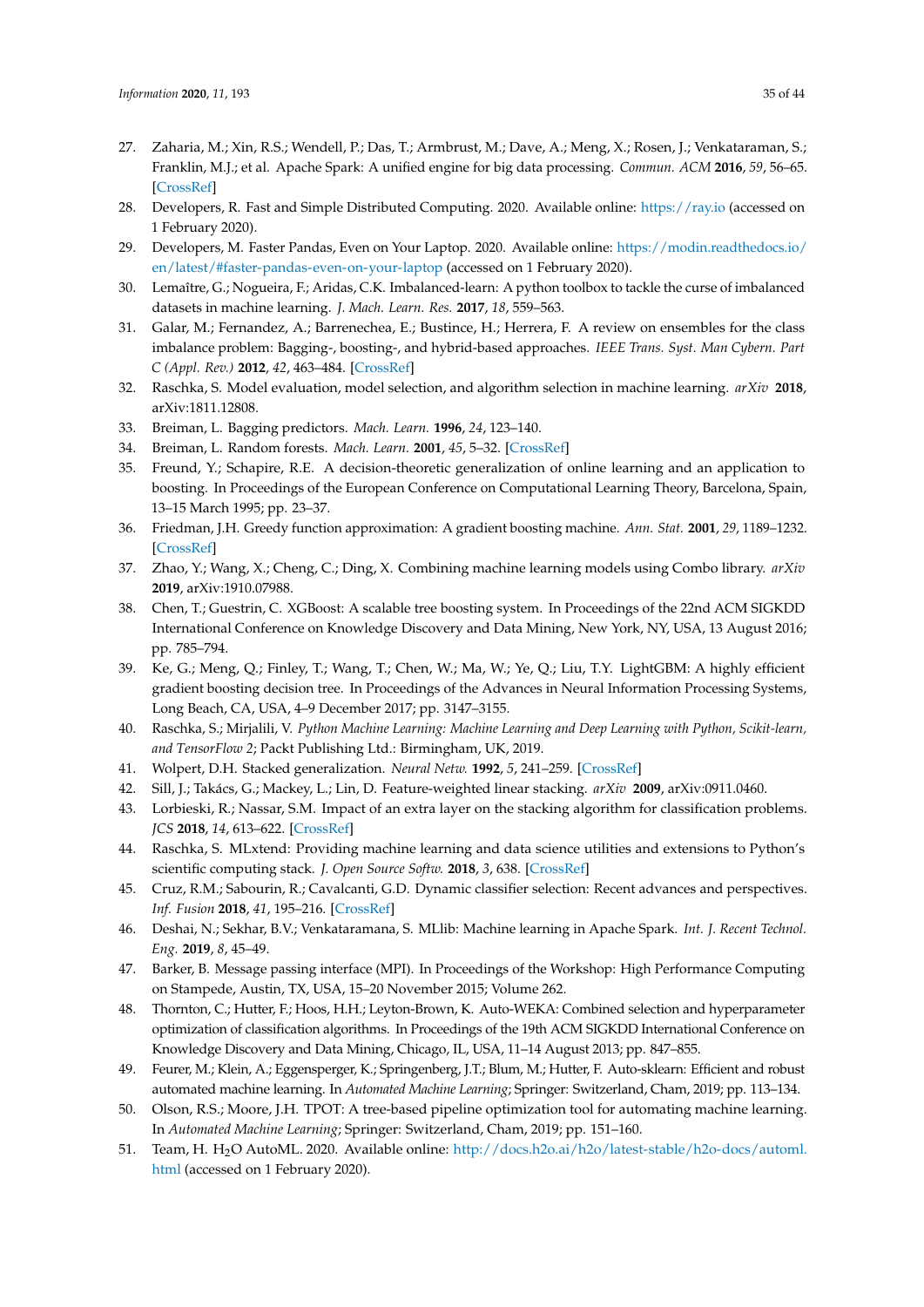- <span id="page-35-0"></span>52. Jin, H.; Song, Q.; Hu, X. Auto-Keras: An efficient neural architecture search system. In Proceedings of the 25th ACM SIGKDD International Conference on Knowledge Discovery & Data Mining, Dalian, China, 21–23 November 2019; pp. 1946–1956.
- <span id="page-35-1"></span>53. Gijsbers, P.; LeDell, E.; Thomas, J.; Poirier, S.; Bischl, B.; Vanschoren, J. An open source AutoML benchmark. *arXiv* **2019**, arXiv:1907.00909.
- <span id="page-35-2"></span>54. Feurer, M.; Klein, A.; Eggensperger, K.; Springenberg, J.T.; Blum, M.; Hutter, F. Efficient and robust automated machine learning. In Proceedings of the Advances in Neural Information Processing Systems, Montreal, Canada, 7–12 December 2015; pp. 2962–2970.
- <span id="page-35-3"></span>55. He, X.; Zhao, K.; Chu, X. AutoML: A survey of the state-of-the-art. *arXiv* **2019**, arXiv:1908.00709.
- <span id="page-35-4"></span>56. Antoniou, A.; Storkey, A.; Edwards, H. Data augmentation generative adversarial networks. *arXiv* **2017**, arXiv:1711.04340.
- <span id="page-35-5"></span>57. Arlot, S.; Celisse, A. A survey of cross-validation procedures for model selection. *Stat. Surv.* **2010**, *4*, 40–79. [\[CrossRef\]](http://dx.doi.org/10.1214/09-SS054)
- <span id="page-35-6"></span>58. Bergstra, J.; Bengio, Y. Random search for hyper-parameter optimization. *J. Mach. Learn. Res.* **2012**, *13*, 281–305.
- <span id="page-35-7"></span>59. Sievert, S.; Augspurger, T.; Rocklin, M. Better and faster hyperparameter optimization with Dask. In Proceedings of the 18th Python in Science Conference, Austin, TX, USA, 8–14 July 2019; pp. 118–125.
- <span id="page-35-8"></span>60. Li, L.; Jamieson, K.; DeSalvo, G.; Rostamizadeh, A.; Talwalkar, A. Hyperband: A novel bandit-based approach to hyperparameter optimization. *J. Mach. Learn. Res.* **2018**, *18*, 6765–6816.
- <span id="page-35-9"></span>61. Snoek, J.; Rippel, O.; Swersky, K.; Kiros, R.; Satish, N.; Sundaram, N.; Patwary, M.; Prabhat, M.; Adams, R. Scalable Bayesian optimization using deep neural networks. In Proceedings of the International Conference on Machine Learning, Lille, France, 6–11 July 2015; pp. 2171–2180.
- <span id="page-35-10"></span>62. Bergstra, J.S.; Bardenet, R.; Bengio, Y.; Kégl, B. Algorithms for hyper-parameter optimization. In *Advances in Neural Information Processing Systems 24*; Shawe-Taylor, J., Zemel, R.S., Bartlett, P.L., Pereira, F., Weinberger, K.Q., Eds.; Curran Associates, Inc.: Granada, Spain, 2011; pp. 2546–2554.
- <span id="page-35-11"></span>63. Falkner, S.; Klein, A.; Hutter, F. BOHB: Robust and efficient hyperparameter optimization at scale. *arXiv* **2018**, arXiv:1807.01774.
- <span id="page-35-12"></span>64. Zoph, B.; Vasudevan, V.; Shlens, J.; Le, Q.V. Learning transferable architectures for scalable image recognition. In Proceedings of the IEEE Computer Society Conference on Computer Vision and Pattern Recognition, Salt Lake City, UT, USA,18–22 June 2018; pp. 8697–8710.
- <span id="page-35-13"></span>65. Real, E.; Aggarwal, A.; Huang, Y.; Le, Q.V. Regularized evolution for image classifier architecture search. In Proceedings of the AAAI Conference on Artificial Intelligence, Honolulu, HI, USA, 27 January–1 February 2019; Volume 33, pp. 4780–4789.
- <span id="page-35-14"></span>66. Negrinho, R.; Gormley, M.; Gordon, G.J.; Patil, D.; Le, N.; Ferreira, D. Towards modular and programmable architecture search. In Proceedings of the Advances in Neural Information Processing Systems, Vancouver, BC, Canada, 8–14 December 2019; pp. 13715–13725.
- <span id="page-35-15"></span>67. Zoph, B.; Le, Q.V. Neural architecture search with reinforcement learning. *arXiv* **2016**, arXiv:1611.01578.
- <span id="page-35-16"></span>68. Goldberg, D.E.; Deb, K. A comparative analysis of selection schemes used in genetic algorithms. In *Foundations of Genetic Algorithms*; Elsevier: Amsterdam, The Netherlands, 1991; Volume 1, pp. 69–93.
- <span id="page-35-17"></span>69. Liu, H.; Simonyan, K.; Vinyals, O.; Fernando, C.; Kavukcuoglu, K. Hierarchical representations for efficient architecture search. In Proceedings of the 6th International Conference on Learning Representations, Vancouver, BC, Canada, 30 April–3 May 2018.
- <span id="page-35-18"></span>70. Pham, H.; Guan, M.Y.; Zoph, B.; Le, Q.V.; Dean, J. Efficient neural architecture search via parameter sharing. In Proceedings of the 35th International Conference on Machine Learning, ICML 2018, Vienna, Austria, 25–31 July 2018; Volume 9, pp. 6522–6531.
- <span id="page-35-19"></span>71. Liu, C.; Zoph, B.; Neumann, M.; Shlens, J.; Hua, W.; Li, L.J.; Fei-Fei, L.; Yuille, A.; Huang, J.; Murphy, K. Progressive neural architecture search. In *Lecture Notes in Computer Science (including subseries Lecture Notes in Artificial Intelligence and Lecture Notes in Bioinformatics)*; Springer: Switzerland, Cham, 2018; Volume 11205, pp. 19–35.
- <span id="page-35-20"></span>72. Kandasamy, K.; Neiswanger, W.; Schneider, J.; Póczos, B.; Xing, E.P. Neural architecture search with Bayesian optimisation and optimal transport. In Proceedings of the Advances in Neural Information Processing Systems, Montreal, QC, Canada, 3–8 December 2018; pp. 2016–2025.
- <span id="page-35-21"></span>73. Liu, H.; Simonyan, K.; Yang, Y. DARTS: Differentiable architecture search. In Proceedings of the 7th International Conference on Learning Representations, ICLR 2019, New Orleans, LA, USA, 6–9 May 2019.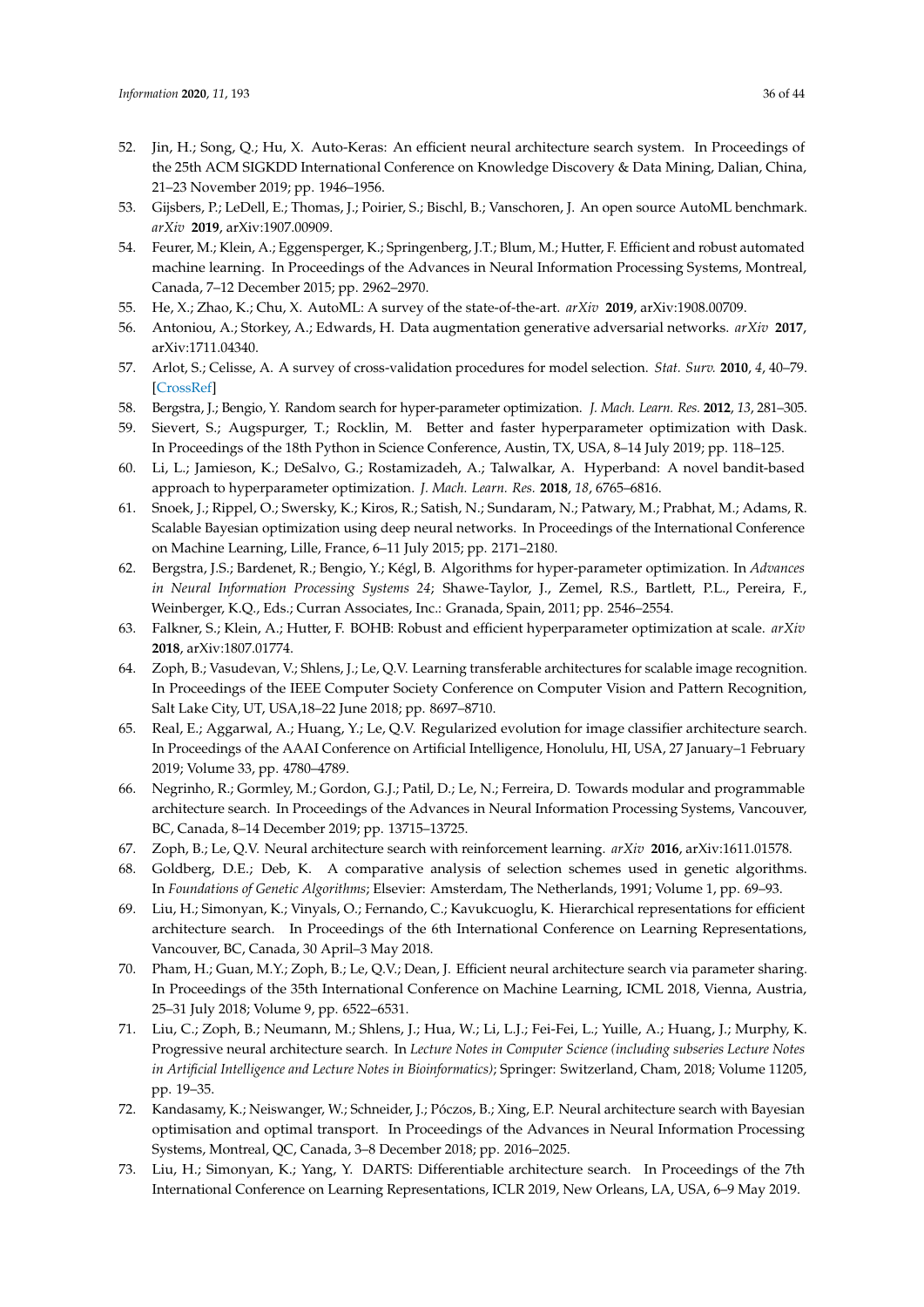- <span id="page-36-0"></span>74. Xie, S.; Zheng, H.; Liu, C.; Lin, L. SNAS: Stochastic neural architecture search. In Proceedings of the 7th International Conference on Learning Representations, ICLR 2019, New Orleans, LA, USA, 6–9 May 2019.
- <span id="page-36-1"></span>75. Ghemawat, S.; Gobioff, H.; Leung, S.T. The Google file system. In Proceedings of the Nineteenth ACM Symposium on Operating Systems Principles, Bolton Landing, NY, USA, 19–22 Octeber 2003; pp. 29–43.
- <span id="page-36-2"></span>76. Dean, J.; Ghemawat, S. MapReduce: Simplified Data Processing on Large Clusters. In Proceedings of the OSDI'04: Sixth Symposium on Operating System Design and Implementation, San Francisco, CA, USA, 6–8 December 2004; pp. 137–150.
- <span id="page-36-3"></span>77. Steinkraus, D.; Buck, I.; Simard, P. Using GPUs for machine learning algorithms. In Proceedings of the Eighth International Conference on Document Analysis and Recognition (ICDAR'05), Seoul, Korea, 29 August–1 September 2005; pp. 1115–1120.
- <span id="page-36-4"></span>78. Cirecsan, D.; Meier, U.; Gambardella, L.M.; Schmidhuber, J. Deep big simple neural nets excel on hand-written digit recognition. *arXiv* **2010**, arXiv:1003.0358 v1.
- <span id="page-36-5"></span>79. Klöckner, A. PyCuda: Even simpler GPU programming with Python. In Proceedings of the GPU Technology Conference, Berkeley, CA, USA, 20–23 September 2010.
- <span id="page-36-6"></span>80. Brereton R.G.; Lloyd, G.R. Support vector machines for classification and regression. *Analyst* **2010**, *135*, 230–267. [\[CrossRef\]](http://dx.doi.org/10.1039/B918972F)
- <span id="page-36-7"></span>81. Ocsa, A. SQL for GPU Data Frames in RAPIDS Accelerating end-to-end data science workflows using GPUs. In Proceedings of the LatinX in AI Research at ICML 2019, Long Beach, CA, USA, 10 June 2019.
- <span id="page-36-8"></span>82. Lam, S.K.; Pitrou, A.; Seibert, S. Numba: A LLVM-based Python JIT compiler. In Proceedings of the Second Workshop on the LLVM Compiler Infrastructure in HPC, Austin, TX, USA, 15 November 2015.
- <span id="page-36-9"></span>83. Nishino, R.; Loomis, S.H.C. CuPy: A NumPy-compatible library for NVIDIA GPU calculations. In Proceedings of the Workshop on Machine Learning Systems (LearningSys) in the Thirty-first Annual Conference on Neural Information Processing Systems (NeurIPS), Long Beach, CA, USA, 4–9 December 2017.
- <span id="page-36-10"></span>84. Tokui, S.; Oono, K.; Hido, S.; Clayton, J. Chainer: A next-generation open source framework for deep learning. In Proceedings of the Workshop on Machine Learning Systems (LearningSys) in the Twenty-ninth Annual Conference on Neural Information Processing Systems (NeurIPS), Tbilisi, Georgia, 16–19 October 2015; Volume 5.
- <span id="page-36-11"></span>85. Developers, G. XLA—TensorFlow, Compiled. 2017. Available online: [https://developers.googleblog.com/](https://developers.googleblog.com/2017/03/xla-tensorflow-compiled.html) [2017/03/xla-tensorflow-compiled.html](https://developers.googleblog.com/2017/03/xla-tensorflow-compiled.html) (accessed on 1 February 2020).
- <span id="page-36-12"></span>86. Frostig, R.; Johnson, M.J.; Leary, C. Compiling machine learning programs via high-level tracing. In Proceedings of the Systems for Machine Learning, Montreal, QC, Canada, 4 December 2018.
- <span id="page-36-13"></span>87. Zhang, H.; Si, S.; Hsieh, C.J. GPU-acceleration for large-scale tree boosting. *arXiv* **2017**, arXiv:1706.08359.
- <span id="page-36-14"></span>88. Dünner, C.; Parnell, T.; Sarigiannis, D.; Ioannou, N.; Anghel, A.; Ravi, G.; Kandasamy, M.; Pozidis, H. Snap ML: A hierarchical framework for machine learning. In Proceedings of the Thirty-Second Conference on Neural Information Processing Systems (NeurIPS 2018), Montreal, QC, Canada, 15 November 2018.
- <span id="page-36-15"></span>89. Johnson, J.; Douze, M.; Jegou, H. Billion-scale similarity search with GPUs. In *IEEE Transactions on Big Data*; Institute of Electrical and Electronics Engineers Inc.: Piscataway, NJ, USA, 2019; p. 1.
- <span id="page-36-16"></span>90. Maaten, L.V.d.; Hinton, G. Visualizing data using t-SNE. *J. Mach. Learn. Res.* **2008**, *9*, 2579–2605.
- <span id="page-36-17"></span>91. Chan, D.M.; Rao, R.; Huang, F.; Canny, J.F. t-SNE-CUDA: GPU-accelerated t-SNE and its applications to modern data. In Proceedings of the 2018 30th International Symposium on Computer Architecture and High Performance Computing (SBAC-PAD), Lyon, France, 24–27 September 2018; pp. 330–338.
- <span id="page-36-18"></span>92. Seabold, S.; Perktold, J. Statsmodels: Econometric and statistical modeling with Python. In Proceedings of the 9th Python in Science Conference. Scipy, Austin, TX, USA, 28 June–3 July 2010; Volume 57, p. 61.
- <span id="page-36-19"></span>93. Shainer, G.; Ayoub, A.; Lui, P.; Liu, T.; Kagan, M.; Trott, C.R.; Scantlen, G.; Crozier, P.S. The development of Mellanox/NVIDIA GPUDirect over InfiniBand—A new model for GPU to GPU communications. *Comput. Sci. Res. Dev.* **2011**, *26*, 267–273. [\[CrossRef\]](http://dx.doi.org/10.1007/s00450-011-0157-1)
- <span id="page-36-20"></span>94. Potluri, S.; Hamidouche, K.; Venkatesh, A.; Bureddy, D.; Panda, D.K. Efficient inter-node MPI communication using GPUDirect RDMA for InfiniBand clusters with NVIDIA GPUs. In Proceedings of the 2013 42nd International Conference on Parallel Processing, Lyon, France, 1–4 October 2013; pp. 80–89.
- <span id="page-36-21"></span>95. Anderson, D.P.; Cobb, J.; Korpela, E.; Lebofsky, M.; Werthimer, D. SETI@ home: An experiment in public-resource computing. *Commun. ACM* **2002**, *45*, 56–61. [\[CrossRef\]](http://dx.doi.org/10.1145/581571.581573)
- <span id="page-36-22"></span>96. Smith, V.; Forte, S.; Ma, C.; Takáč, M.; Jordan, M.I.; Jaggi, M. CoCoA: A general framework for communication-efficient distributed optimization. *J. Mach. Learn. Res.* **2017**, *18*, 8590–8638.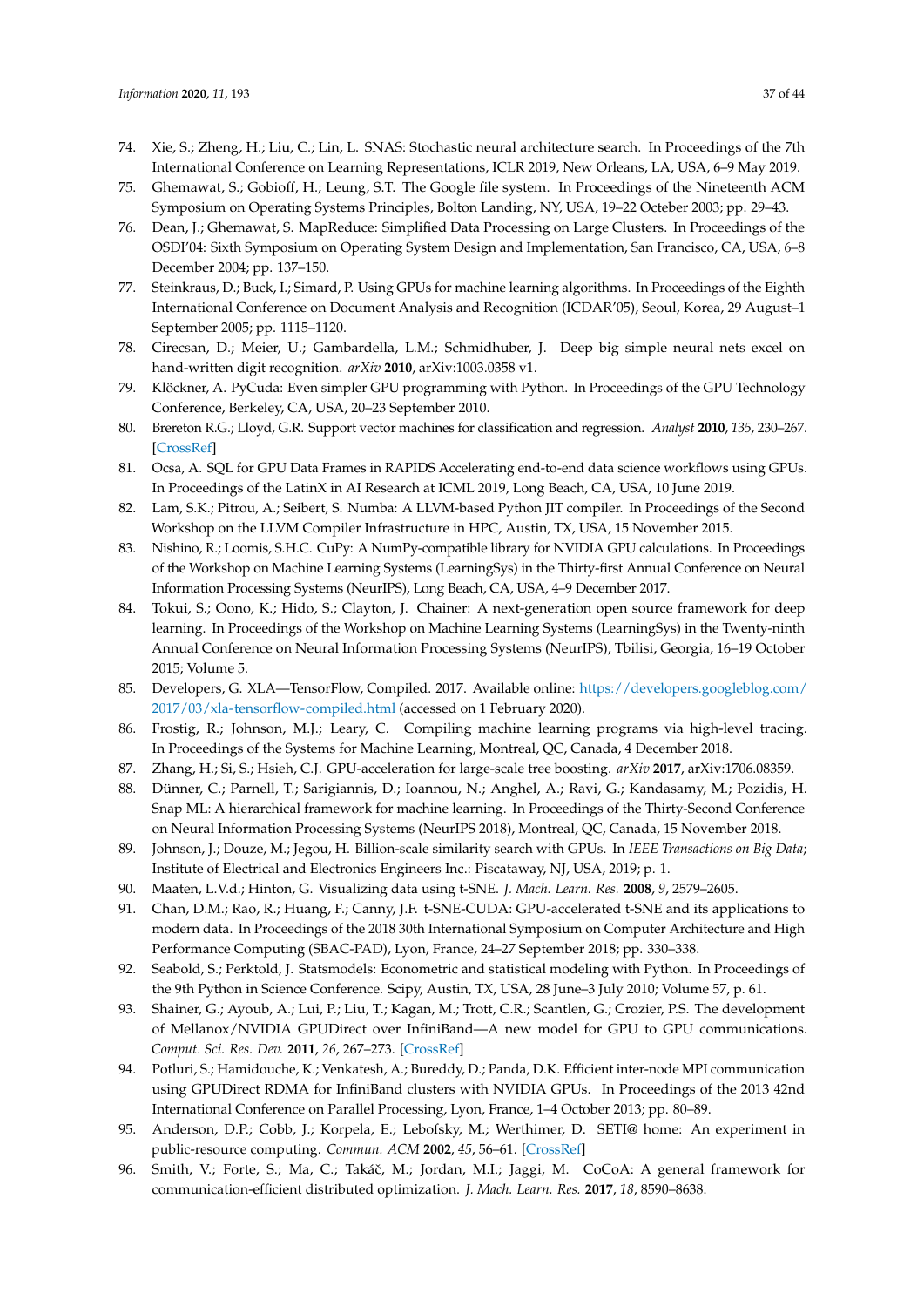- <span id="page-37-0"></span>97. Shamis, P.; Venkata, M.G.; Lopez, M.G.; Baker, M.B.; Hernandez, O.; Itigin, Y.; Dubman, M.; Shainer, G.; Graham, R.L.; Liss, L.; et al. UCX: An open source framework for HPC network APIs and beyond. In Proceedings of the 2015 IEEE 23rd Annual Symposium on High-Performance Interconnects, Washington, DC, USA, 26–28 August 2015; pp. 40–43.
- <span id="page-37-1"></span>98. Rajendran, K. NVIDIA GPUs and Apache Spark, One Step Closer 2019. Available online: [https://medium.](https://medium.com/rapids-ai/nvidia-gpus-and-apache-spark-one-step-closer-2d99e37ac8fd) [com/rapids-ai/nvidia-gpus-and-apache-spark-one-step-closer-2d99e37ac8fd](https://medium.com/rapids-ai/nvidia-gpus-and-apache-spark-one-step-closer-2d99e37ac8fd) (accessed on 25 Mar 2020).
- <span id="page-37-3"></span><span id="page-37-2"></span>99. LeCun, Y.; Bengio, Y.; Hinton, G. Deep learning. *Nature* **2015**, *521*, 436–444. [\[CrossRef\]](http://dx.doi.org/10.1038/nature14539) [\[PubMed\]](http://www.ncbi.nlm.nih.gov/pubmed/26017442)
- 100. Raschka, S. Naive Bayes and text classification I–introduction and theory. *arXiv* **2014**, arXiv:1410.5329.
- <span id="page-37-4"></span>101. Fisher, R.A. The use of multiple measurements in taxonomic problems. *Ann. Eugen.* **1936**, *7*, 179–188. [\[CrossRef\]](http://dx.doi.org/10.1111/j.1469-1809.1936.tb02137.x)
- <span id="page-37-5"></span>102. Jia, Y.; Shelhamer, E.; Donahue, J.; Karayev, S.; Long, J.; Girshick, R.; Guadarrama, S.; Darrell, T. Caffe: Convolutional architecture for fast feature embedding. In Proceedings of the 22nd ACM international conference on Multimedia, New York, NY, USA, 3 March 2014; pp. 675–678.
- <span id="page-37-6"></span>103. Team, T.T.D.; Al-Rfou, R.; Alain, G.; Almahairi, A.; Angermueller, C.; Bahdanau, D.; Ballas, N.; Bastien, F.; Bayer, J.; Belikov, A.; et al. Theano: A Python framework for fast computation of mathematical expressions. *arXiv* **2016**, arXiv:1605.02688.
- <span id="page-37-7"></span>104. Abadi, M.; Barham, P.; Chen, J.; Chen, Z.; Davis, A.; Dean, J.; Devin, M.; Ghemawat, S.; Irving, G.; Isard, M.; et al. Tensorflow: A system for large-scale machine learning. In Proceedings of the 12th USENIX Symposium on Operating Systems Design and Implementation OSDI 16), San Diego, CA, USA, 2–4 November 2016; pp. 265–283.
- <span id="page-37-8"></span>105. Seide, F.; Agarwal, A. CNTK: Microsoft's open-source deep-learning toolkit. In Proceedings of the 22nd ACM SIGKDD International Conference on Knowledge Discovery and Data Mining, New York, NY, USA, 13 August 2016; pp. 2135–2135.
- <span id="page-37-9"></span>106. Markham, A.; Jia, Y. *Caffe2: Portable High-Performance Deep Learning Framework from Facebook*; NVIDIA Corporation: Santa Clara, CA, USA, 2017.
- <span id="page-37-10"></span>107. Ma, Y.; Yu, D.; Wu, T.; Wang, H. PaddlePaddle: An open-source deep learning platform from industrial practice. *Front. Data Domputing* **2019**, *1*, 105–115.
- <span id="page-37-11"></span>108. Chen, T.; Li, M.; Li, Y.; Lin, M.; Wang, N.; Wang, M.; Xiao, T.; Xu, B.; Zhang, C.; Zhang, Z. MXNet: A flexible and efficient machine learning library for heterogeneous distributed systems. *arXiv* **2015**, arXiv:1512.01274.
- <span id="page-37-12"></span>109. Collobert, R.; Kavukcuoglu, K.; Farabet, C. Torch7: A matlab-like environment for machine learning. In Proceedings of the BigLearn, NeurIPS Workshop, Sierra Nevada, Spain, 16–17 December 2011.
- <span id="page-37-13"></span>110. Paszke, A.; Gross, S.; Chintala, S.; Chanan, G.; Yang, E.; DeVito, Z.; Lin, Z.; Desmaison, A.; Antiga, L.; Lerer, A. Automatic differentiation in PyTorch. In Proceedings of the Neural Information Processing Systems, Long Beach, CA, USA, 4–9 December 2017.
- <span id="page-37-14"></span>111. Neubig, G.; Dyer, C.; Goldberg, Y.; Matthews, A.; Ammar, W.; Anastasopoulos, A.; Ballesteros, M.; Chiang, D.; Clothiaux, D.; Cohn, T.; et al. DyNet: The dynamic neural network toolkit. *arXiv* **2017**, arXiv:1701.03980.
- <span id="page-37-15"></span>112. He, H. The State of Machine Learning Frameworks in 2019. 2019. Available online: [https://thegradient.pub/](https://thegradient.pub/state-of-ml-frameworks-2019-pytorch-dominates-research-tensorflow-dominates-industry/) [state-of-ml-frameworks-2019-pytorch-dominates-research-tensorflow-dominates-industry/](https://thegradient.pub/state-of-ml-frameworks-2019-pytorch-dominates-research-tensorflow-dominates-industry/) (accessed on 1 February 2020).
- <span id="page-37-16"></span>113. Coleman, C.; Narayanan, D.; Kang, D.; Zhao, T.; Zhang, J.; Nardi, L.; Bailis, P.; Olukotun, K.; Ré, C.; Zaharia, M. DAWNBench: An end-to-end deep learning benchmark and competition. *Training* **2017**, *100*, 102.
- <span id="page-37-17"></span>114. Paszke, A.; Gross, S.; Massa, F.; Lerer, A.; Bradbury, J.; Chanan, G.; Killeen, T.; Lin, Z.; Gimelshein, N.; Antiga, L.; et al. PyTorch: An imperative style, high-performance deep learning library. In Proceedings of the Advances in Neural Information Processing Systems, Vancouver, BC, Canada, 8–14 December 2019; pp. 8024–8035.
- <span id="page-37-18"></span>115. Rumelhart, D.E.; Hinton, G.E.; Williams, R.J. Learning representations by back-propagating errors. *Nature* **1986**, *323*, 533–536. [\[CrossRef\]](http://dx.doi.org/10.1038/323533a0)
- <span id="page-37-19"></span>116. Ioffe, S.; Szegedy, C. Batch normalization: Accelerating deep network training by reducing internal covariate shift. *arXiv* **2015**, arXiv:1502.03167.
- <span id="page-37-20"></span>117. Vaswani, A.; Shazeer, N.; Parmar, N.; Uszkoreit, J.; Jones, L.; Gomez, A.N.; Kaiser, Ł.; Polosukhin, I. Attention is all you need. In Proceedings of the Advances in Neural Information Processing Systems, Long Beach, CA, USA, 4–9 December 2017; pp. 5998–6008.
- <span id="page-37-21"></span>118. Qian, N. On the momentum term in gradient descent learning algorithms. *Neural Netw.* **1999**, *12*, 145–151. [\[CrossRef\]](http://dx.doi.org/10.1016/S0893-6080(98)00116-6)
- <span id="page-37-22"></span>119. Efron, B.; Hastie, T.; Johnstone, I.; Tibshirani, R. Least angle regression. *Ann. Stat.* **2004**, *32*, 407–499.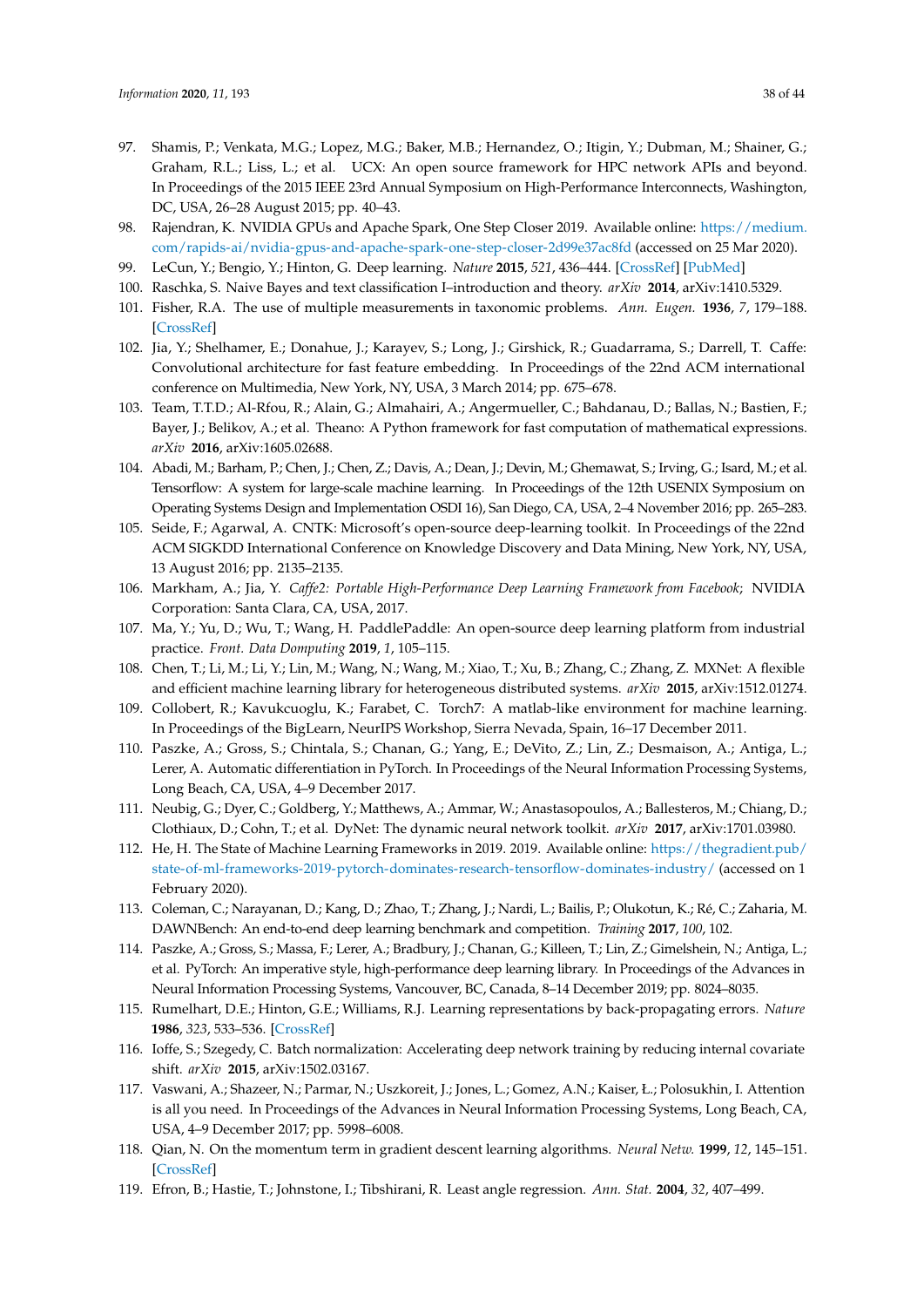- <span id="page-38-0"></span>120. Kingma, D.P.; Ba, J. Adam: A method for stochastic optimization. *arXiv* **2014**, arXiv:1412.6980.
- <span id="page-38-1"></span>121. Team, T. TensorFlow 2.0 is Now Available! 2019. Available online: [https://blog.tensorflow.org/2019/09/](https://blog.tensorflow.org/2019/09/tensorflow-20-is-now-available.html) [tensorflow-20-is-now-available.html](https://blog.tensorflow.org/2019/09/tensorflow-20-is-now-available.html) (accessed on 1 February 2020).
- <span id="page-38-2"></span>122. Harris, E.; Painter, M.; Hare, J. Torchbearer: A model fitting library for PyTorch. *arXiv* **2018**, arXiv:1809.03363.
- <span id="page-38-3"></span>123. Devlin, J.; Chang, M.W.; Lee, K.; Toutanova, K. Bert: Pre-training of deep bidirectional transformers for language understanding. *arXiv* **2018**, arXiv:1810.04805.
- <span id="page-38-4"></span>124. Radford, A.; Wu, J.; Child, R.; Luan, D.; Amodei, D.; Sutskever, I. Language Models Are Unsupervised Multitask Learners. 2019. Available online: [https://cdn.openai.com/better-language-models/language\\_](https://cdn.openai.com/better-language-models/language_models_are_unsupervised_multitask_learners.pdf) [models\\_are\\_unsupervised\\_multitask\\_learners.pdf](https://cdn.openai.com/better-language-models/language_models_are_unsupervised_multitask_learners.pdf) (accessed on 1 February 2020).
- <span id="page-38-5"></span>125. Russakovsky, O.; Deng, J.; Su, H.; Krause, J.; Satheesh, S.; Ma, S.; Huang, Z.; Karpathy, A.; Khosla, A.; Bernstein, M.; et al. ImageNet large scale visual recognition challenge. *Int. J. Comput. Vis.* **2015**, *115*, 211–252. [\[CrossRef\]](http://dx.doi.org/10.1007/s11263-015-0816-y)
- <span id="page-38-6"></span>126. Szegedy, C.; Liu, W.; Jia, Y.; Sermanet, P.; Reed, S.; Anguelov, D.; Erhan, D.; Vanhoucke, V.; Rabinovich, A. Going deeper with convolutions. In Proceedings of the IEEE Conference on Computer Vision and Pattern Recognition, Boston, MA, USA, 7–12 June 2015.
- <span id="page-38-7"></span>127. Hu, J.; Shen, L.; Sun, G. Squeeze-and-excitation networks. In Proceedings of the IEEE Conference on Computer Vision and Pattern Recognition, Salt Lake City, UT, USA, 18-22 June 2018; pp. 7132–7141.
- <span id="page-38-8"></span>128. Huang, Y. Introducing GPipe, An Open Source Library for Efficiently Training Large-scale Neural Network Models. 2019. Available online: [https://ai.googleblog.com/2019/03/introducing-gpipe-open-source](https://ai.googleblog.com/2019/03/introducing-gpipe-open-source-library.html)[library.html](https://ai.googleblog.com/2019/03/introducing-gpipe-open-source-library.html) (accessed on 1 February 2020).
- <span id="page-38-9"></span>129. Hegde, V.; Usmani, S. Parallel and distributed deep learning. In *Technical Report*; Stanford University: Stanford, CA, USA, 2016.
- <span id="page-38-10"></span>130. Ben-Nun, T.; Hoefler, T. Demystifying parallel and distributed deep learning: An in-depth concurrency analysis. *ACM Comput. Surv.* **2019**, *52*, 1–43. [\[CrossRef\]](http://dx.doi.org/10.1145/3320060)
- <span id="page-38-11"></span>131. Huang, Y.; Cheng, Y.; Bapna, A.; Firat, O.; Chen, D.; Chen, M.; Lee, H.; Ngiam, J.; Le, Q.V.; Wu, Y.; et al. GPipe: Efficient training of giant neural networks using pipeline parallelism. In Proceedings of the Advances in Neural Information Processing Systems, Vancouver, BC, Canada, 8–14 December 2019; pp. 103–112.
- <span id="page-38-12"></span>132. He, K.; Zhang, X.; Ren, S.; Sun, J. Deep residual learning for image recognition. In Proceedings of the IEEE Conference on Computer Vision and Pattern Recognition, Las Vegas, NV, USA, 27–30 June 2016; pp. 770–778.
- <span id="page-38-13"></span>133. Deng, J.; Dong, W.; Socher, R.; Li, L.J.; Li, K.; Fei-Fei, L. ImageNet: A large-scale hierarchical image database. In Proceedings of the 2009 IEEE Conference on Computer Vision and Pattern Recognition, Miami, FL, USA, 22–24 June 2009; pp. 248–255.
- <span id="page-38-14"></span>134. Tan, M.; Le, Q.V. EfficientNet: Rethinking model scaling for convolutional neural networks. *arXiv* **2019**, arXiv:1905.11946.
- <span id="page-38-15"></span>135. Gupta, S. EfficientNet-EdgeTPU: Creating Accelerator-Optimized Neural Networks with AutoML. 2020. Available online: <https://ai.googleblog.com/2019/08/efficientnet-edgetpu-creating.html> (accessed on 1 February 2020).
- <span id="page-38-16"></span>136. Choi, J.; Wang, Z.; Venkataramani, S.; Chuang, P.I.J.; Srinivasan, V.; Gopalakrishnan, K. PACT: Parameterized clipping activation for quantized neural networks. *arXiv* **2018**, arXiv:1805.06085.
- 137. Jacob, B.; Kligys, S.; Chen, B.; Zhu, M.; Tang, M.; Howard, A.; Adam, H.; Kalenichenko, D. Quantization and training of neural networks for efficient integer-arithmetic-only inference. In Proceedings of the IEEE Conference on Computer Vision and Pattern Recognition, Salt Lake City, UT, USA, 18–22 June 2018; pp. 2704–2713.
- 138. Rastegari, M.; Ordonez, V.; Redmon, J.; Farhadi, A. XNOR-Net: ImageNet classification using binary convolutional neural networks. In Proceedings of the European Conference on Computer Vision, Amsterdam, The Netherlands, 8–16 October 2016; pp. 525–542.
- 139. Zhang, D.; Yang, J.; Ye, D.; Hua, G. LQ-Nets: Learned quantization for highly accurate and compact deep neural networks. In Proceedings of the European Conference on Computer Vision (ECCV), Munich, Germany, 8–14 September 2018; pp. 365–382.
- 140. Zhou, A.; Yao, A.; Guo, Y.; Xu, L.; Chen, Y. Incremental network quantization: Towards lossless CNNs with low-precision weights. *arXiv* **2017**, arXiv:1702.03044.
- <span id="page-38-17"></span>141. Zhou, S.; Wu, Y.; Ni, Z.; Zhou, X.; Wen, H.; Zou, Y. DoReFa-Net: Training low bitwidth convolutional neural networks with low bitwidth gradients. *arXiv* **2016**, arXiv:1606.06160.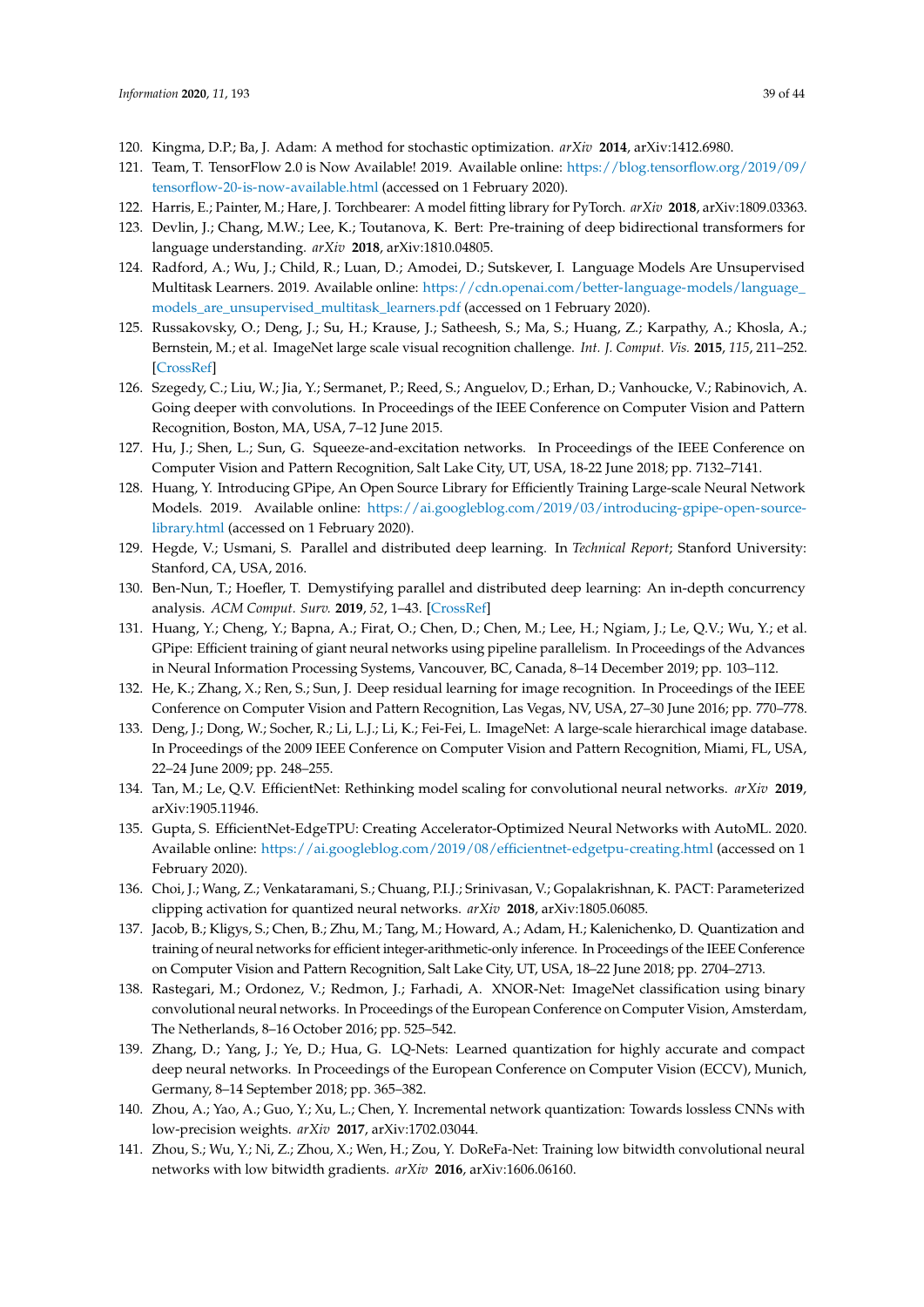- <span id="page-39-0"></span>142. Bernstein, J.; Zhao, J.; Azizzadenesheli, K.; Anandkumar, A. signSGD with majority vote is communication efficient and fault tolerant. In Proceedings of the International Conference on Learning Representations (ICLR) 2019, New Orleans, LA, USA, 6–9 May 2019.
- <span id="page-39-1"></span>143. Nguyen, A.P.; Martínez, M.R. MonoNet: Towards Interpretable Models by Learning Monotonic Features. *arXiv* **2019**, arXiv:1909.13611.
- <span id="page-39-2"></span>144. Ribeiro, M.T.; Singh, S.; Guestrin, C. 'Why should i trust you?' Explaining the predictions of any classifier. In Proceedings of the 22nd ACM SIGKDD International Conference on Knowledge Discovery and Data Mining, New York, NY, USA, 13 August 2016; pp. 1135–1144.
- <span id="page-39-3"></span>145. Lundberg, S.M.; Lee, S.I. A unified approach to interpreting model predictions. In *Advances in Neural Information Processing Systems 30*; Guyon, I., Luxburg, U.V., Bengio, S., Wallach, H., Fergus, R., Vishwanathan, S., Garnett, R., Eds.; Curran Associates, Inc.: Long Beach, CA, USA, 2017; pp. 4765–4774.
- <span id="page-39-4"></span>146. Shapley, L.S. A value for n-person games. *Contrib. Theory Games* **1953**, *2*, 307–317.
- <span id="page-39-5"></span>147. Sundararajan, M.; Taly, A.; Yan, Q. Axiomatic attribution for deep networks. In Proceedings of the 34th International Conference on Machine Learning, Sydney, Australia, 6–11 August 2017; pp. 3319–3328.
- <span id="page-39-6"></span>148. Shrikumar, A.; Greenside, P.; Kundaje, A. Learning important features through propagating activation differences. *arXiv* **2017**, arXiv:1704.02685.
- <span id="page-39-7"></span>149. Rafique, H.; Wang, T.; Lin, Q. Model-agnostic linear competitors–when interpretable models compete and collaborate with black-box models. *arXiv* **2019**, arXiv:1909.10467.
- <span id="page-39-8"></span>150. Rieger, L.; Singh, C.; Murdoch, W.J.; Yu, B. Interpretations are useful: Penalizing explanations to align neural networks with prior knowledge. *arXiv* **2019**, arXiv:1909.13584.
- <span id="page-39-9"></span>151. Murdoch, W.J.; Liu, P.J.; Yu, B. Beyond word importance: Contextual decomposition to extract interactions from LSTMs. *arXiv* **2018**, arXiv:1801.05453.
- <span id="page-39-10"></span>152. Zhuang, J.; Dvornek, N.C.; Li, X.; Yang, J.; Duncan, J.S. Decision explanation and feature importance for invertible networks. *arXiv* **2019**, arXiv:1910.00406.
- <span id="page-39-11"></span>153. Bride, H.; Hou, Z.; Dong, J.; Dong, J.S.; Mirjalili, A. Silas: High performance, explainable and verifiable machine learning. *arXiv* **2019**, arXiv:1910.01382.
- <span id="page-39-12"></span>154. Bride, H.; Dong, J.; Dong, J.S.; Hóu, Z. Towards dependable and explainable machine learning using automated reasoning. In Proceedings of the International Conference on Formal Engineering Methods, Gold Coast, QLD, Australia, 12–16 November 2018; pp. 412–416.
- <span id="page-39-13"></span>155. Dietterich, T.G. Learning at the knowledge level. *Mach. Learn.* **1986**, *1*, 287–315.
- <span id="page-39-14"></span>156. Rabold, J.; Siebers, M.; Schmid, U. Explaining black-box classifiers with ILP–empowering LIME with Aleph to approximate nonlinear decisions with relational rules. In Proceedings of the International Conference on Inductive Logic Programming, Ferrara, Italy, 12 April 2018; pp. 105–117.
- <span id="page-39-15"></span>157. Rabold, J.; Deininger, H.; Siebers, M.; Schmid, U. Enriching visual with verbal explanations for relational concepts–combining LIME with Aleph. *arXiv* **2019**, arXiv:1910.01837.
- <span id="page-39-16"></span>158. Hunter, J.D. Matplotlib: A 2D graphics environment. *Comput. Sci. Eng.* **2007**, *9*, 90–95. [\[CrossRef\]](http://dx.doi.org/10.1109/MCSE.2007.55)
- <span id="page-39-17"></span>159. VanderPlas, J.; Granger, B.; Heer, J.; Moritz, D.; Wongsuphasawat, K.; Satyanarayan, A.; Lees, E.; Timofeev, I.; Welsh, B.; Sievert, S. Altair: Interactive statistical visualizations for Python. *J. Open Source Softw.* **2018**, *1*, 1–2.
- <span id="page-39-18"></span>160. Hohman, F.; Park, H.; Robinson, C.; Chau, D.H.P. Summit: Scaling deep learning interpretability by visualizing activation and attribution summarizations. *IEEE Trans. Vis. Comput. Graph.* **2019**, *26*, 1096–1106. [\[CrossRef\]](http://dx.doi.org/10.1109/TVCG.2019.2934659)
- <span id="page-39-19"></span>161. Olah, C.; Mordvintsev, A.; Schubert, L. Feature Visualization. 2017. Available online: [https://distill.pub/](https://distill.pub/2017/feature-visualization/) [2017/feature-visualization/](https://distill.pub/2017/feature-visualization/) (accessed on 1 February 2020).
- <span id="page-39-20"></span>162. Carter S. Exploring Neural Networks with Activation Atlases. 2019. Available online: [https://ai.googleblog.](https://ai.googleblog.com/2019/03/exploring-neural-networks.html) [com/2019/03/exploring-neural-networks.html](https://ai.googleblog.com/2019/03/exploring-neural-networks.html) (accessed on 1 February 2020).
- <span id="page-39-21"></span>163. McInnes, L.; Healy, J.; Melville, J. UMAP: Uniform manifold approximation and projection for dimension reduction. *arXiv* **2018**, arXiv:1802.03426.
- <span id="page-39-22"></span>164. Hoover, B.; Strobelt, H.; Gehrmann, S. exBERT: A visual analysis tool to explore learned representations in transformers models. *arXiv* **2019**, arXiv:1910.05276.
- <span id="page-39-23"></span>165. Howard, J.; Ruder, S. Universal language model fine-tuning for text classification. In Proceedings of the 56th Annual Meeting of the Association for Computational Linguistics (Volume 1: Long Papers), Melbourne, Australia, 15–20 July 2018; pp. 328–339.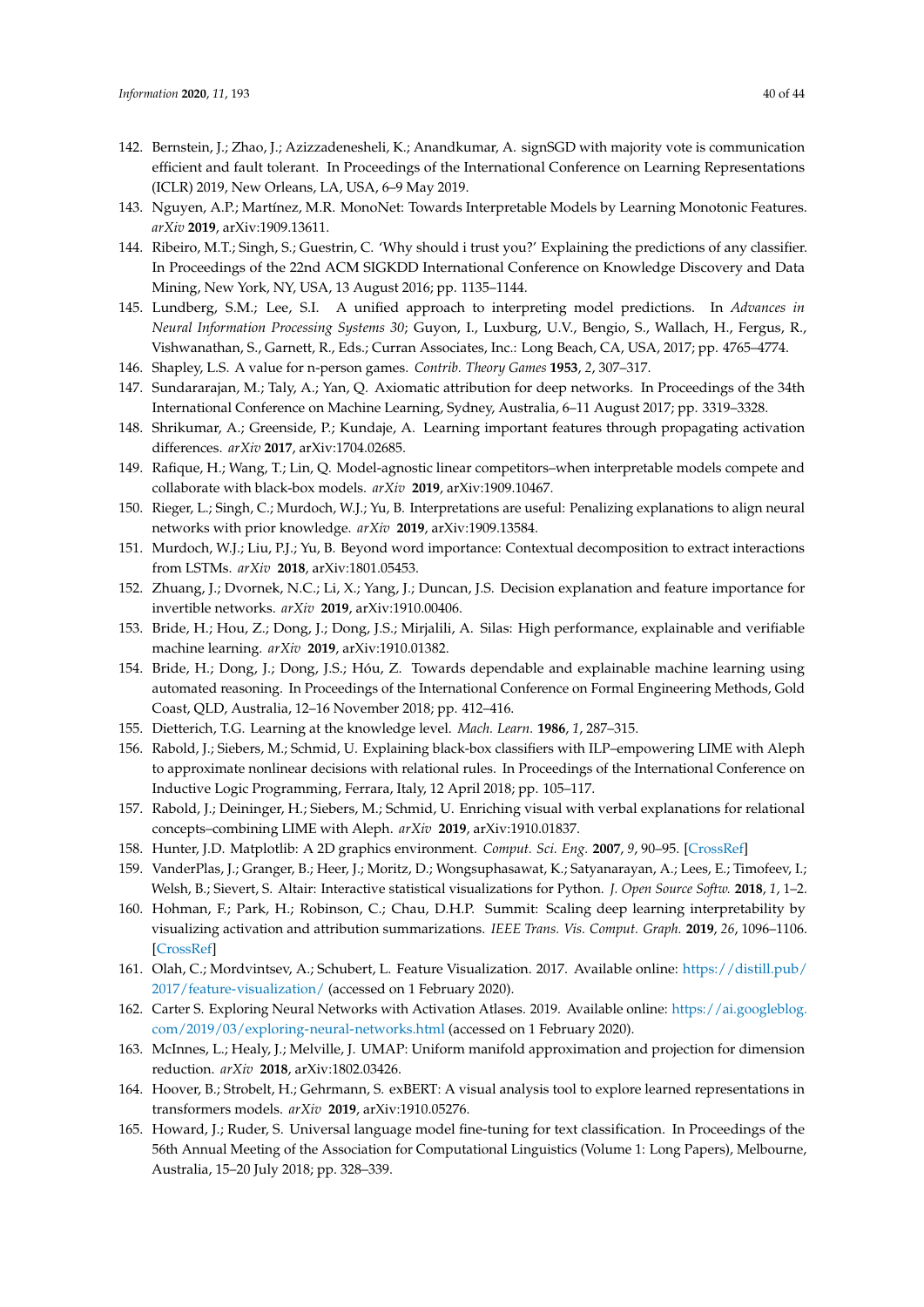- <span id="page-40-0"></span>166. Adiwardana, D.; Luong, M.T.; Thus, D.R.; Hall, J.; Fiedel, N.; Thoppilan, R.; Yang, Z.; Kulshreshtha, A.; Nemade, G.; Lu, Y.; et al. Towards a human-like open-domain chatbot. *arXiv* **2020**, arXiv:2001.09977.
- <span id="page-40-1"></span>167. Huang, G.; Liu, Z.; Van Der Maaten, L.; Weinberger, K.Q. Densely connected convolutional networks. In Proceedings of the IEEE Conference on Computer Vision and Pattern Recognition, Honolulu, HI, USA, 21–26 July 2017; pp. 4700–4708.
- 168. Joo, H.; Simon, T.; Sheikh, Y. Total capture: A 3D deformation model for tracking faces, hands, and bodies. In Proceedings of the IEEE Conference on Computer Vision and Pattern Recognition, Salt Lake City, UT, USA, 18–22 June 2018; pp. 8320–8329.
- <span id="page-40-2"></span>169. Huang, D.A.; Nair, S.; Xu, D.; Zhu, Y.; Garg, A.; Fei-Fei, L.; Savarese, S.; Niebles, J.C. Neural task graphs: Generalizing to unseen tasks from a single video demonstration. In Proceedings of the IEEE Conference on Computer Vision and Pattern Recognition, Long Beach, CA, USA, 16–20 June 2019; pp. 8565–8574.
- <span id="page-40-3"></span>170. McMahan, H.B.; Andrew, G.; Erlingsson, U.; Chien, S.; Mironov, I.; Papernot, N.; Kairouz, P. A general approach to adding differential privacy to iterative training procedures. *arXiv* **2018**, arXiv:1812.06210.
- <span id="page-40-4"></span>171. Buolamwini, J.; Gebru, T. Gender shades: Intersectional accuracy disparities in commercial gender classification. In Proceedings of the Conference on Fairness, Accountability and Transparency, New York, NY, USA, 23–24 February 2018; pp. 77–91.
- <span id="page-40-5"></span>172. Xu, C.; Doshi, T. Fairness Indicators: Scalable Infrastructure for Fair ML Systems. 2019. Available online: <https://ai.googleblog.com/2019/12/fairness-indicators-scalable.html> (accessed on 1 February 2020).
- <span id="page-40-6"></span>173. Szegedy, C.; Zaremba, W.; Sutskever, I.; Bruna, J.; Erhan, D.; Goodfellow, I.; Fergus, R. Intriguing properties of neural networks. *arXiv* **2013**, arXiv:1312.6199.
- <span id="page-40-7"></span>174. Eykholt, K.; Evtimov, I.; Fernandes, E.; Li, B.; Rahmati, A.; Xiao, C.; Prakash, A.; Kohno, T.; Song, D. Robust physical-world attacks on deep learning visual classification. In Proceedings of the IEEE Conference on Computer Vision and Pattern Recognition, Salt Lake City, UT, USA, 18–22 June 2018; pp. 1625–1634.
- <span id="page-40-8"></span>175. Papernot, N.; Carlini, N.; Goodfellow, I.; Feinman, R.; Faghri, F.; Matyasko, A.; Hambardzumyan, K.; Juang, Y.L.; Kurakin, A.; Sheatsley, R.; et al. Cleverhans v2.0.0: An adversarial machine learning library. *arXiv* **2016**, arXiv:1610.00768.
- <span id="page-40-9"></span>176. Rauber, J.; Brendel, W.; Bethge, M. Foolbox: A Python toolbox to benchmark the robustness of machine learning models. *arXiv* **2017**, arXiv:1707.04131.
- <span id="page-40-10"></span>177. Nicolae, M.I.; Sinn, M.; Tran, M.N.; Rawat, A.; Wistuba, M.; Zantedeschi, V.; Baracaldo, N.; Chen, B.; Ludwig, H.; Molloy, I.M.; et al. Adversarial robustness toolbox v0.4.0. *arXiv* **2018**, arXiv:1807.01069.
- <span id="page-40-11"></span>178. Ling, X.; Ji, S.; Zou, J.; Wang, J.; Wu, C.; Li, B.; Wang, T. Deepsec: A uniform platform for security analysis of deep learning model. In Proceedings of the 2019 IEEE Symposium on Security and Privacy (SP), San Francisco, CA, USA, 18–19 May 2019; pp. 673–690.
- <span id="page-40-12"></span>179. Goodman, D.; Xin, H.; Yang, W.; Yuesheng, W.; Junfeng, X.; Huan, Z. Advbox: A toolbox to generate adversarial examples that fool neural networks. *arXiv* **2020**, arXiv:2001.05574.
- <span id="page-40-13"></span>180. Sabour, S.; Cao, Y.; Faghri, F.; Fleet, D.J. Adversarial manipulation of deep representations. *arXiv* **2015**, arXiv:1511.05122.
- <span id="page-40-14"></span>181. Chen, P.Y.; Zhang, H.; Sharma, Y.; Yi, J.; Hsieh, C.J. ZOO: Zeroth order optimization based black-box attacks to deep neural networks without training substitute models. In Proceedings of the 10th ACM Workshop on Artificial Intelligence and Security, Dallas, TX, USA, 3 November 2017; pp. 15–26.
- <span id="page-40-15"></span>182. Miyato, T.; Maeda, S.i.; Koyama, M.; Nakae, K.; Ishii, S. Distributional smoothing with virtual adversarial training. *arXiv* **2015**, arXiv:1507.00677.
- <span id="page-40-16"></span>183. Brown, T.B.; Mané, D.; Roy, A.; Abadi, M.; Gilmer, J. Adversarial patch. In Proceedings of the NeurIPS Workshop, Long Beach, CA, USA, 4–9 December 2017.
- <span id="page-40-17"></span>184. Engstrom, L.; Tran, B.; Tsipras, D.; Schmidt, L.; Madry, A. Exploring the landscape of spatial robustness. *arXiv* **2017**, arXiv:1712.02779.
- <span id="page-40-18"></span>185. Papernot, N.; McDaniel, P.; Goodfellow, I. Transferability in machine learning: From phenomena to black-box attacks using adversarial samples. *arXiv* **2016**, arXiv:1605.07277.
- <span id="page-40-19"></span>186. Goodfellow, I.J.; Shlens, J.; Szegedy, C. Explaining and harnessing adversarial examples. *arXiv* **2014**, arXiv:1412.6572.
- <span id="page-40-20"></span>187. Tramèr, F.; Kurakin, A.; Papernot, N.; Goodfellow, I.; Boneh, D.; McDaniel, P. Ensemble adversarial training: Attacks and defenses. *arXiv* **2017**, arXiv:1705.07204.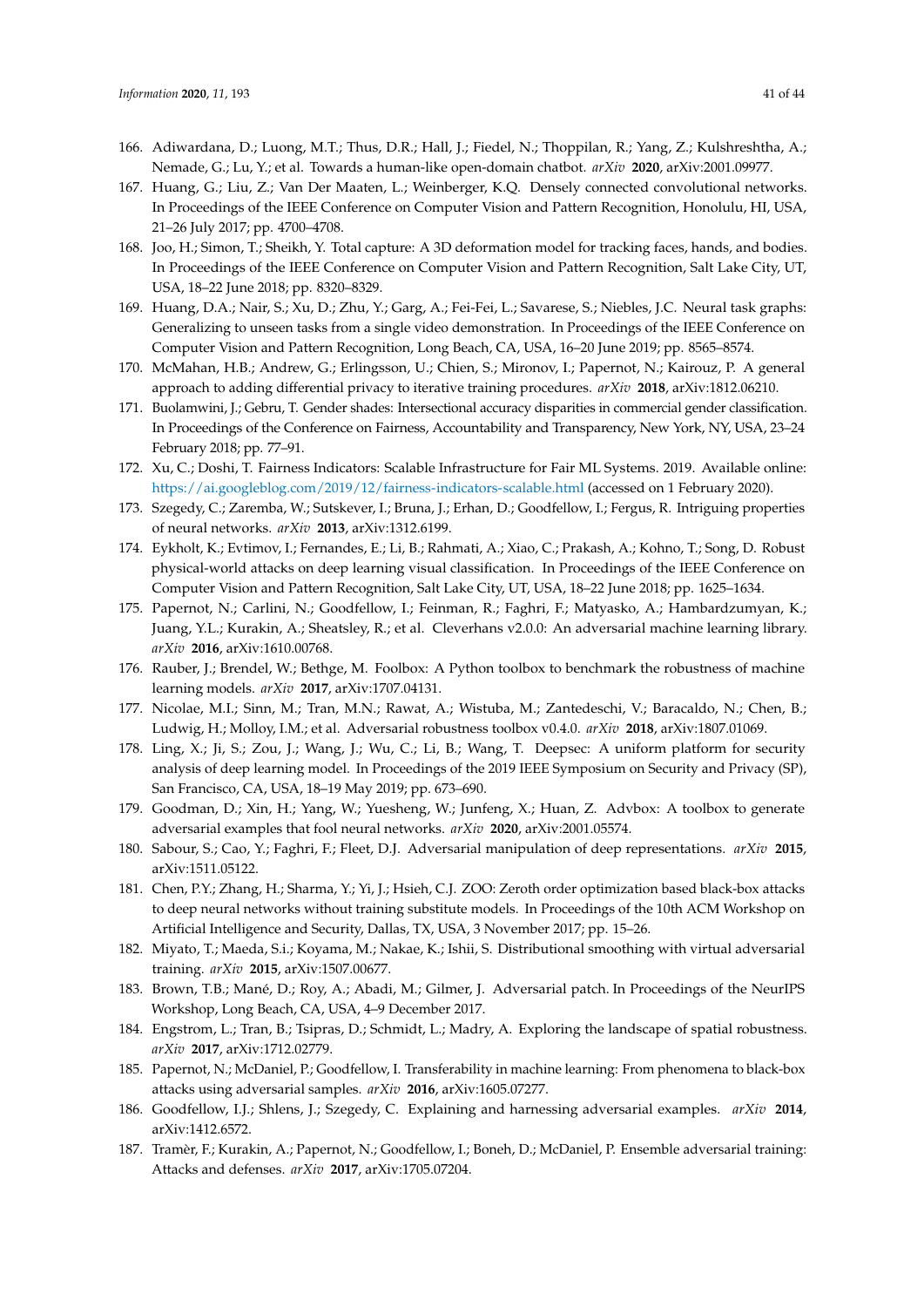- <span id="page-41-0"></span>188. Dong, Y.; Liao, F.; Pang, T.; Su, H.; Zhu, J.; Hu, X.; Li, J. Boosting adversarial attacks with momentum. In Proceedings of the IEEE Conference on Computer Vision and Pattern Recognition, Salt Lake City, UT, USA, 18–22 June 2018; pp. 9185–9193.
- <span id="page-41-1"></span>189. Kurakin, A.; Goodfellow, I.; Bengio, S. Adversarial examples in the physical world. *arXiv* **2016**, arXiv:1607.02533.
- <span id="page-41-2"></span>190. Moosavi-Dezfooli, S.M.; Fawzi, A.; Fawzi, O.; Frossard, P. Universal adversarial perturbations. In Proceedings of the IEEE Conference on Computer Vision and Pattern Recognition, Honolulu, HI, USA, 21–26 July 2017; pp. 1765–1773.
- <span id="page-41-3"></span>191. Moosavi-Dezfooli, S.M.; Fawzi, A.; Frossard, P. DeepFool: A simple and accurate method to fool deep neural networks. In Proceedings of the IEEE Conference on Computer Vision and Pattern Recognition, Las Vegas, NV, USA, 27–30 June 2016; pp. 2574–2582.
- <span id="page-41-4"></span>192. Jang, U.; Wu, X.; Jha, S. Objective metrics and gradient descent algorithms for adversarial examples in machine learning. In Proceedings of the 33rd Annual Computer Security Applications Conference, Orlando, FL, USA, 4–8 December 2017; pp. 262–277.
- <span id="page-41-5"></span>193. Papernot, N.; McDaniel, P.; Jha, S.; Fredrikson, M.; Celik, Z.B.; Swami, A. The limitations of deep learning in adversarial settings. In Proceedings of the 2016 IEEE European symposium on security and privacy (EuroS&P), Saarbrücken, Germany, 21–24 March 2016; pp. 372–387.
- <span id="page-41-6"></span>194. Carlini, N.; Wagner, D. Towards evaluating the robustness of neural networks. In Proceedings of the 2017 IEEE Symposium on Security and Privacy (sp), San Jose, CA, USA, 25 May 2017; pp. 39–57.
- <span id="page-41-7"></span>195. Madry, A.; Makelov, A.; Schmidt, L.; Tsipras, D.; Vladu, A. Towards deep learning models resistant to adversarial attacks. *arXiv* **2017**, arXiv:1706.06083.
- <span id="page-41-8"></span>196. He, W.; Li, B.; Song, D. Decision boundary analysis of adversarial examples. In Proceedings of the 6th International Conference on Learning Representations, ICLR 2018, Vancouver, BC, Canada, 30 April–3 May 2018.
- <span id="page-41-9"></span>197. Chen, P.Y.; Sharma, Y.; Zhang, H.; Yi, J.; Hsieh, C.J. EAD: Elastic-net attacks to deep neural networks via adversarial examples. In Proceedings of the Thirty-second AAAI Conference on Artificial Intelligence, New Orleans, LA, USA, 2–7 February 2018.
- <span id="page-41-10"></span>198. Brendel, W.; Rauber, J.; Bethge, M. Decision-based adversarial attacks: Reliable attacks against black-box machine learning models. *arXiv* **2017**, arXiv:1712.04248.
- <span id="page-41-11"></span>199. Chen, J.; Jordan, M.I.; Wainwright, M.J. HopSkipJumpAttack: A query-efficient decision-based attack. *arXiv* **2019**, *3*, arXiv:1904.02144.
- <span id="page-41-12"></span>200. Goodfellow, I.; Qin, Y.; Berthelot, D. Evaluation methodology for attacks against confidence thresholding models. In Proceedings of the International Conference on Learning Representations, New Orleans, LA, USA, 6–9 May 2019.
- <span id="page-41-13"></span>201. Hosseini, H.; Xiao, B.; Jaiswal, M.; Poovendran, R. On the limitation of convolutional neural networks in recognizing negative images. In Proceedings of the 2017 16th IEEE International Conference on Machine Learning and Applications (ICMLA), Cancun, Mexico, 18–21 December 2017; pp. 352–358.
- <span id="page-41-14"></span>202. Tramèr, F.; Boneh, D. Adversarial training and robustness for multiple perturbations. In Proceedings of the Advances in Neural Information Processing Systems, Vancouver, BC, Canada, 8–14 December 2019; pp. 5858–5868.
- <span id="page-41-15"></span>203. Uesato, J.; O'Donoghue, B.; Oord, A.V.D.; Kohli, P. Adversarial risk and the dangers of evaluating against weak attacks. *arXiv* **2018**, arXiv:1802.05666.
- <span id="page-41-16"></span>204. Grosse, K.; Pfaff, D.; Smith, M.T.; Backes, M. The limitations of model uncertainty in adversarial settings. *arXiv* **2018**, arXiv:1812.02606.
- <span id="page-41-17"></span>205. Alaifari, R.; Alberti, G.S.; Gauksson, T. ADef: An iterative algorithm to construct adversarial deformations. *arXiv* **2018**, arXiv:1804.07729.
- <span id="page-41-18"></span>206. Rony, J.; Hafemann, L.G.; Oliveira, L.S.; Ayed, I.B.; Sabourin, R.; Granger, E. Decoupling direction and norm for efficient gradient-based L2 adversarial attacks and defenses. In Proceedings of the IEEE Conference on Computer Vision and Pattern Recognition, Long Beach, CA, USA, 16–20 June 2019; pp. 4322–4330.
- <span id="page-41-19"></span>207. Narodytska, N.; Kasiviswanathan, S.P. Simple black-box adversarial perturbations for deep networks. *arXiv* **2016**, arXiv:1612.06299.
- <span id="page-41-20"></span>208. Schott, L.; Rauber, J.; Bethge, M.; Brendel, W. Towards the first adversarially robust neural network model on MNIST. *arXiv* **2018**, arXiv:1805.09190.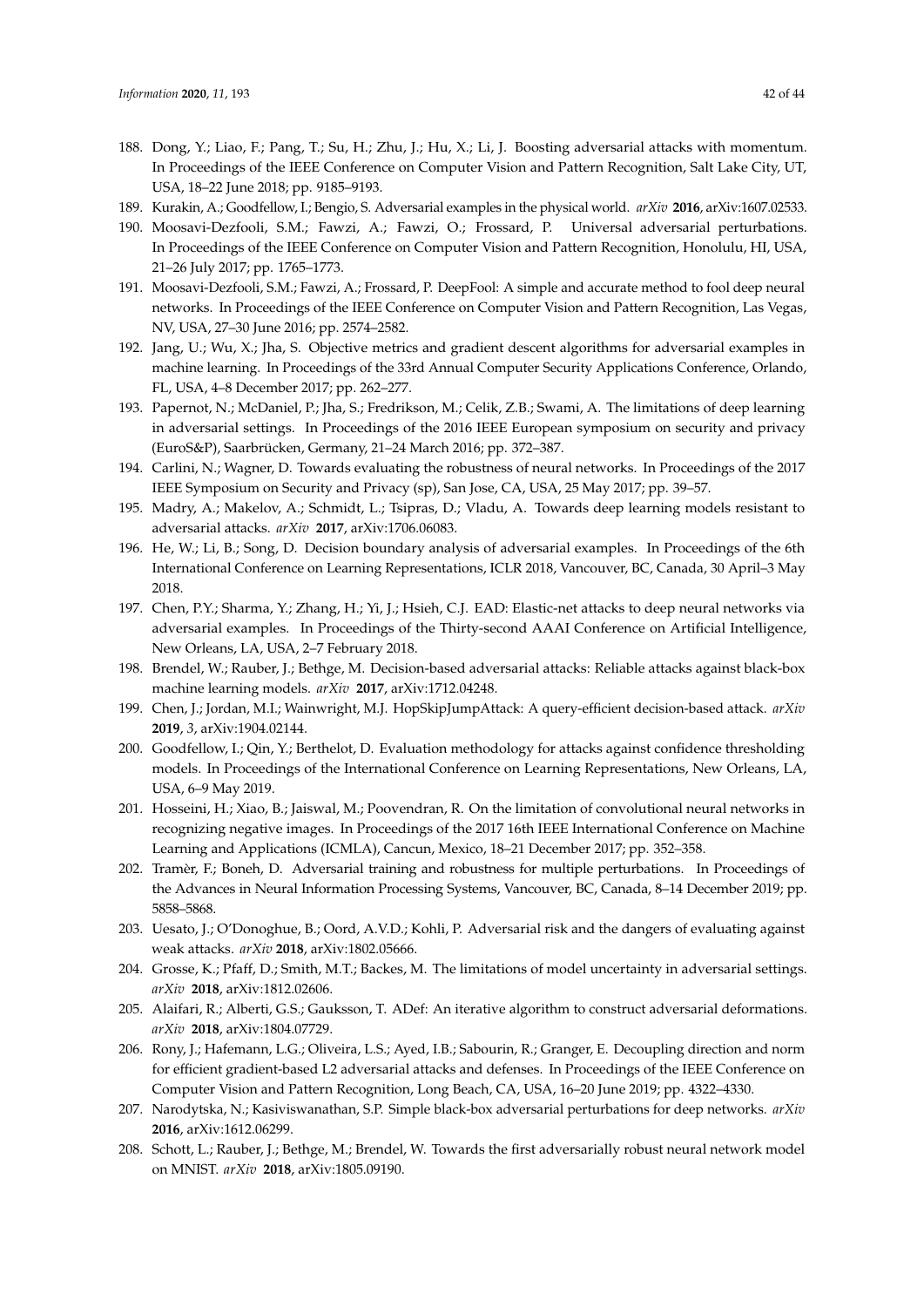- <span id="page-42-0"></span>209. Alzantot, M.; Sharma, Y.; Chakraborty, S.; Zhang, H.; Hsieh, C.J.; Srivastava, M.B. GenAttack: Practical black-box attacks with gradient-free optimization. In Proceedings of the Genetic and Evolutionary Computation Conference, Prague, Prague, Czech Republic, 13–17 July 2019; pp. 1111–1119.
- <span id="page-42-1"></span>210. Xu, W.; Evans, D.; Qi, Y. Feature squeezing: Detecting adversarial examples in deep neural networks. *arXiv* **2017**, arXiv:1704.01155.
- <span id="page-42-2"></span>211. Zantedeschi, V.; Nicolae, M.I.; Rawat, A. Efficient defenses against adversarial attacks. In Proceedings of the 10th ACM Workshop on Artificial Intelligence and Security, Dallas, TX, USA, 3 November 2017; pp. 39–49.
- <span id="page-42-3"></span>212. Buckman, J.; Roy, A.; Raffel, C.; Goodfellow, I. Thermometer encoding: One hot way to resist adversarial examples. In Proceedings of the International Conference of Machine Learning Research, Vancouver, BC, Canada, 30 April–3 May 2018.
- <span id="page-42-4"></span>213. Kurakin, A.; Goodfellow, I.; Bengio, S. Adversarial machine learning at scale. *arXiv* **2016**, arXiv:1611.01236.
- <span id="page-42-5"></span>214. Papernot, N.; McDaniel, P.; Wu, X.; Jha, S.; Swami, A. Distillation as a defense to adversarial perturbations against deep neural networks. In Proceedings of the 2016 IEEE Symposium on Security and Privacy (SP), San Jose, CA, USA, 22–26 May 2016; pp. 582–597.
- <span id="page-42-6"></span>215. Ross, A.S.; Doshi-Velez, F. Improving the adversarial robustness and interpretability of deep neural networks by regularizing their input gradients. In Proceedings of the Thirty-second AAAI Conference on Artificial Intelligence, New Orleans, LA, USA, 2–7 February 2018.
- <span id="page-42-7"></span>216. Guo, C.; Rana, M.; Cisse, M.; Van Der Maaten, L. Countering adversarial images using input transformations. *arXiv* **2017**, arXiv:1711.00117.
- <span id="page-42-8"></span>217. Xie, C.; Wang, J.; Zhang, Z.; Ren, Z.; Yuille, A. Mitigating adversarial effects through randomization. *arXiv* **2017**, arXiv:1711.01991.
- <span id="page-42-9"></span>218. Song, Y.; Kim, T.; Nowozin, S.; Ermon, S.; Kushman, N. PixelDefend: Leveraging generative models to understand and defend against adversarial examples. *arXiv* **2017**, arXiv:1710.10766.
- <span id="page-42-10"></span>219. Cao, X.; Gong, N.Z. Mitigating evasion attacks to deep neural networks via region-based classification. In Proceedings of the 33rd Annual Computer Security Applications Conference, Orlando, FL, USA, 4–8 December 2017; pp. 278–287.
- <span id="page-42-11"></span>220. Das, N.; Shanbhogue, M.; Chen, S.T.; Hohman, F.; Chen, L.; Kounavis, M.E.; Chau, D.H. Keeping the bad guys out: Protecting and vaccinating deep learning with JPEG compression. *arXiv* **2017**, arXiv:1705.02900.
- <span id="page-42-12"></span>221. Raschka, S.; Kaufman, B. Machine learning and AI-based approaches for bioactive ligand discovery and GPCR-ligand recognition. *arXiv* **2020**, arXiv:2001.06545.
- <span id="page-42-13"></span>222. Battaglia, P.W.; Hamrick, J.B.; Bapst, V.; Sanchez-Gonzalez, A.; Zambaldi, V.; Malinowski, M.; Tacchetti, A.; Raposo, D.; Santoro, A.; Faulkner, R.; et al. Relational inductive biases, deep learning, and graph networks. *arXiv* **2018**, arXiv:1806.01261.
- <span id="page-42-14"></span>223. Fey, M.; Lenssen, J.E. Fast graph representation learning with PyTorch Geometric. *arXiv* **2019**, arXiv:1903.02428.
- <span id="page-42-15"></span>224. Law, S. STUMPY: A powerful and scalable Python library for time series data mining. *J. Open Source Softw.* **2019**, *4*, 1504. [\[CrossRef\]](http://dx.doi.org/10.21105/joss.01504)
- <span id="page-42-16"></span>225. Carpenter, B.; Gelman, A.; Hoffman, M.; Lee, D.; Goodrich, B.; Betancourt, M.; Brubaker, M.A.; Li, P.; Riddell, A. Stan: A probabilistic programming language. *J. Stat. Softw.* **2016**. [\[CrossRef\]](http://dx.doi.org/10.18637/jss.v076.i01)
- <span id="page-42-17"></span>226. Salvatier, J.; Wiecki, T.V.; Fonnesbeck, C. Probabilistic programming in Python using PyMC3. *PeerJ Comput. Sci.* **2016**, *2016*. [\[CrossRef\]](http://dx.doi.org/10.7717/peerj-cs.55)
- <span id="page-42-18"></span>227. Tran, D.; Kucukelbir, A.; Dieng, A.B.; Rudolph, M.; Liang, D.; Blei, D.M. Edward: A library for probabilistic modeling, inference, and criticism. *arXiv* **2016**, arXiv:1610.09787.
- <span id="page-42-19"></span>228. Schreiber, J. Pomegranate: Fast and flexible probabilistic modeling in python. *J. Mach. Learn. Res.* **2017**, *18*, 5992–5997.
- <span id="page-42-20"></span>229. Bingham, E.; Chen, J.P.; Jankowiak, M.; Obermeyer, F.; Pradhan, N.; Karaletsos, T.; Singh, R.; Szerlip, P.; Horsfall, P.; Goodman, N.D. Pyro: Deep universal probabilistic programming. *J. Mach. Learn. Res.* **2019**, *20*, 973–978.
- <span id="page-42-21"></span>230. Phan, D.; Pradhan, N.; Jankowiak, M. Composable effects for flexible and accelerated probabilistic programming in NumPyro. *arXiv* **2019**, arXiv:1912.11554.
- <span id="page-42-22"></span>231. Broughton, M.; Verdon, G.; McCourt, T.; Martinez, A.J.; Yoo, J.H.; Isakov, S.V.; Massey, P.; Niu, M.Y.; Halavati, R.; Peters, E.; et al. TensorFlow Quantum: A Software Framework for Quantum Machine Learning. *arXiv* **2020**, arXiv:2003.02989.